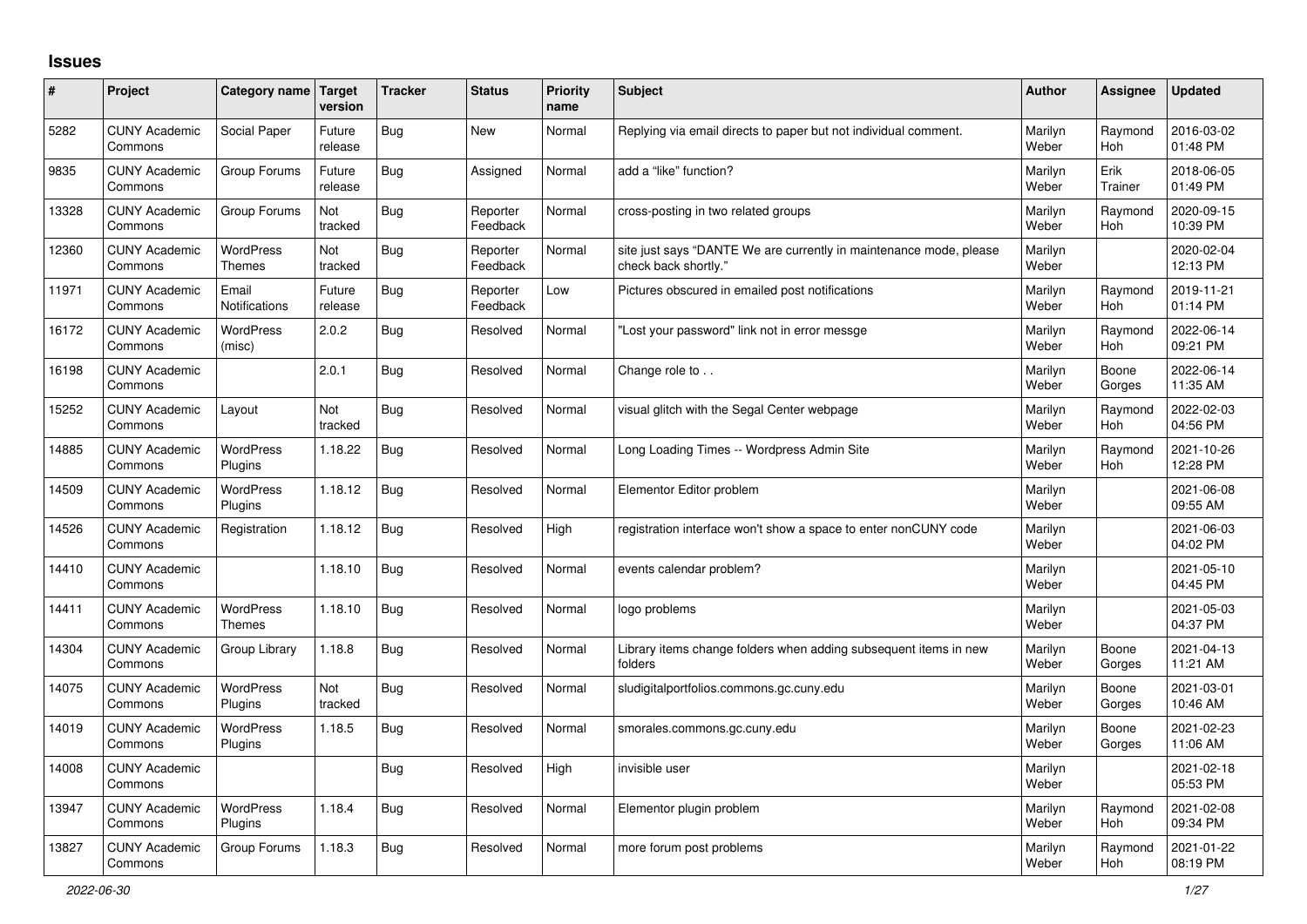| #     | Project                         | Category name Target        | version        | <b>Tracker</b> | <b>Status</b> | <b>Priority</b><br>name | <b>Subject</b>                                                                          | <b>Author</b>    | Assignee              | Updated                |
|-------|---------------------------------|-----------------------------|----------------|----------------|---------------|-------------------------|-----------------------------------------------------------------------------------------|------------------|-----------------------|------------------------|
| 13768 | <b>CUNY Academic</b><br>Commons | Domain<br>Mapping           | Not<br>tracked | Bug            | Resolved      | Normal                  | patricksweeney.commons.gc.cuny.edu down                                                 | Marilyn<br>Weber | Raymond<br><b>Hoh</b> | 2021-01-12<br>10:47 AM |
| 13715 | <b>CUNY Academic</b><br>Commons |                             | Not<br>tracked | <b>Bug</b>     | Resolved      | High                    | https://ulysses.commons.gc.cuny.edu down                                                | Marilyn<br>Weber |                       | 2020-12-22<br>03:02 PM |
| 13656 | <b>CUNY Academic</b><br>Commons |                             |                | Bug            | Resolved      | High                    | site down                                                                               | Marilyn<br>Weber |                       | 2020-12-11<br>12:50 PM |
| 13675 | <b>CUNY Academic</b><br>Commons | Group Library               | 1.18.1         | Bug            | Resolved      | High                    | broken Library                                                                          | Marilyn<br>Weber |                       | 2020-12-09<br>05:02 PM |
| 13633 | <b>CUNY Academic</b><br>Commons |                             | Not<br>tracked | Bug            | Resolved      | High                    | PublicsLab site down                                                                    | Marilyn<br>Weber |                       | 2020-11-30<br>02:01 PM |
| 13378 | <b>CUNY Academic</b><br>Commons |                             | 1.17.5         | <b>Bug</b>     | Resolved      | Normal                  | problem on one of my sites                                                              | Marilyn<br>Weber |                       | 2020-09-24<br>05:27 PM |
| 13341 | <b>CUNY Academic</b><br>Commons | Group Forums                | 1.17.4         | Bug            | Resolved      | Normal                  | Forum reply problems                                                                    | Marilyn<br>Weber | Raymond<br>Hoh        | 2020-09-22<br>12:08 PM |
| 13227 | <b>CUNY Academic</b><br>Commons | Group Library               | 1.17.2         | Bug            | Resolved      | High                    | folder not appearing in library                                                         | Marilyn<br>Weber |                       | 2020-08-21<br>04:22 PM |
| 13013 | <b>CUNY Academic</b><br>Commons |                             | Not<br>tracked | Bug            | Resolved      | Normal                  | an invite to Group Admins from Brian Foote?!                                            | Marilyn<br>Weber |                       | 2020-07-07<br>02:36 PM |
| 12584 | <b>CUNY Academic</b><br>Commons |                             | Not<br>tracked | Bug            | Resolved      | Urgent                  | No way to register                                                                      | Marilyn<br>Weber |                       | 2020-03-27<br>02:38 PM |
| 12363 | <b>CUNY Academic</b><br>Commons | <b>WordPress</b><br>Plugins | 1.16.5         | <b>Bug</b>     | Resolved      | Urgent                  | more bbPress problems - now students unable to post either a new<br>thread or a comment | Marilyn<br>Weber | Raymond<br>Hoh        | 2020-03-17<br>03:07 PM |
| 12487 | <b>CUNY Academic</b><br>Commons | Group Forums                | 1.16.7         | Bug            | Resolved      | Normal                  | group posting problems?                                                                 | Marilyn<br>Weber | Raymond<br>Hoh        | 2020-03-10<br>11:40 AM |
| 12483 | <b>CUNY Academic</b><br>Commons |                             | 1.16.7         | Bug            | Resolved      | High                    | post error                                                                              | Marilyn<br>Weber |                       | 2020-02-28<br>02:44 PM |
| 12354 | <b>CUNY Academic</b><br>Commons | <b>WordPress</b><br>Plugins | 1.16.5         | Bug            | Resolved      | Urgent                  | sites (including Net-Art) are reporting critical issues                                 | Marilyn<br>Weber | Raymond<br>Hoh        | 2020-02-02<br>03:16 PM |
| 12038 | <b>CUNY Academic</b><br>Commons |                             | 1.15.13        | <b>Bug</b>     | Resolved      | Normal                  | admin visibility problem at careerplan.commons.gc.cuny.edu                              | Marilyn<br>Weber |                       | 2019-11-12<br>10:20 AM |
| 12006 | <b>CUNY Academic</b><br>Commons | Group<br>Invitations        | 1.15.13        | <b>Bug</b>     | Resolved      | Immediate               | Invite system is broken.                                                                | Marilyn<br>Weber | Boone<br>Gorges       | 2019-10-23<br>10:16 AM |
| 11964 | <b>CUNY Academic</b><br>Commons | Layout                      | 1.15.12        | Bug            | Resolved      | Normal                  | https://commons.gc.cuny.edu/create/ not displaying correctly in Edge                    | Marilyn<br>Weber | Raymond<br>Hoh        | 2019-10-22<br>11:54 AM |
| 11865 | <b>CUNY Academic</b><br>Commons | Onboarding                  | 1.15.10        | Bug            | Resolved      | Normal                  | Site name not appearing in "Membership" lists of Invitation modal                       | Marilyn<br>Weber | Boone<br>Gorges       | 2019-09-24<br>11:09 AM |
| 11567 | <b>CUNY Academic</b><br>Commons | Group Files                 | 1.15.4         | Bug            | Resolved      | Normal                  | Group files pagination doesn't work properly in folders                                 | Marilyn<br>Weber | Boone<br>Gorges       | 2019-06-25<br>04:22 PM |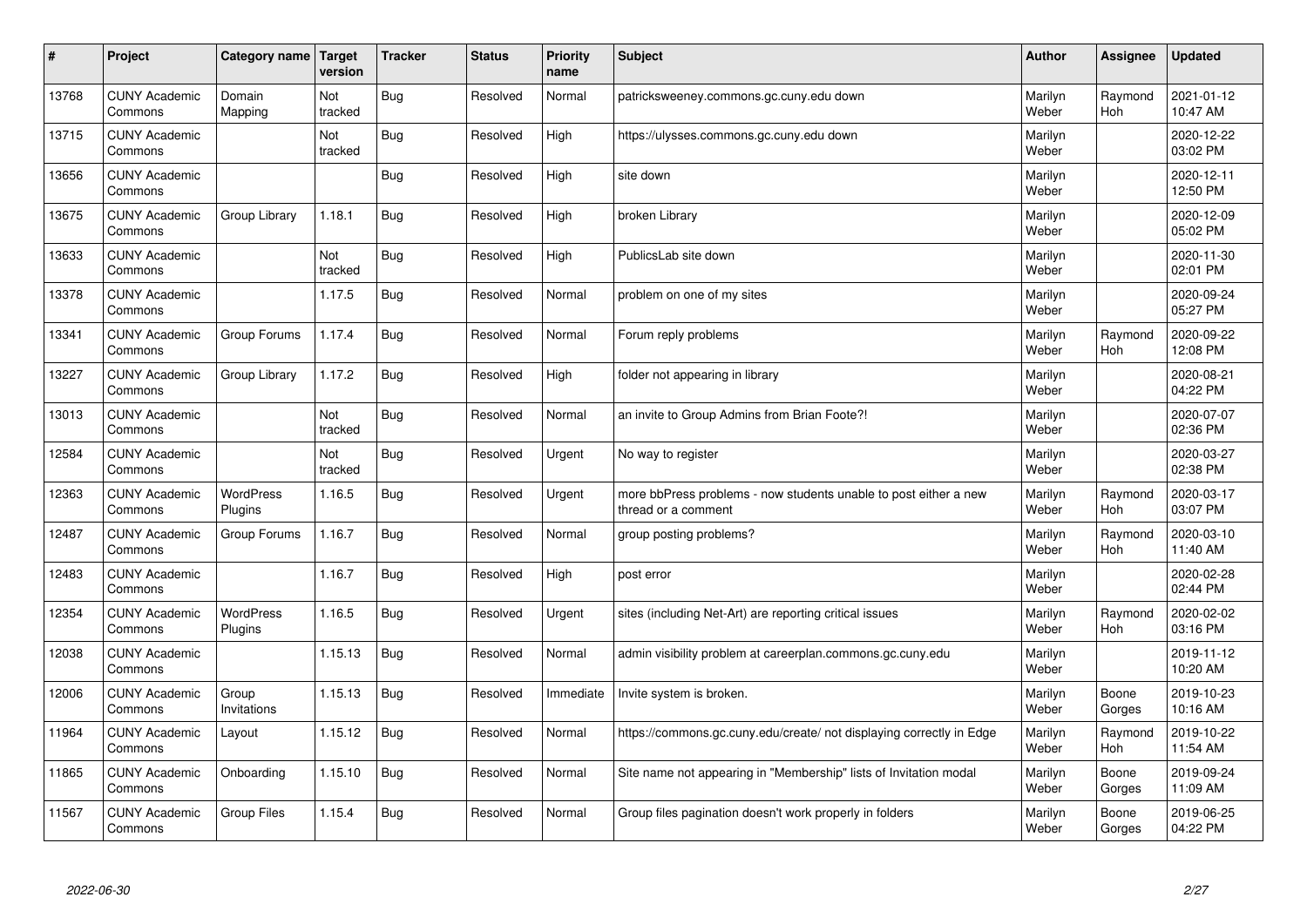| $\sharp$ | Project                         | Category name   Target      | version        | <b>Tracker</b> | <b>Status</b> | <b>Priority</b><br>name | <b>Subject</b>                                      | <b>Author</b>    | Assignee              | Updated                |
|----------|---------------------------------|-----------------------------|----------------|----------------|---------------|-------------------------|-----------------------------------------------------|------------------|-----------------------|------------------------|
| 11453    | <b>CUNY Academic</b><br>Commons | <b>WordPress</b><br>(misc)  | 1.15.2         | Bug            | Resolved      | Normal                  | 403 error on Firefox                                | Marilyn<br>Weber | Raymond<br><b>Hoh</b> | 2019-05-28<br>11:46 AM |
| 11483    | <b>CUNY Academic</b><br>Commons |                             | 1.15.2         | Bug            | Resolved      | Normal                  | 'Add New user" not working                          | Marilyn<br>Weber |                       | 2019-05-21<br>02:26 PM |
| 11088    | <b>CUNY Academic</b><br>Commons | Group Blogs                 | Not<br>tracked | Bug            | Resolved      | Normal                  | no notification for comments                        | Marilyn<br>Weber |                       | 2019-02-15<br>03:30 PM |
| 10810    | <b>CUNY Academic</b><br>Commons | WordPress<br>(misc)         | 1.14.2         | Bug            | Resolved      | Normal                  | Sites set as public are becoming private            | Marilyn<br>Weber |                       | 2018-12-11<br>10:15 AM |
| 10772    | <b>CUNY Academic</b><br>Commons | Groups (misc)               | 1.14.2         | Bug            | Resolved      | Normal                  | can't create groups                                 | Marilyn<br>Weber |                       | 2018-12-04<br>10:42 AM |
| 10537    | <b>CUNY Academic</b><br>Commons |                             | Not<br>tracked | Bug            | Resolved      | Normal                  | jpegs not showing                                   | Marilyn<br>Weber |                       | 2018-10-23<br>10:51 AM |
| 10361    | <b>CUNY Academic</b><br>Commons | Group Forums                | 1.13.10        | Bug            | Resolved      | Normal                  | forum post pending oddity                           | Marilyn<br>Weber |                       | 2018-09-25<br>10:45 AM |
| 10176    | <b>CUNY Academic</b><br>Commons | Documentation               | Not<br>tracked | <b>Bug</b>     | Resolved      | Normal                  | domain mapping requests                             | Marilyn<br>Weber | scott voth            | 2018-08-29<br>05:30 PM |
| 10101    | <b>CUNY Academic</b><br>Commons |                             | 1.13.7         | Bug            | Resolved      | Normal                  | URL changes within Manage section of groups         | Marilyn<br>Weber |                       | 2018-08-03<br>01:54 PM |
| 10035    | <b>CUNY Academic</b><br>Commons |                             | Not<br>tracked | Bug            | Resolved      | Normal                  | Reconnecting user to site                           | Marilyn<br>Weber |                       | 2018-07-23<br>11:55 AM |
| 9992     | <b>CUNY Academic</b><br>Commons |                             | 1.13.6         | Bug            | Resolved      | Normal                  | ACERT website down again                            | Marilyn<br>Weber |                       | 2018-07-10<br>12:15 PM |
| 9919     | <b>CUNY Academic</b><br>Commons |                             | Not<br>tracked | Bug            | Resolved      | Normal                  | admin of https://sphcurriculum.commons.gc.cuny.edu  | Marilyn<br>Weber |                       | 2018-06-12<br>09:37 PM |
| 9828     | <b>CUNY Academic</b><br>Commons | Domain<br>Mapping           | 1.13.3         | Bug            | Resolved      | High                    | redirecting problem                                 | Marilyn<br>Weber | Raymond<br>Hoh        | 2018-05-24<br>02:39 PM |
| 9768     | <b>CUNY Academic</b><br>Commons |                             | 1.13.2         | <b>Bug</b>     | Resolved      | High                    | search function on the Directory page               | Marilyn<br>Weber | Boone<br>Gorges       | 2018-05-14<br>08:45 PM |
| 9470     | <b>CUNY Academic</b><br>Commons |                             |                | Bug            | Resolved      | Normal                  | Users not appearing via "Add New"                   | Marilyn<br>Weber |                       | 2018-03-22<br>07:44 PM |
| 9335     | <b>CUNY Academic</b><br>Commons | WordPress<br><b>Themes</b>  | 1.12.10        | Bug            | Resolved      | Normal                  | clone http://digitalscholarship.ccny.cuny.edu site? | Marilyn<br>Weber | Boone<br>Gorges       | 2018-03-14<br>12:43 PM |
| 9340     | <b>CUNY Academic</b><br>Commons | <b>WordPress</b><br>Plugins | 1.12.10        | Bug            | Resolved      | Normal                  | change the web preview?                             | Marilyn<br>Weber | Raymond<br><b>Hoh</b> | 2018-03-13<br>11:50 AM |
| 9330     | <b>CUNY Academic</b><br>Commons | <b>WordPress</b><br>Plugins | 1.12.10        | <b>Bug</b>     | Resolved      | Normal                  | part 2 of problems with the Leaflet plug -in        | Marilyn<br>Weber |                       | 2018-03-04<br>05:58 PM |
| 9282     | <b>CUNY Academic</b><br>Commons | Group Forums                | 1.12.9         | <b>Bug</b>     | Resolved      | Normal                  | 'Forum ID is missing" error?                        | Marilyn<br>Weber |                       | 2018-02-27<br>10:32 AM |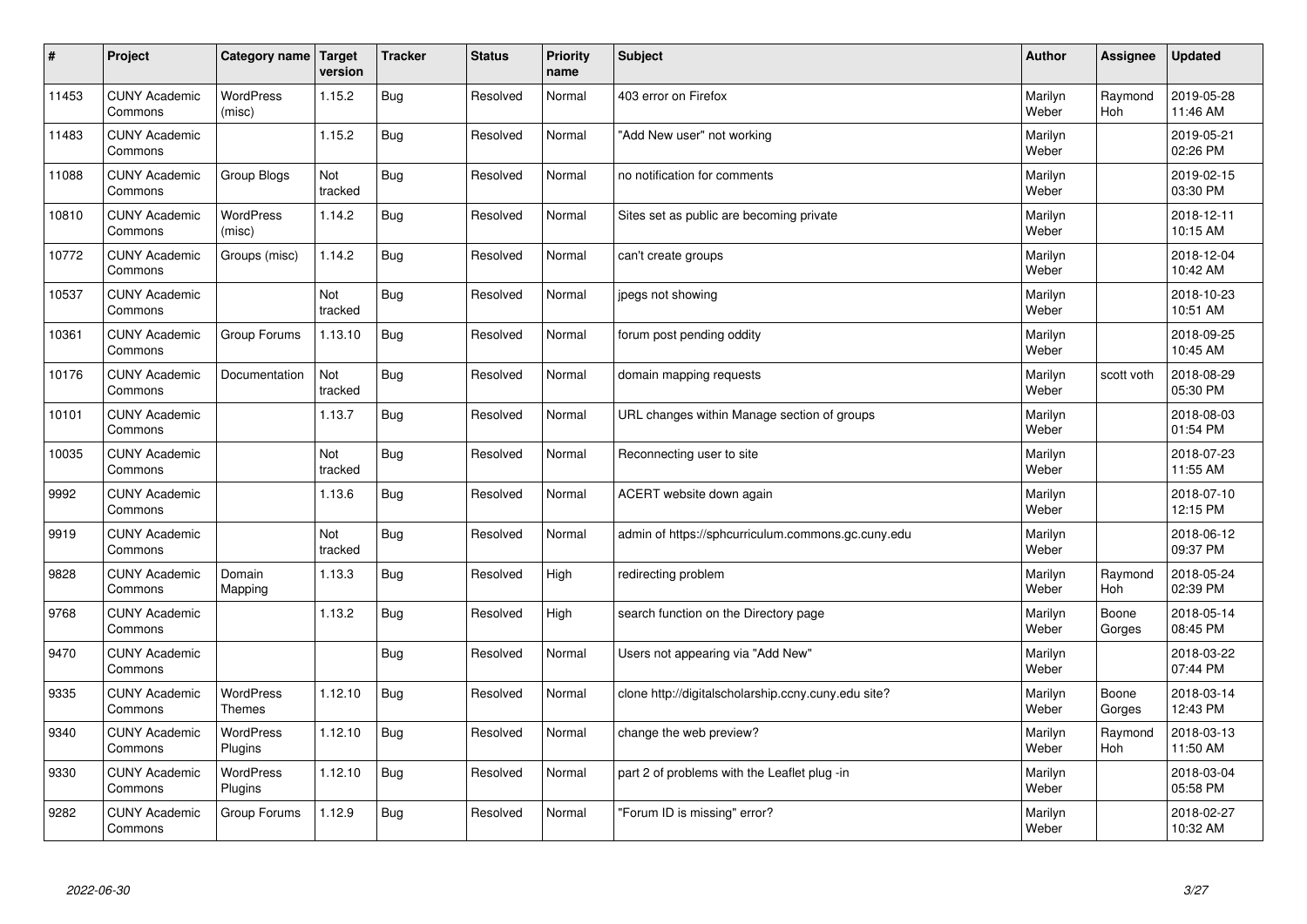| #    | Project                         | Category name   Target      | version        | <b>Tracker</b> | <b>Status</b> | <b>Priority</b><br>name | <b>Subject</b>                                                              | <b>Author</b>    | Assignee              | <b>Updated</b>         |
|------|---------------------------------|-----------------------------|----------------|----------------|---------------|-------------------------|-----------------------------------------------------------------------------|------------------|-----------------------|------------------------|
| 9276 | <b>CUNY Academic</b><br>Commons |                             |                | Bug            | Resolved      | High                    | problem adding a member to a group - wrong username?                        | Marilyn<br>Weber |                       | 2018-02-25<br>12:47 PM |
| 9192 | <b>CUNY Academic</b><br>Commons | <b>WordPress</b><br>Plugins | 1.12.8         | Bug            | Resolved      | Normal                  | problems with the Leaflet plug -in                                          | Marilyn<br>Weber | Boone<br>Gorges       | 2018-02-13<br>11:07 AM |
| 9154 | <b>CUNY Academic</b><br>Commons | Events                      | 1.12.8         | Bug            | Resolved      | Normal                  | problem with group calendar                                                 | Marilyn<br>Weber | Raymond<br>Hoh        | 2018-02-13<br>10:49 AM |
| 9130 | <b>CUNY Academic</b><br>Commons | Homepage<br>Slides          | Not<br>tracked | Bug            | Resolved      | Normal                  | too many redirects                                                          | Marilyn<br>Weber |                       | 2018-01-29<br>10:27 AM |
| 9062 | <b>CUNY Academic</b><br>Commons |                             | Not<br>tracked | <b>Bug</b>     | Resolved      | Normal                  | re-add me as admin of https://commons.gc.cuny.edu/                          | Marilyn<br>Weber |                       | 2018-01-08<br>12:03 PM |
| 8924 | <b>CUNY Academic</b><br>Commons | <b>WordPress</b><br>Plugins | 1.12.4         | <b>Bug</b>     | Resolved      | Normal                  | auto-remove feature on http://pcp.gc.cuny.edu                               | Marilyn<br>Weber | Matt Gold             | 2017-12-04<br>10:18 AM |
| 8937 | <b>CUNY Academic</b><br>Commons |                             | Not<br>tracked | Bug            | Resolved      | Normal                  | videos gone                                                                 | Marilyn<br>Weber |                       | 2017-12-01<br>11:27 AM |
| 8917 | <b>CUNY Academic</b><br>Commons | <b>Group Files</b>          | 1.12.3         | Bug            | Resolved      | High                    | Files not downloading from Groups properly                                  | Marilyn<br>Weber | Boone<br>Gorges       | 2017-11-29<br>10:04 PM |
| 5684 | <b>CUNY Academic</b><br>Commons | <b>Group Files</b>          | Not<br>tracked | Bug            | Resolved      | Normal                  | Making Group files appear as Blog entries                                   | Marilyn<br>Weber | Boone<br>Gorges       | 2017-11-20<br>03:28 PM |
| 7328 | <b>CUNY Academic</b><br>Commons | WordPress<br>Plugins        | Not<br>tracked | Bug            | Resolved      | Normal                  | technical issue with the Events Manager plugin                              | Marilyn<br>Weber | Raymond<br><b>Hoh</b> | 2017-11-15<br>06:19 PM |
| 5968 | <b>CUNY Academic</b><br>Commons | Membership                  | Not<br>tracked | <b>Bug</b>     | Resolved      | Normal                  | Deleting account without knowing password                                   | Marilyn<br>Weber | Matt Gold             | 2017-11-15<br>06:19 PM |
| 5319 | <b>CUNY Academic</b><br>Commons |                             | Not<br>tracked | <b>Bug</b>     | Resolved      | Normal                  | <b>Broken URL</b>                                                           | Marilyn<br>Weber | Marilyn<br>Weber      | 2017-11-15<br>05:46 PM |
| 5875 | <b>CUNY Academic</b><br>Commons | <b>WordPress</b><br>Plugins | Not<br>tracked | <b>Bug</b>     | Resolved      | Normal                  | Events Calendar garbled in IE                                               | Marilyn<br>Weber | Marilyn<br>Weber      | 2017-11-15<br>05:45 PM |
| 6106 | <b>CUNY Academic</b><br>Commons | Server                      | Not<br>tracked | Bug            | Resolved      | Normal                  | 504 error                                                                   | Marilyn<br>Weber |                       | 2017-11-15<br>01:55 PM |
| 8259 | <b>CUNY Academic</b><br>Commons |                             | Not<br>tracked | <b>Bug</b>     | Resolved      | Normal                  | missing dashboard                                                           | Marilyn<br>Weber |                       | 2017-11-15<br>01:28 PM |
| 8661 | <b>CUNY Academic</b><br>Commons | Group Blogs                 | Not<br>tracked | Bug            | Resolved      | Normal                  | new group, old site, can't link?                                            | Marilyn<br>Weber |                       | 2017-11-15<br>01:26 PM |
| 6286 | <b>CUNY Academic</b><br>Commons | Groups (misc)               | Not<br>tracked | <b>Bug</b>     | Resolved      | Immediate               | Groups pages not displaying at all!                                         | Marilyn<br>Weber | Boone<br>Gorges       | 2017-11-15<br>10:57 AM |
| 8878 | <b>CUNY Academic</b><br>Commons | cuny.is                     | Not<br>tracked | <b>Bug</b>     | Resolved      | Urgent                  | cuny.is site link won't work                                                | Marilyn<br>Weber | Boone<br>Gorges       | 2017-11-01<br>03:06 PM |
| 6860 | <b>CUNY Academic</b><br>Commons | User<br>Onboarding          | 1.12           | Bug            | Resolved      | Normal                  | Invitation to join a group is appearing as an invitiation to join the site! | Marilyn<br>Weber | Boone<br>Gorges       | 2017-10-30<br>10:03 AM |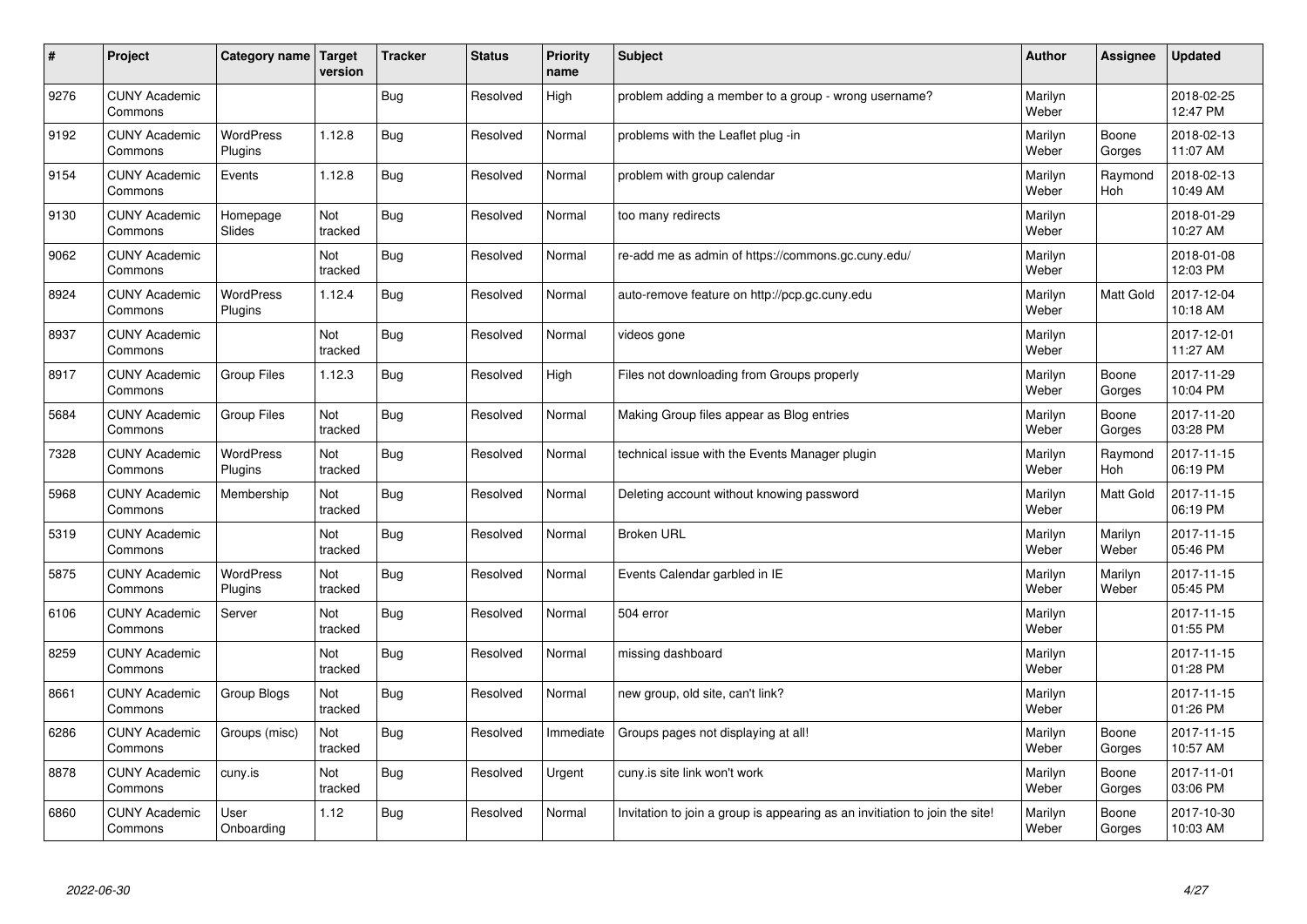| $\sharp$ | Project                         | Category name   Target            | version        | <b>Tracker</b> | <b>Status</b> | <b>Priority</b><br>name | <b>Subject</b>                                                                          | <b>Author</b>    | Assignee              | <b>Updated</b>         |
|----------|---------------------------------|-----------------------------------|----------------|----------------|---------------|-------------------------|-----------------------------------------------------------------------------------------|------------------|-----------------------|------------------------|
| 8721     | <b>CUNY Academic</b><br>Commons | <b>WordPress</b><br>Plugins       | 1.11.13        | <b>Bug</b>     | Resolved      | Normal                  | more problems with Events calendar                                                      | Marilyn<br>Weber |                       | 2017-09-21<br>10:35 AM |
| 8638     | <b>CUNY Academic</b><br>Commons | Group Blogs                       | 1.11.11        | Bug            | Resolved      | Normal                  | members not syncing from group to site                                                  | Marilyn<br>Weber |                       | 2017-09-01<br>03:50 PM |
| 8620     | <b>CUNY Academic</b><br>Commons | ZenDesk                           | 1.11.11        | <b>Bug</b>     | Resolved      | High                    | 'Send us a message" not working                                                         | Marilyn<br>Weber | Raymond<br>Hoh        | 2017-08-29<br>04:13 PM |
| 8552     | <b>CUNY Academic</b><br>Commons | <b>WordPress</b><br>Plugins       | 1.11.10        | <b>Bug</b>     | Resolved      | Normal                  | Events Calendar problem                                                                 | Marilyn<br>Weber |                       | 2017-08-18<br>04:36 PM |
| 8125     | <b>CUNY Academic</b><br>Commons | <b>WordPress</b><br><b>Themes</b> | 1.10.19        | Bug            | Resolved      | High                    | careerplan admin page failing to load with "currently unable to handle<br>this request" | Marilyn<br>Weber |                       | 2017-07-13<br>12:54 PM |
| 8200     | <b>CUNY Academic</b><br>Commons | Groups (misc)                     | Not<br>tracked | <b>Bug</b>     | Resolved      | Normal                  | Announcements has disappeared                                                           | Marilyn<br>Weber | Boone<br>Gorges       | 2017-05-26<br>04:04 PM |
| 8131     | <b>CUNY Academic</b><br>Commons | <b>WordPress</b><br>Plugins       | 1.11           | Bug            | Resolved      | Normal                  | Newsletters plug-in                                                                     | Marilyn<br>Weber | Boone<br>Gorges       | 2017-05-11<br>09:42 PM |
| 7995     | <b>CUNY Academic</b><br>Commons | Domain<br>Mapping                 | Not<br>tracked | <b>Bug</b>     | Resolved      | Urgent                  | http://on.socialpaper.gc.cuny.edu down?                                                 | Marilyn<br>Weber |                       | 2017-04-21<br>11:07 AM |
| 7994     | <b>CUNY Academic</b><br>Commons | WordPress<br>(misc)               | 1.10.17        | <b>Bug</b>     | Resolved      | Urgent                  | Comments not appearing                                                                  | Marilyn<br>Weber |                       | 2017-04-20<br>11:16 AM |
| 7767     | <b>CUNY Academic</b><br>Commons |                                   | Not<br>tracked | Bug            | Resolved      | Normal                  | Site loading problems                                                                   | Marilyn<br>Weber |                       | 2017-03-21<br>09:57 PM |
| 7803     | <b>CUNY Academic</b><br>Commons |                                   |                | <b>Bug</b>     | Resolved      | Normal                  | user email change                                                                       | Marilyn<br>Weber |                       | 2017-03-16<br>11:58 AM |
| 7684     | <b>CUNY Academic</b><br>Commons | Reply By Email                    | 1.10.12        | Bug            | Resolved      | High                    | trying to post too often error                                                          | Marilyn<br>Weber | Raymond<br><b>Hoh</b> | 2017-02-28<br>12:43 PM |
| 7349     | <b>CUNY Academic</b><br>Commons | Membership                        | Not<br>tracked | Bug            | Resolved      | Normal                  | <b>LACUNY</b> Institute website                                                         | Marilyn<br>Weber | Boone<br>Gorges       | 2017-01-11<br>04:26 PM |
| 7223     | <b>CUNY Academic</b><br>Commons | Membership                        | Not<br>tracked | Bug            | Resolved      | Normal                  | User with two profiles would like to merge them                                         | Marilyn<br>Weber | Boone<br>Gorges       | 2017-01-10<br>02:07 PM |
| 7337     | <b>CUNY Academic</b><br>Commons | Membership                        | Not<br>tracked | Bug            | Resolved      | Normal                  | User with new email                                                                     | Marilyn<br>Weber |                       | 2017-01-06<br>11:05 AM |
| 7310     | <b>CUNY Academic</b><br>Commons |                                   | 1.10.7         | Bug            | Resolved      | Normal                  | Friendship request mystery.                                                             | Marilyn<br>Weber | Boone<br>Gorges       | 2017-01-05<br>03:12 PM |
| 7100     | <b>CUNY Academic</b><br>Commons | WordPress<br>Plugins              | 1.10.5         | Bug            | Resolved      | High                    | Cincopa plugin problem                                                                  | Marilyn<br>Weber | Boone<br>Gorges       | 2016-12-19<br>10:32 AM |
| 6101     | <b>CUNY Academic</b><br>Commons | Public Portfolio                  |                | <b>Bug</b>     | Resolved      | High                    | Profile update problems                                                                 | Marilyn<br>Weber | Boone<br>Gorges       | 2016-12-01<br>03:50 PM |
| 6893     | <b>CUNY Academic</b><br>Commons | Group Forums                      |                | Bug            | Resolved      | Normal                  | Forum for CUNY Academic Commons Team is gone                                            | Marilyn<br>Weber | Boone<br>Gorges       | 2016-12-01<br>08:08 AM |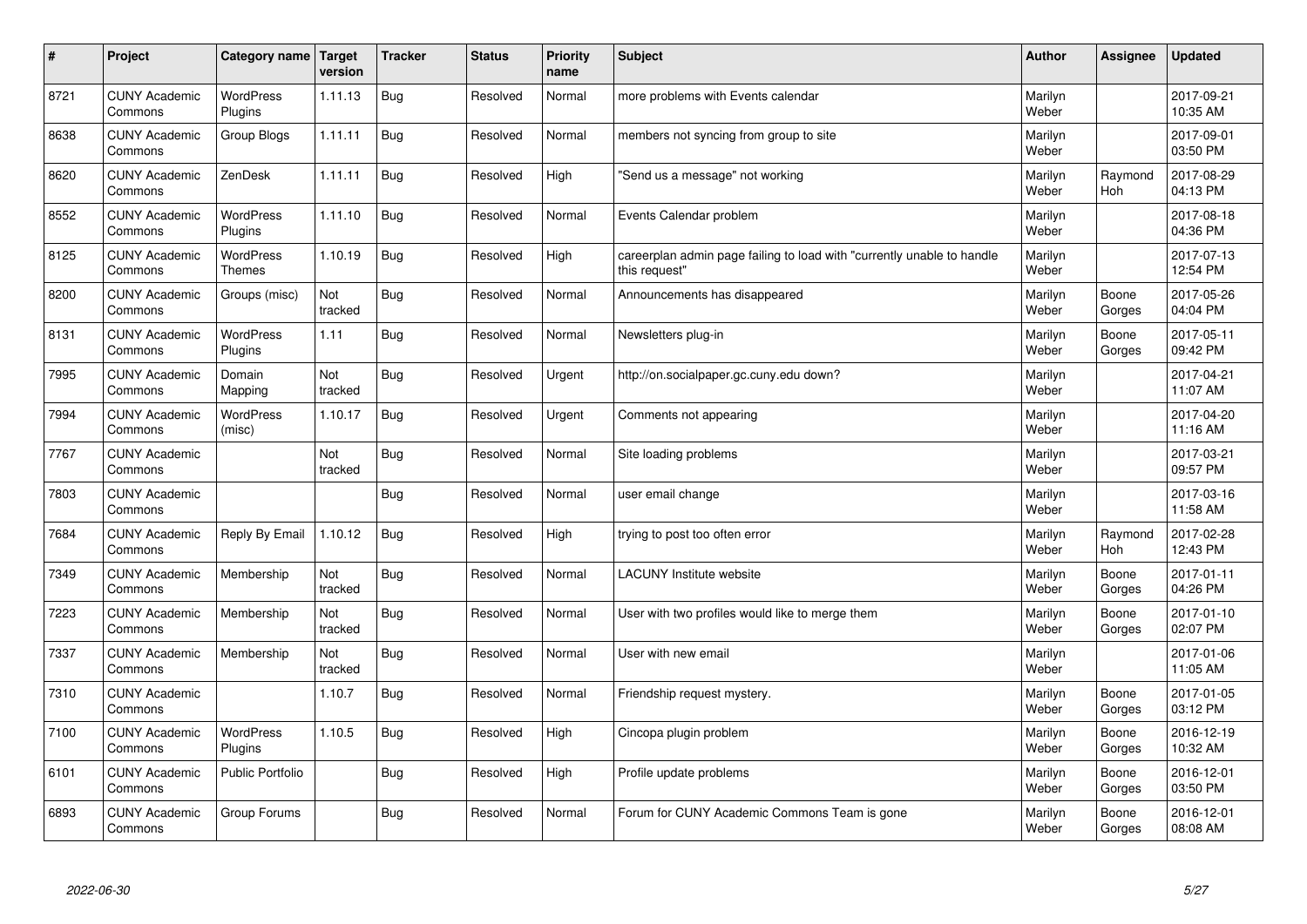| $\sharp$ | Project                         | Category name   Target  | version        | <b>Tracker</b> | <b>Status</b> | <b>Priority</b><br>name | <b>Subject</b>                                          | <b>Author</b>    | Assignee              | <b>Updated</b>         |
|----------|---------------------------------|-------------------------|----------------|----------------|---------------|-------------------------|---------------------------------------------------------|------------------|-----------------------|------------------------|
| 6626     | <b>CUNY Academic</b><br>Commons | Group Files             | 1.10.1         | Bug            | Resolved      | Normal                  | Files from non-member showing up in private group       | Marilyn<br>Weber | Boone<br>Gorges       | 2016-11-07<br>03:54 PM |
| 6602     | <b>CUNY Academic</b><br>Commons | ZenDesk                 | 1.10           | Bug            | Resolved      | High                    | Add Friend button not working                           | Marilyn<br>Weber | Raymond<br>Hoh        | 2016-11-04<br>12:14 PM |
| 6025     | <b>CUNY Academic</b><br>Commons | Search                  | Not<br>tracked | Bug            | Resolved      | Normal                  | Search function not working                             | Marilyn<br>Weber | Boone<br>Gorges       | 2016-10-12<br>09:41 AM |
| 6107     | <b>CUNY Academic</b><br>Commons |                         |                | Bug            | Resolved      | High                    | site redirect?                                          | Marilyn<br>Weber | Boone<br>Gorges       | 2016-09-29<br>03:45 PM |
| 6091     | <b>CUNY Academic</b><br>Commons | Group<br>Invitations    | Not<br>tracked | <b>Bug</b>     | Resolved      | Normal                  | User cannot re-join a group                             | Marilyn<br>Weber | Boone<br>Gorges       | 2016-09-28<br>01:47 PM |
| 6039     | <b>CUNY Academic</b><br>Commons | Membership              | 1.9.28         | Bug            | Resolved      | High                    | User cannot change her email                            | Marilyn<br>Weber |                       | 2016-09-19<br>03:03 PM |
| 5969     | <b>CUNY Academic</b><br>Commons | Registration            | 1.9.27         | Bug            | Resolved      | Normal                  | Queens students unable to join                          | Marilyn<br>Weber | Boone<br>Gorges       | 2016-09-04<br>09:41 PM |
| 5872     | <b>CUNY Academic</b><br>Commons | Server                  | Not<br>tracked | Bug            | Resolved      | Immediate               | Whole Commons is down                                   | Marilyn<br>Weber | Boone<br>Gorges       | 2016-08-12<br>12:04 AM |
| 5834     | <b>CUNY Academic</b><br>Commons |                         |                | Bug            | Resolved      | Normal                  | My access to cdev                                       | Marilyn<br>Weber | Boone<br>Gorges       | 2016-07-25<br>03:12 PM |
| 5667     | <b>CUNY Academic</b><br>Commons | <b>Public Portfolio</b> | 1.9.18         | Bug            | Resolved      | Normal                  | publication section on my public portfolio won't update | Marilyn<br>Weber | Boone<br>Gorges       | 2016-06-12<br>10:19 AM |
| 5436     | <b>CUNY Academic</b><br>Commons |                         | Not<br>tracked | Bug            | Resolved      | Normal                  | Trying to change email settings for                     | Marilyn<br>Weber | Boone<br>Gorges       | 2016-04-21<br>10:12 PM |
| 5435     | <b>CUNY Academic</b><br>Commons |                         | Not<br>tracked | Bug            | Resolved      | Urgent                  | Can't see the dashboard                                 | Marilyn<br>Weber |                       | 2016-04-12<br>11:33 AM |
| 5346     | <b>CUNY Academic</b><br>Commons | Toolbar                 | 1.9.11         | Bug            | Resolved      | Normal                  | possible dynamic HTML code bug?                         | Marilyn<br>Weber | Boone<br>Gorges       | 2016-03-22<br>10:53 AM |
| 3138     | <b>CUNY Academic</b><br>Commons | Documentation           | Not<br>tracked | <b>Bug</b>     | Resolved      | Normal                  | Codex documentation                                     | Marilyn<br>Weber | scott voth            | 2016-03-04<br>08:49 AM |
| 5176     | <b>CUNY Academic</b><br>Commons | <b>Public Portfolio</b> | 1.9.6          | Bug            | Resolved      | Normal                  | Widgets in Profile not saving                           | Marilyn<br>Weber | Boone<br>Gorges       | 2016-02-01<br>11:07 AM |
| 5177     | <b>CUNY Academic</b><br>Commons | Toolbar                 | 1.9.6          | <b>Bug</b>     | Resolved      | Normal                  | No "My Papers" tab                                      | Marilyn<br>Weber | Raymond<br><b>Hoh</b> | 2016-01-29<br>08:37 AM |
| 4577     | <b>CUNY Academic</b><br>Commons | Registration            | Not<br>tracked | Bug            | Resolved      | Normal                  | New users are not getting their email verification      | Marilyn<br>Weber | Boone<br>Gorges       | 2016-01-26<br>03:30 PM |
| 5059     | <b>CUNY Academic</b><br>Commons |                         | Not<br>tracked | <b>Bug</b>     | Resolved      | Normal                  | Instagram embed?                                        | Marilyn<br>Weber |                       | 2016-01-26<br>12:05 AM |
| 4831     | <b>CUNY Academic</b><br>Commons | <b>Public Portfolio</b> | 1.9.4          | <b>Bug</b>     | Resolved      | Normal                  | User cannot update profile                              | Marilyn<br>Weber | Boone<br>Gorges       | 2016-01-11<br>10:46 PM |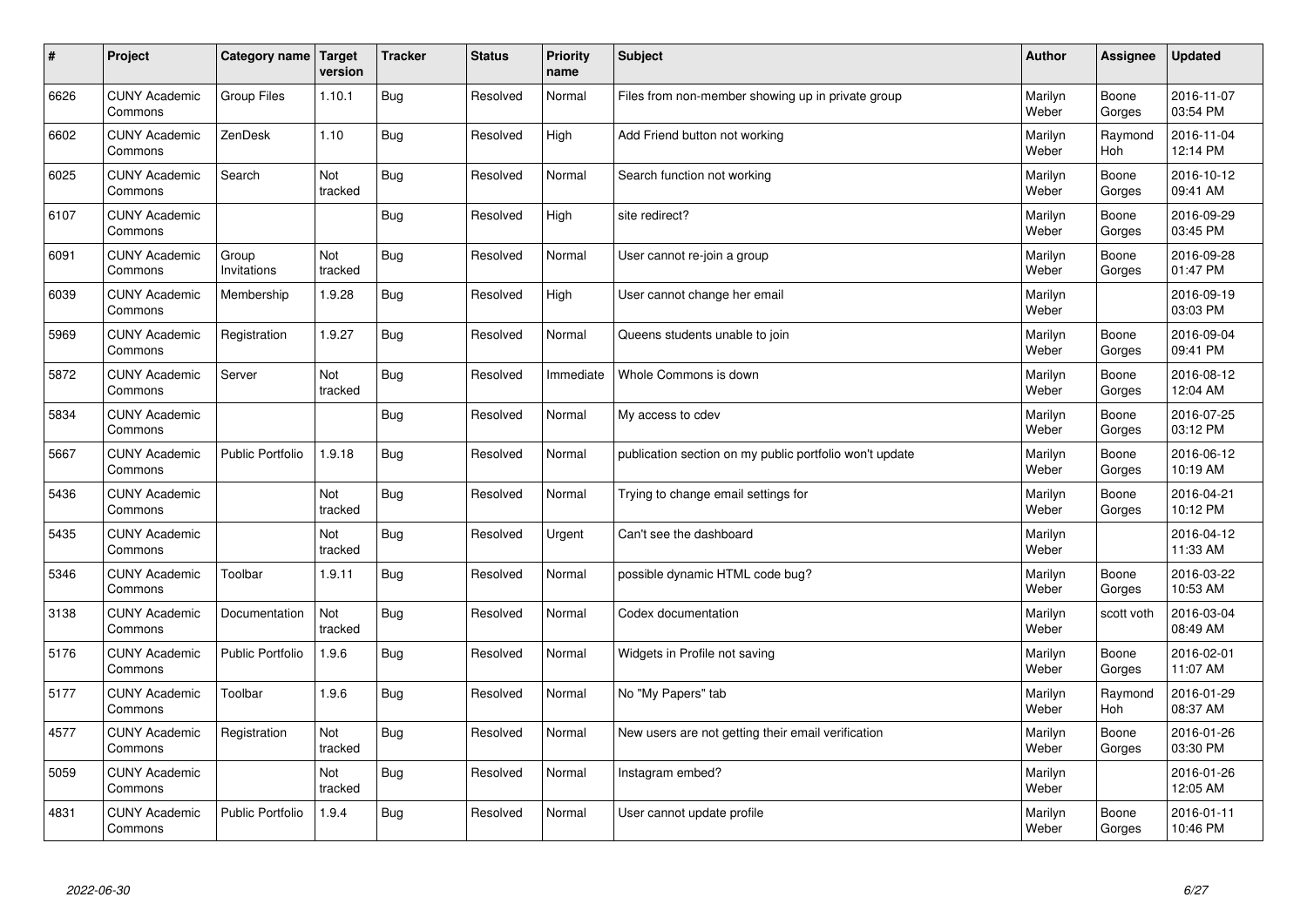| #    | Project                         | <b>Category name</b>              | Target<br>version | <b>Tracker</b> | <b>Status</b> | <b>Priority</b><br>name | <b>Subject</b>                                        | <b>Author</b>    | <b>Assignee</b> | <b>Updated</b>         |
|------|---------------------------------|-----------------------------------|-------------------|----------------|---------------|-------------------------|-------------------------------------------------------|------------------|-----------------|------------------------|
| 4881 | <b>CUNY Academic</b><br>Commons | ZenDesk                           | Not<br>tracked    | <b>Bug</b>     | Resolved      | Normal                  | ZenDesk emails not being sent                         | Marilyn<br>Weber |                 | 2015-12-07<br>01:34 AM |
| 4657 | <b>CUNY Academic</b><br>Commons | Group Forums                      | 1.8.18            | Bug            | Resolved      | High                    | Submit button disappears in new post mode in forum    | Marilyn<br>Weber | Raymond<br>Hoh  | 2015-12-01<br>11:15 PM |
| 4962 | <b>CUNY Academic</b><br>Commons | Events                            | 1.8.18            | <b>Bug</b>     | Resolved      | High                    | Problems with text entry field in the Events Calendar | Marilyn<br>Weber | Raymond<br>Hoh  | 2015-12-01<br>06:57 PM |
| 4918 | <b>CUNY Academic</b><br>Commons | ZenDesk                           | Not<br>tracked    | <b>Bug</b>     | Resolved      | High                    | Re-directing Help Requests                            | Marilyn<br>Weber | Raymond<br>Hoh  | 2015-11-23<br>11:15 AM |
| 4834 | <b>CUNY Academic</b><br>Commons | <b>Blogs</b><br>(BuddyPress)      |                   | <b>Bug</b>     | Resolved      | Normal                  | Admin invite problem                                  | Marilyn<br>Weber | Boone<br>Gorges | 2015-11-13<br>12:25 PM |
| 4734 | <b>CUNY Academic</b><br>Commons | <b>BuddyPress</b><br><b>Docs</b>  | 1.8.13            | <b>Bug</b>     | Resolved      | High                    | Problems with "Create New Doc"                        | Marilyn<br>Weber | Boone<br>Gorges | 2015-10-09<br>07:53 AM |
| 4649 | <b>CUNY Academic</b><br>Commons | Registration                      | Not<br>tracked    | <b>Bug</b>     | Resolved      | Urgent                  | Submit button has disappeared                         | Marilyn<br>Weber | Boone<br>Gorges | 2015-09-22<br>11:47 AM |
| 4542 | <b>CUNY Academic</b><br>Commons | WordPress<br>Plugins              | 1.8.10            | <b>Bug</b>     | Resolved      | Normal                  | Emailing group users problem                          | Marilyn<br>Weber | Boone<br>Gorges | 2015-09-11<br>11:16 AM |
| 4496 | <b>CUNY Academic</b><br>Commons | cuny.is                           | 1.8.9             | Bug            | Resolved      | Normal                  | Quick links broken?                                   | Marilyn<br>Weber | Boone<br>Gorges | 2015-08-28<br>10:39 AM |
| 4012 | <b>CUNY Academic</b><br>Commons |                                   | 1.7.20            | <b>Bug</b>     | Resolved      | Normal                  | Two users reporting same Forbidden 403 error message. | Marilyn<br>Weber |                 | 2015-05-01<br>08:13 PM |
| 3533 | <b>CUNY Academic</b><br>Commons | Group<br>Invitations              | 1.7.8             | <b>Bug</b>     | Resolved      | Low                     | Trying to invite member to a new group                | Marilyn<br>Weber | Boone<br>Gorges | 2015-04-01<br>09:13 PM |
| 3620 | <b>CUNY Academic</b><br>Commons | Groups (misc)                     | Not<br>tracked    | Bug            | Resolved      | Normal                  | admins of The Group for Group Admins                  | Marilyn<br>Weber |                 | 2014-11-03<br>08:38 AM |
| 3593 | <b>CUNY Academic</b><br>Commons | Registration                      | 1.7.2             | Bug            | Resolved      | High                    | registration problems                                 | Marilyn<br>Weber | Boone<br>Gorges | 2014-11-01<br>02:57 PM |
| 3530 | <b>CUNY Academic</b><br>Commons | Server                            | Not<br>tracked    | <b>Bug</b>     | Resolved      | High                    | Commons running very slowly/ "connection lost"        | Marilyn<br>Weber | Matt Gold       | 2014-10-08<br>09:34 AM |
| 3197 | <b>CUNY Academic</b><br>Commons | Groups (misc)                     | 1.6.4             | <b>Bug</b>     | Resolved      | Normal                  | trying to set up a hidden group blog with no RSS feed | Marilyn<br>Weber | Boone<br>Gorges | 2014-05-21<br>09:39 PM |
| 3116 | <b>CUNY Academic</b><br>Commons | <b>WordPress</b><br>(Permissions) |                   | <b>Bug</b>     | Resolved      | Normal                  | Updating the FAQ page                                 | Marilyn<br>Weber | Boone<br>Gorges | 2014-04-01<br>10:12 PM |
| 3071 | <b>CUNY Academic</b><br>Commons | WordPress<br>Themes               | 1.5.22            | <b>Bug</b>     | Resolved      | Normal                  | Twenty Fourteen theme differences                     | Marilyn<br>Weber | Boone<br>Gorges | 2014-04-01<br>08:18 PM |
| 3121 | <b>CUNY Academic</b><br>Commons | <b>WordPress</b><br><b>Themes</b> | 1.5.21            | <b>Bug</b>     | Resolved      | High                    | Add Academica theme?                                  | Marilyn<br>Weber | Boone<br>Gorges | 2014-03-24<br>11:04 AM |
| 2994 | <b>CUNY Academic</b><br>Commons | <b>BuddyPress</b><br>(misc)       | 1.5.16            | Bug            | Resolved      | High                    | "My forums" link gives "page not found" error         | Marilyn<br>Weber | Boone<br>Gorges | 2014-01-29<br>03:44 PM |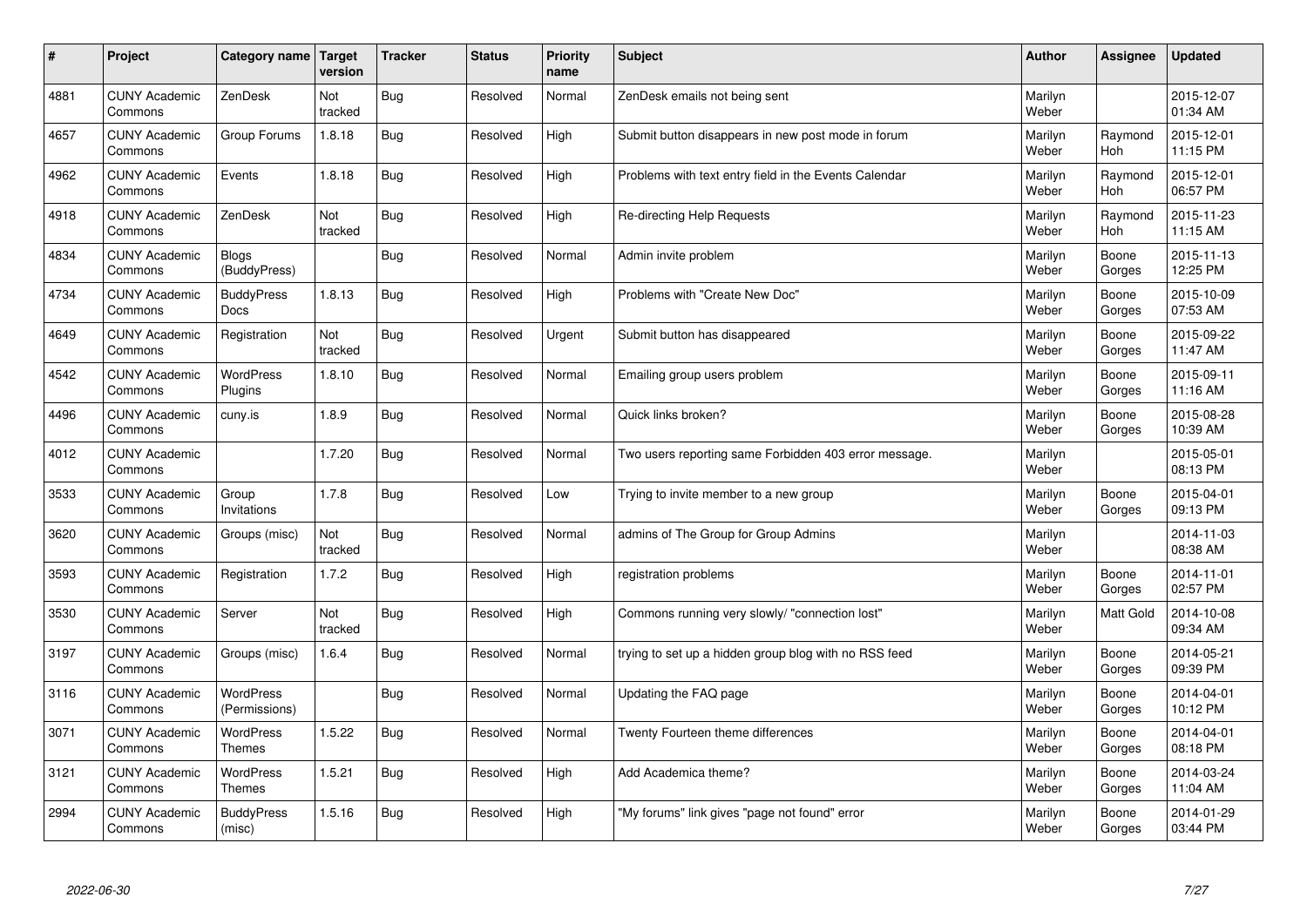| $\sharp$ | Project                         | Category name   Target        | version        | <b>Tracker</b> | <b>Status</b> | <b>Priority</b><br>name | <b>Subject</b>                                  | <b>Author</b>    | Assignee              | <b>Updated</b>         |
|----------|---------------------------------|-------------------------------|----------------|----------------|---------------|-------------------------|-------------------------------------------------|------------------|-----------------------|------------------------|
| 2777     | <b>CUNY Academic</b><br>Commons | <b>WordPress</b><br>(misc)    | Not<br>tracked | Bug            | Resolved      | Normal                  | Hero slide access                               | Marilyn<br>Weber | Boone<br>Gorges       | 2013-09-07<br>12:26 PM |
| 15279    | <b>CUNY Academic</b><br>Commons |                               |                | Bug            | Rejected      | Normal                  | big delay - cloning the history site            | Marilyn<br>Weber |                       | 2022-02-09<br>01:49 PM |
| 14448    | <b>CUNY Academic</b><br>Commons | Password<br>Reset             | Not<br>tracked | Bug            | Rejected      | Normal                  | password reset weirdness                        | Marilyn<br>Weber | Raymond<br><b>Hoh</b> | 2021-05-12<br>01:34 PM |
| 11634    | <b>CUNY Academic</b><br>Commons | <b>WordPress</b><br>(misc)    | Not<br>tracked | Bug            | Rejected      | Normal                  | 'Insert Read More Tag" working oddly            | Marilyn<br>Weber | Raymond<br><b>Hoh</b> | 2019-07-15<br>11:48 PM |
| 10562    | <b>CUNY Academic</b><br>Commons |                               |                | Bug            | Rejected      | Normal                  | Commons is down                                 | Marilyn<br>Weber |                       | 2018-10-23<br>10:49 AM |
| 10260    | <b>CUNY Academic</b><br>Commons |                               |                | Bug            | Rejected      | Normal                  | bad activation email                            | Marilyn<br>Weber |                       | 2018-08-30<br>01:25 PM |
| 7376     | <b>CUNY Academic</b><br>Commons | Email<br><b>Notifications</b> |                | Bug            | Rejected      | Normal                  | automatic forwarding of blog posts not working  | Marilyn<br>Weber | Boone<br>Gorges       | 2017-05-01<br>10:36 PM |
| 5448     | <b>CUNY Academic</b><br>Commons | Email<br>Notifications        | 1.10.2         | Bug            | Rejected      | Normal                  | garbled CAC activity digests                    | Marilyn<br>Weber | Raymond<br>Hoh        | 2016-11-20<br>02:38 AM |
| 6800     | <b>CUNY Academic</b><br>Commons |                               |                | Bug            | Rejected      | Immediate               | Is something going on?                          | Marilyn<br>Weber |                       | 2016-11-18<br>04:40 PM |
| 6575     | <b>CUNY Academic</b><br>Commons | Groups (misc)                 |                | Bug            | Rejected      | Normal                  | No papers link for the group "social paper"     | Marilyn<br>Weber |                       | 2016-11-02<br>10:39 PM |
| 6338     | <b>CUNY Academic</b><br>Commons |                               |                | <b>Bug</b>     | Rejected      | Normal                  | Multiple email notifications for each blog post | Marilyn<br>Weber | Boone<br>Gorges       | 2016-10-18<br>08:45 PM |
| 5184     | <b>CUNY Academic</b><br>Commons | Social Paper                  |                | <b>Bug</b>     | Rejected      | Normal                  | Problem linking SP to a group                   | Marilyn<br>Weber | Boone<br>Gorges       | 2016-02-21<br>12:27 PM |
| 3674     | <b>CUNY Academic</b><br>Commons |                               |                | Bug            | Rejected      | Normal                  | CBox pagination issue with the Wiki             | Marilyn<br>Weber |                       | 2014-11-20<br>05:03 PM |
| 3673     | <b>CUNY Academic</b><br>Commons |                               |                | Bug            | Rejected      | Normal                  | CBox pagination issue with the Wiki             | Marilyn<br>Weber |                       | 2014-11-20<br>04:08 PM |
| 3417     | <b>CUNY Academic</b><br>Commons | <b>BuddyPress</b><br>(misc)   | Not<br>tracked | Bug            | Rejected      | High                    | copying two commons groups                      | Marilyn<br>Weber | Marilyn<br>Weber      | 2014-11-05<br>09:56 AM |
| 3093     | <b>CUNY Academic</b><br>Commons | <b>WordPress</b><br>Plugins   |                | Bug            | Rejected      | Normal                  | <b>Custom Google Maps</b>                       | Marilyn<br>Weber | Boone<br>Gorges       | 2014-05-02<br>10:52 AM |
| 3136     | <b>CUNY Academic</b><br>Commons | WordPress<br>Plugins          |                | Bug            | Rejected      | Normal                  | The Easy Rotator                                | Marilyn<br>Weber | Boone<br>Gorges       | 2014-04-01<br>10:26 PM |
| 7226     | <b>CUNY Academic</b><br>Commons | Registration                  | Not<br>tracked | <b>Bug</b>     | Abandoned     | Normal                  | Community college student cannot register?      | Marilyn<br>Weber |                       | 2017-11-15<br>01:55 PM |
| 7770     | <b>CUNY Academic</b><br>Commons | <b>WordPress</b><br>Plugins   | Not<br>tracked | Bug            | Abandoned     | Normal                  | Timeline.js problem                             | Marilyn<br>Weber |                       | 2017-11-15<br>01:43 PM |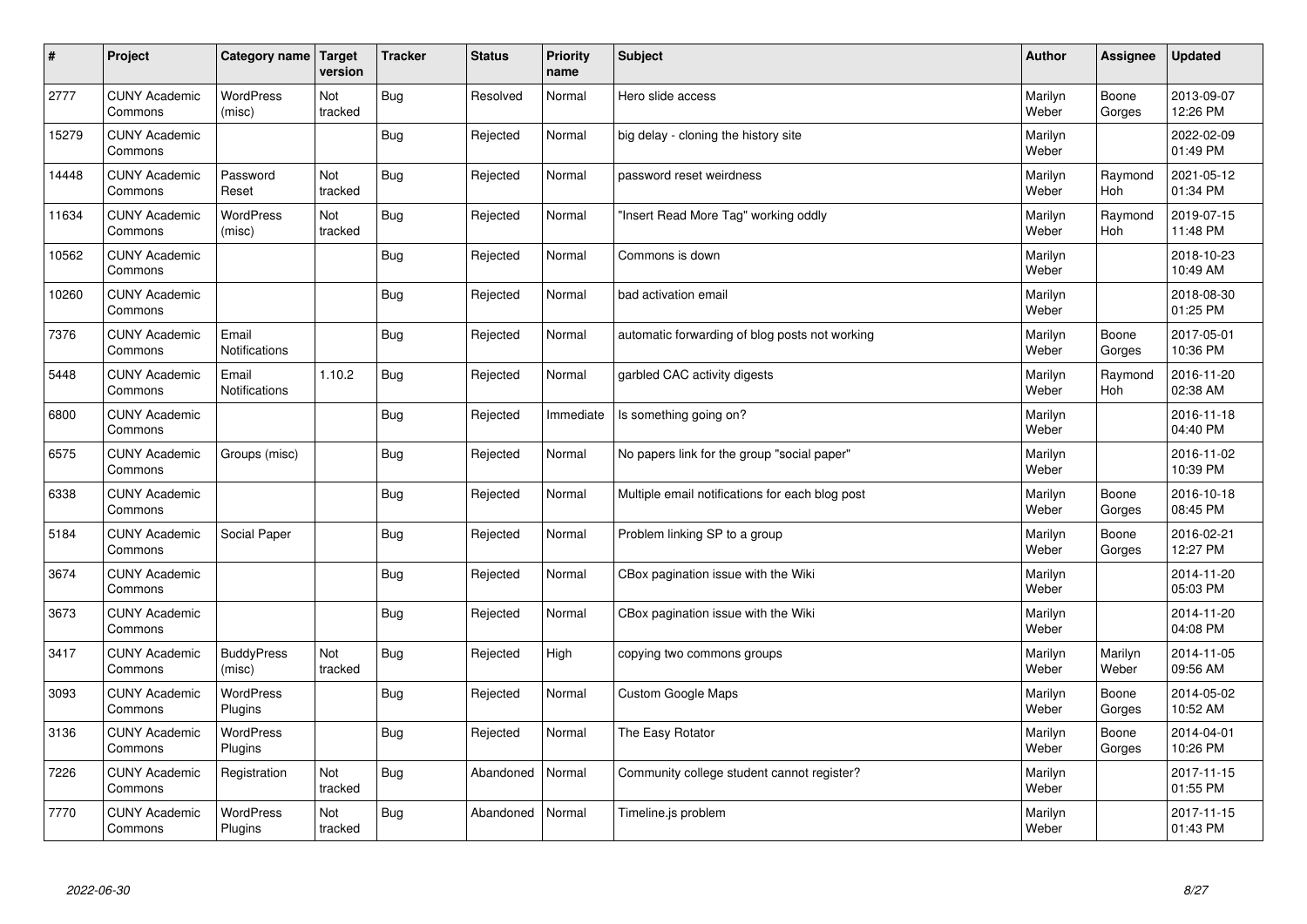| ∦     | Project                         | Category name   Target      | version           | <b>Tracker</b> | <b>Status</b> | <b>Priority</b><br>name | <b>Subject</b>                                                                                                                                  | <b>Author</b>    | Assignee            | <b>Updated</b>         |
|-------|---------------------------------|-----------------------------|-------------------|----------------|---------------|-------------------------|-------------------------------------------------------------------------------------------------------------------------------------------------|------------------|---------------------|------------------------|
| 8098  | <b>CUNY Academic</b><br>Commons | <b>Public Portfolio</b>     | Not<br>tracked    | <b>Bug</b>     | Abandoned     | Normal                  | Widget in profile not working                                                                                                                   | Marilyn<br>Weber |                     | 2017-11-15<br>01:28 PM |
| 5713  | <b>CUNY Academic</b><br>Commons | WordPress<br>(misc)         | Not<br>tracked    | <b>Bug</b>     | Abandoned     | High                    | Site freezing                                                                                                                                   | Marilyn<br>Weber | Boone<br>Gorges     | 2017-11-15<br>10:58 AM |
| 6599  | <b>CUNY Academic</b><br>Commons | ZenDesk                     | 1.10              | <b>Bug</b>     | Duplicate     | Urgent                  | Accept Friend button not working                                                                                                                | Marilyn<br>Weber | Raymond<br>Hoh      | 2016-11-04<br>06:35 PM |
| 6410  | <b>CUNY Academic</b><br>Commons |                             |                   | <b>Bug</b>     | Duplicate     | Immediate               | Cannot log in - gives privacy error                                                                                                             | Marilyn<br>Weber | Boone<br>Gorges     | 2016-10-24<br>10:01 AM |
| 6313  | <b>CUNY Academic</b><br>Commons | Groups (misc)               |                   | <b>Bug</b>     | Duplicate     | Normal                  | group member no longer in group, can't rejoin.                                                                                                  | Marilyn<br>Weber |                     | 2016-10-14<br>09:27 PM |
| 4013  | <b>CUNY Academic</b><br>Commons |                             |                   | Bug            | Duplicate     | Normal                  | Math question?                                                                                                                                  | Marilyn<br>Weber |                     | 2015-04-22<br>04:05 PM |
| 5050  | <b>CUNY Academic</b><br>Commons | Social Paper                | Future<br>release | Feature        | <b>New</b>    | Low                     | Making comments visible in SP editing mode (SP suggestion #1)                                                                                   | Marilyn<br>Weber | Samantha<br>Raddatz | 2019-09-17<br>11:10 PM |
| 5992  | <b>CUNY Academic</b><br>Commons | Email<br>Notifications      | Future<br>release | Feature        | <b>New</b>    | Normal                  | Changing the From line of autogenerated blog emails                                                                                             | Marilyn<br>Weber |                     | 2018-09-27<br>05:19 PM |
| 5199  | <b>CUNY Academic</b><br>Commons | Social Paper                | Future<br>release | Feature        | <b>New</b>    | Normal                  | add tables to the SP editor                                                                                                                     | Marilyn<br>Weber |                     | 2016-10-24<br>11:27 AM |
| 5053  | <b>CUNY Academic</b><br>Commons | Social Paper                | Future<br>release | Feature        | <b>New</b>    | Low                     | Scrollable menu to add readers (SP suggestion #4)                                                                                               | Marilyn<br>Weber | Samantha<br>Raddatz | 2016-04-21<br>05:21 PM |
| 5397  | <b>CUNY Academic</b><br>Commons | Social Paper                | Future<br>release | Feature        | <b>New</b>    | Normal                  | frustrating to have to enable/disable in SP                                                                                                     | Marilyn<br>Weber | Samantha<br>Raddatz | 2016-04-20<br>03:39 PM |
| 5205  | <b>CUNY Academic</b><br>Commons | Social Paper                | Future<br>release | Feature        | <b>New</b>    | Normal                  | Social Paper folders                                                                                                                            | Marilyn<br>Weber |                     | 2016-02-11<br>10:24 PM |
| 5058  | <b>CUNY Academic</b><br>Commons | Social Paper                | Future<br>release | Feature        | <b>New</b>    | Low                     | Can there be a clearer signal that even when comments have already<br>been made you add comments by clicking on the side? (SP suggestion<br>#5) | Marilyn<br>Weber | Samantha<br>Raddatz | 2016-02-11<br>10:24 PM |
| 5052  | <b>CUNY Academic</b><br>Commons | Social Paper                | Future<br>release | Feature        | <b>New</b>    | Low                     | Sentence by sentence or line by line comments (SP suggestion #3)                                                                                | Marilyn<br>Weber | Boone<br>Gorges     | 2016-02-11<br>10:24 PM |
| 13912 | <b>CUNY Academic</b><br>Commons |                             | Not<br>tracked    | Feature        | Hold          | Low                     | posting "missed schedule"                                                                                                                       | Marilyn<br>Weber |                     | 2021-02-23<br>10:46 AM |
| 15545 | <b>CUNY Academic</b><br>Commons | <b>WordPress</b><br>Plugins | 1.19.5            | Feature        | Resolved      | Normal                  | "ZI Hide Featured Image" plugin request                                                                                                         | Marilyn<br>Weber | Boone<br>Gorges     | 2022-03-09<br>10:09 AM |
| 9224  | <b>CUNY Academic</b><br>Commons | <b>Group Files</b>          | 1.13              | Feature        | Resolved      | Normal                  | attachments to forum posts clutter up Files area                                                                                                | Marilyn<br>Weber | Boone<br>Gorges     | 2018-03-22<br>03:34 PM |
| 7608  | <b>CUNY Academic</b><br>Commons | Registration                | Not<br>tracked    | Feature        | Resolved      | Normal                  | create an account                                                                                                                               | Marilyn<br>Weber |                     | 2017-02-15<br>10:45 PM |
| 7607  | <b>CUNY Academic</b><br>Commons | WordPress<br>(misc)         | Not<br>tracked    | Feature        | Resolved      | Normal                  | mp4 files                                                                                                                                       | Marilyn<br>Weber |                     | 2017-02-15<br>07:37 PM |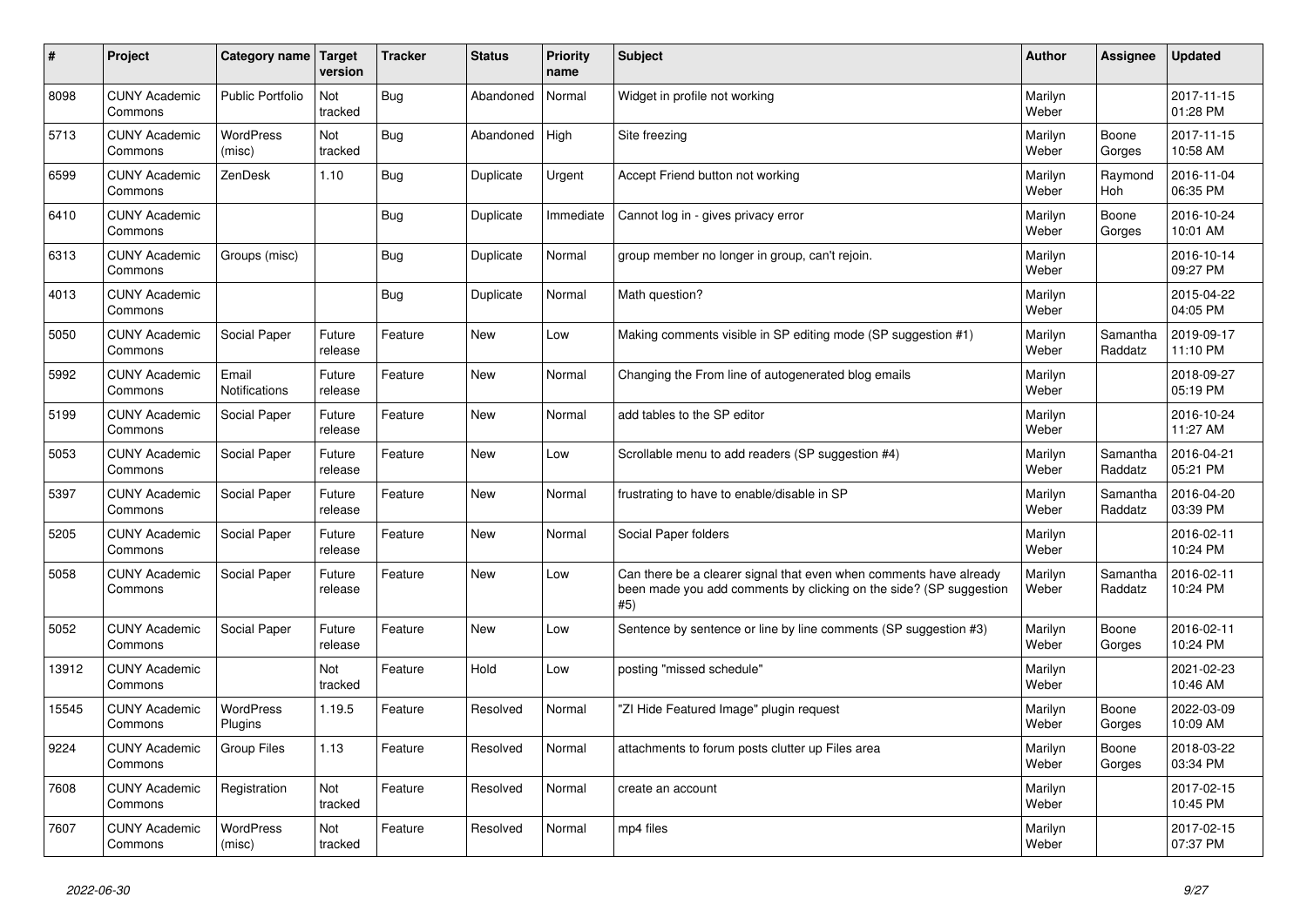| $\vert$ # | Project                         | Category name   Target            | version        | <b>Tracker</b> | <b>Status</b> | <b>Priority</b><br>name | <b>Subject</b>                                      | <b>Author</b>    | Assignee            | <b>Updated</b>         |
|-----------|---------------------------------|-----------------------------------|----------------|----------------|---------------|-------------------------|-----------------------------------------------------|------------------|---------------------|------------------------|
| 6118      | <b>CUNY Academic</b><br>Commons | cuny.is                           |                | Feature        | Resolved      | Normal                  | Cuny. Is request from Javier Otero Peña             | Marilyn<br>Weber | Sarah<br>Morgano    | 2016-10-04<br>07:02 PM |
| 5799      | <b>CUNY Academic</b><br>Commons | <b>Blogs</b><br>(BuddyPress)      | Not<br>tracked | Feature        | Resolved      | Normal                  | removing one's own access to sites?                 | Marilyn<br>Weber | Boone<br>Gorges     | 2016-07-26<br>01:55 PM |
| 5657      | <b>CUNY Academic</b><br>Commons | <b>WordPress</b><br>Plugins       | 1.9.18         | Feature        | Resolved      | Normal                  | Plugin Request - Instagram Feed WD                  | Marilyn<br>Weber | Boone<br>Gorges     | 2016-06-08<br>12:36 PM |
| 5630      | <b>CUNY Academic</b><br>Commons | <b>WordPress</b><br><b>Themes</b> | 1.9.17         | Feature        | Resolved      | Normal                  | Bavota magazine Pro theme                           | Marilyn<br>Weber | Boone<br>Gorges     | 2016-06-02<br>12:09 AM |
| 5621      | <b>CUNY Academic</b><br>Commons | <b>WordPress</b><br>Plugins       | 1.9.17         | Feature        | Resolved      | Normal                  | Taxonomy plugin request                             | Marilyn<br>Weber | Boone<br>Gorges     | 2016-06-01<br>11:28 PM |
| 5522      | <b>CUNY Academic</b><br>Commons | WordPress<br>Plugins              | 1.9.15         | Feature        | Resolved      | Normal                  | plugin request                                      | Marilyn<br>Weber | Boone<br>Gorges     | 2016-05-09<br>10:36 AM |
| 5302      | <b>CUNY Academic</b><br>Commons | <b>WordPress</b><br>Plugins       | 1.9.10         | Feature        | Resolved      | Normal                  | request for WP Gallery Custom Links plug-in         | Marilyn<br>Weber | Boone<br>Gorges     | 2016-03-11<br>09:20 PM |
| 4965      | <b>CUNY Academic</b><br>Commons | WordPress<br><b>Themes</b>        | Not<br>tracked | Feature        | Resolved      | Normal                  | Theme requested                                     | Marilyn<br>Weber | Boone<br>Gorges     | 2016-02-24<br>09:46 PM |
| 4997      | <b>CUNY Academic</b><br>Commons | WordPress<br>Plugins              | 1.9.4          | Feature        | Resolved      | Normal                  | ability to embed maps from StoryMapJS?              | Marilyn<br>Weber | Boone<br>Gorges     | 2016-01-07<br>12:34 PM |
| 5036      | <b>CUNY Academic</b><br>Commons | WordPress<br>Plugins              | 1.9.1.1        | Feature        | Resolved      | Normal                  | <b>Embeds request</b>                               | Marilyn<br>Weber | Boone<br>Gorges     | 2015-12-18<br>10:12 PM |
| 4340      | <b>CUNY Academic</b><br>Commons | WordPress -<br>Media              | 1.8.14         | Feature        | Resolved      | Normal                  | embedding a video                                   | Marilyn<br>Weber | Daniel<br>Jones     | 2015-10-20<br>12:01 AM |
| 3466      | <b>CUNY Academic</b><br>Commons | Membership                        | 1.6.16         | Feature        | Resolved      | Normal                  | restricting undergrad registration                  | Marilyn<br>Weber | Boone<br>Gorges     | 2014-09-18<br>12:02 AM |
| 5345      | <b>CUNY Academic</b><br>Commons | Social Paper                      | 1.9.17         | Feature        | Rejected      | Normal                  | Plus symbol problem in SP                           | Marilyn<br>Weber | Christian<br>Wach   | 2016-05-27<br>04:26 AM |
| 5051      | <b>CUNY Academic</b><br>Commons | Social Paper                      |                | Feature        | Rejected      | Low                     | Visual cues for comments (SP suggestion #2)         | Marilyn<br>Weber | Samantha<br>Raddatz | 2016-02-10<br>10:01 AM |
| 5072      | <b>CUNY Academic</b><br>Commons |                                   |                | Feature        | Duplicate     | Normal                  | redirect shortcode handler                          | Marilyn<br>Weber | Boone<br>Gorges     | 2016-01-07<br>12:34 PM |
| 15685     | <b>CUNY Academic</b><br>Commons |                                   |                | Support        | <b>New</b>    | High                    | problem with chrome?                                | Marilyn<br>Weber |                     | 2022-04-25<br>03:40 PM |
| 15816     | <b>CUNY Academic</b><br>Commons |                                   | Not<br>tracked | Support        | <b>New</b>    | Normal                  | slow loading at SPS                                 | Marilyn<br>Weber |                     | 2022-04-05<br>01:26 PM |
| 15565     | <b>CUNY Academic</b><br>Commons |                                   |                | Support        | New           | Normal                  | Events - send updates to an email listserv          | Marilyn<br>Weber |                     | 2022-03-10<br>01:06 PM |
| 15045     | <b>CUNY Academic</b><br>Commons |                                   |                | Support        | <b>New</b>    | Normal                  | no result for KCeL in the search box on the commons | Marilyn<br>Weber |                     | 2021-12-10<br>11:29 AM |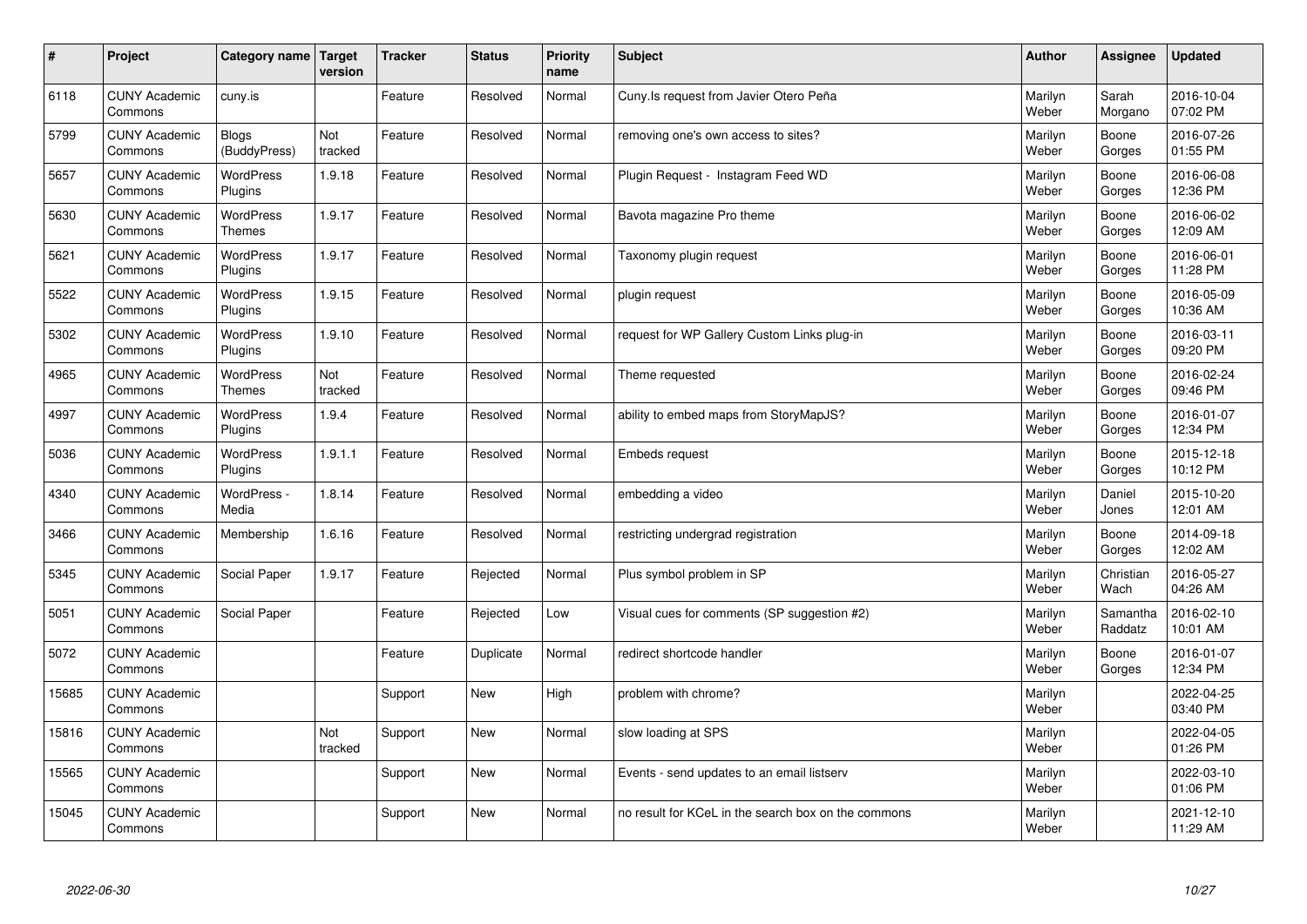| #     | Project                         | Category name                     | Target<br>version | <b>Tracker</b> | <b>Status</b>        | <b>Priority</b><br>name | <b>Subject</b>                                                 | <b>Author</b>    | Assignee         | <b>Updated</b>         |
|-------|---------------------------------|-----------------------------------|-------------------|----------------|----------------------|-------------------------|----------------------------------------------------------------|------------------|------------------|------------------------|
| 14911 | <b>CUNY Academic</b><br>Commons | <b>WordPress</b><br><b>Themes</b> | Not<br>tracked    | Support        | <b>New</b>           | Normal                  | Twentytwentyone theme                                          | Marilyn<br>Weber |                  | 2021-10-28<br>10:37 AM |
| 13286 | <b>CUNY Academic</b><br>Commons |                                   | Not<br>tracked    | Support        | <b>New</b>           | Normal                  | problem connecting with WordPress app                          | Marilyn<br>Weber | Raymond<br>Hoh   | 2020-09-08<br>11:16 AM |
| 12382 | <b>CUNY Academic</b><br>Commons | Membership                        | Not<br>tracked    | Support        | <b>New</b>           | Normal                  | Email request change                                           | Marilyn<br>Weber | Marilyn<br>Weber | 2020-02-06<br>12:56 PM |
| 12352 | <b>CUNY Academic</b><br>Commons |                                   | Not<br>tracked    | Support        | <b>New</b>           | Normal                  | posts list" page builder block option                          | Marilyn<br>Weber |                  | 2020-02-03<br>01:29 PM |
| 8607  | <b>CUNY Academic</b><br>Commons |                                   | Not<br>tracked    | Support        | <b>New</b>           | Normal                  | Paypal?                                                        | Marilyn<br>Weber | <b>Matt Gold</b> | 2018-05-15<br>01:37 PM |
| 11519 | <b>CUNY Academic</b><br>Commons |                                   | Not<br>tracked    | Support        | Assigned             | Normal                  | comment option not appearing                                   | Marilyn<br>Weber |                  | 2019-09-24<br>10:28 AM |
| 11848 | <b>CUNY Academic</b><br>Commons |                                   | Not<br>tracked    | Support        | Hold                 | Normal                  | a Dean of Faculty wants to share a large file                  | Marilyn<br>Weber |                  | 2019-09-24<br>08:44 AM |
| 15169 | <b>CUNY Academic</b><br>Commons |                                   | 2.0.3             | Support        | Reporter<br>Feedback | Normal                  | new Prelude website zipfiles for custom theme and other files. | Marilyn<br>Weber |                  | 2022-06-29<br>11:32 AM |
| 15655 | <b>CUNY Academic</b><br>Commons |                                   | 2.0.3             | Support        | Reporter<br>Feedback | Normal                  | Event Aggregator plugin?                                       | Marilyn<br>Weber |                  | 2022-06-29<br>11:32 AM |
| 16110 | <b>CUNY Academic</b><br>Commons |                                   |                   | Support        | Reporter<br>Feedback | Normal                  | remove Creative Commons license from pages?                    | Marilyn<br>Weber | Raymond<br>Hoh   | 2022-05-17<br>06:11 PM |
| 16099 | <b>CUNY Academic</b><br>Commons |                                   |                   | Support        | Reporter<br>Feedback | Normal                  | request for Newsletter Glue                                    | Marilyn<br>Weber |                  | 2022-05-13<br>12:14 PM |
| 15370 | <b>CUNY Academic</b><br>Commons |                                   |                   | Support        | Reporter<br>Feedback | Normal                  | All-in-One Event Calendar?                                     | Marilyn<br>Weber |                  | 2022-02-17<br>11:03 AM |
| 15260 | <b>CUNY Academic</b><br>Commons |                                   |                   | Support        | Reporter<br>Feedback | Normal                  | Diacritical markings   European Stages                         | Marilyn<br>Weber |                  | 2022-02-04<br>08:16 AM |
| 14900 | <b>CUNY Academic</b><br>Commons |                                   | Not<br>tracked    | Support        | Reporter<br>Feedback | Normal                  | previous theme?                                                | Marilyn<br>Weber |                  | 2021-10-25<br>10:31 AM |
| 14784 | <b>CUNY Academic</b><br>Commons |                                   |                   | Support        | Reporter<br>Feedback | Normal                  | User report of logo problem when using Customizer theme        | Marilyn<br>Weber |                  | 2021-09-17<br>10:25 AM |
| 14398 | <b>CUNY Academic</b><br>Commons |                                   | Not<br>tracked    | Support        | Reporter<br>Feedback | Normal                  | Events plug-in notification problem                            | Marilyn<br>Weber |                  | 2021-05-11<br>11:21 AM |
| 14074 | <b>CUNY Academic</b><br>Commons | WordPress<br>(misc)               | Not<br>tracked    | Support        | Reporter<br>Feedback | Normal                  | page password protection problem                               | Marilyn<br>Weber |                  | 2021-03-02<br>11:03 AM |
| 13975 | <b>CUNY Academic</b><br>Commons | Social Paper                      | Not<br>tracked    | Support        | Reporter<br>Feedback | Normal                  | can't approve comments on Social Paper paper                   | Marilyn<br>Weber |                  | 2021-02-12<br>09:33 AM |
| 13255 | <b>CUNY Academic</b><br>Commons |                                   | Not<br>tracked    | Support        | Reporter<br>Feedback | Normal                  | Accessibility problems                                         | Marilyn<br>Weber |                  | 2020-09-01<br>05:48 PM |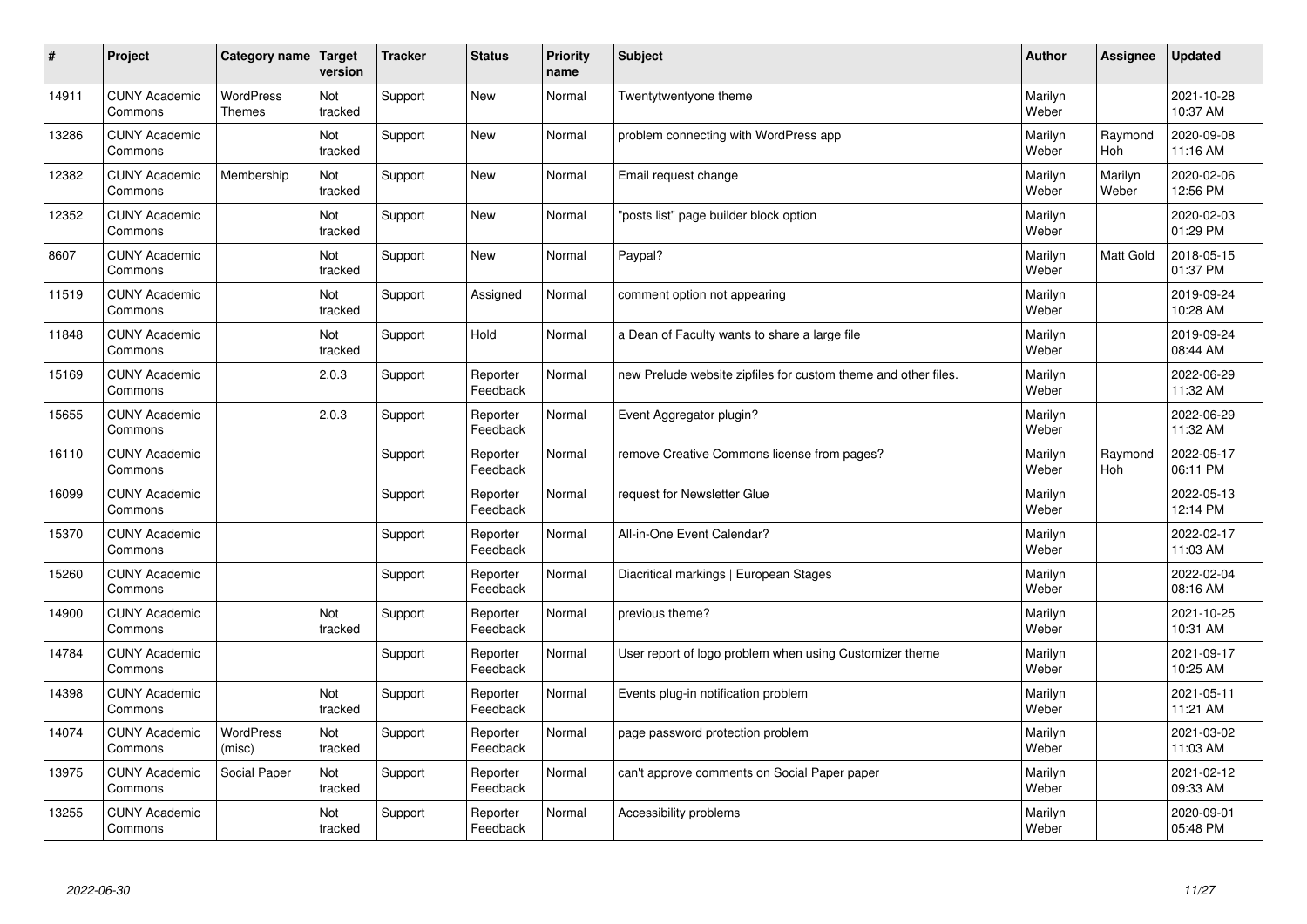| #     | Project                         | Category name   Target       | version           | <b>Tracker</b> | <b>Status</b>        | <b>Priority</b><br>name | <b>Subject</b>                                                                          | <b>Author</b>    | <b>Assignee</b>       | <b>Updated</b>         |
|-------|---------------------------------|------------------------------|-------------------|----------------|----------------------|-------------------------|-----------------------------------------------------------------------------------------|------------------|-----------------------|------------------------|
| 13034 | <b>CUNY Academic</b><br>Commons |                              | Not<br>tracked    | Support        | Reporter<br>Feedback | Normal                  | a site is asking people to join the Commons to get a download                           | Marilyn<br>Weber |                       | 2020-07-12<br>07:23 AM |
| 12741 | <b>CUNY Academic</b><br>Commons | <b>WordPress</b><br>Plugins  | Not<br>tracked    | Support        | Reporter<br>Feedback | Normal                  | Tableau Public Viz Block                                                                | Marilyn<br>Weber | Raymond<br>Hoh        | 2020-05-12<br>11:00 AM |
| 12350 | <b>CUNY Academic</b><br>Commons | <b>Blogs</b><br>(BuddyPress) | Not<br>tracked    | Support        | Reporter<br>Feedback | Normal                  | URL creation problem                                                                    | Marilyn<br>Weber |                       | 2020-02-03<br>11:27 AM |
| 10273 | <b>CUNY Academic</b><br>Commons | Registration                 | Not<br>tracked    | Support        | Reporter<br>Feedback | Normal                  | users combining CF and campus address                                                   | Marilyn<br>Weber |                       | 2019-09-18<br>10:58 AM |
| 11787 | <b>CUNY Academic</b><br>Commons |                              | Not<br>tracked    | Support        | Reporter<br>Feedback | Normal                  | automated comments notifications on ZenDesk                                             | Marilyn<br>Weber |                       | 2019-08-26<br>06:18 PM |
| 11771 | <b>CUNY Academic</b><br>Commons |                              | Not<br>tracked    | Support        | Reporter<br>Feedback | Normal                  | post displays in sections                                                               | Marilyn<br>Weber |                       | 2019-08-20<br>10:34 AM |
| 11509 | <b>CUNY Academic</b><br>Commons |                              | Not<br>tracked    | Support        | Reporter<br>Feedback | Normal                  | deleted Page causing a Menu problem?                                                    | Marilyn<br>Weber |                       | 2019-06-04<br>09:54 AM |
| 11149 | <b>CUNY Academic</b><br>Commons |                              | Not<br>tracked    | Support        | Reporter<br>Feedback | Normal                  | comments getting blocked                                                                | Marilyn<br>Weber | Raymond<br>Hoh        | 2019-03-26<br>11:40 AM |
| 10657 | <b>CUNY Academic</b><br>Commons |                              | Not<br>tracked    | Support        | Reporter<br>Feedback | Normal                  | child theme problems                                                                    | Marilyn<br>Weber |                       | 2018-11-08<br>01:19 PM |
| 9207  | <b>CUNY Academic</b><br>Commons |                              | Future<br>release | Support        | Reporter<br>Feedback | Normal                  | display dashboards made in Tableau?                                                     | Marilyn<br>Weber | Boone<br>Gorges       | 2018-04-10<br>10:42 AM |
| 16291 | <b>CUNY Academic</b><br>Commons | Site cloning                 | 2.0.2             | Support        | Resolved             | Normal                  | Images coming up blank in Media Library                                                 | Marilyn<br>Weber | Raymond<br><b>Hoh</b> | 2022-06-29<br>11:31 AM |
| 15978 | <b>CUNY Academic</b><br>Commons | WordPress -<br>Media         | 2.0.2             | Support        | Resolved             | Normal                  | tex files?                                                                              | Marilyn<br>Weber | Raymond<br>Hoh        | 2022-06-28<br>09:09 PM |
| 14891 | <b>CUNY Academic</b><br>Commons |                              | Not<br>tracked    | Support        | Resolved             | Normal                  | changing site template after creation?                                                  | Marilyn<br>Weber |                       | 2022-04-27<br>04:58 PM |
| 15654 | <b>CUNY Academic</b><br>Commons | WordPress<br>Plugins         | 1.19.6            | Support        | Resolved             | Normal                  | Numerous Copies of Events showing up                                                    | Marilyn<br>Weber | Boone<br>Gorges       | 2022-03-22<br>11:30 AM |
| 15686 | <b>CUNY Academic</b><br>Commons | ZenDesk                      | Not<br>tracked    | Support        | Resolved             | Low                     | ZenDesk introducing "triggers"                                                          | Marilyn<br>Weber |                       | 2022-03-22<br>09:37 AM |
| 15269 | <b>CUNY Academic</b><br>Commons | Redmine                      | Not<br>tracked    | Support        | Resolved             | Normal                  | Segal Theater sites                                                                     | Marilyn<br>Weber |                       | 2022-02-07<br>04:11 PM |
| 15266 | <b>CUNY Academic</b><br>Commons |                              |                   | Support        | Resolved             | Normal                  | Just an appreciation                                                                    | Marilyn<br>Weber |                       | 2022-02-07<br>10:42 AM |
| 15211 | <b>CUNY Academic</b><br>Commons | Blogs<br>(BuddyPress)        | 1.19.2            | Support        | Resolved             | Normal                  | No good error reporting for already-used domain name when creating a<br>site in Firefox | Marilyn<br>Weber | Boone<br>Gorges       | 2022-01-25<br>11:33 AM |
| 15120 | <b>CUNY Academic</b><br>Commons |                              |                   | Support        | Resolved             | Normal                  | embed Zoom recordings in a post?                                                        | Marilyn<br>Weber |                       | 2021-12-29<br>08:15 AM |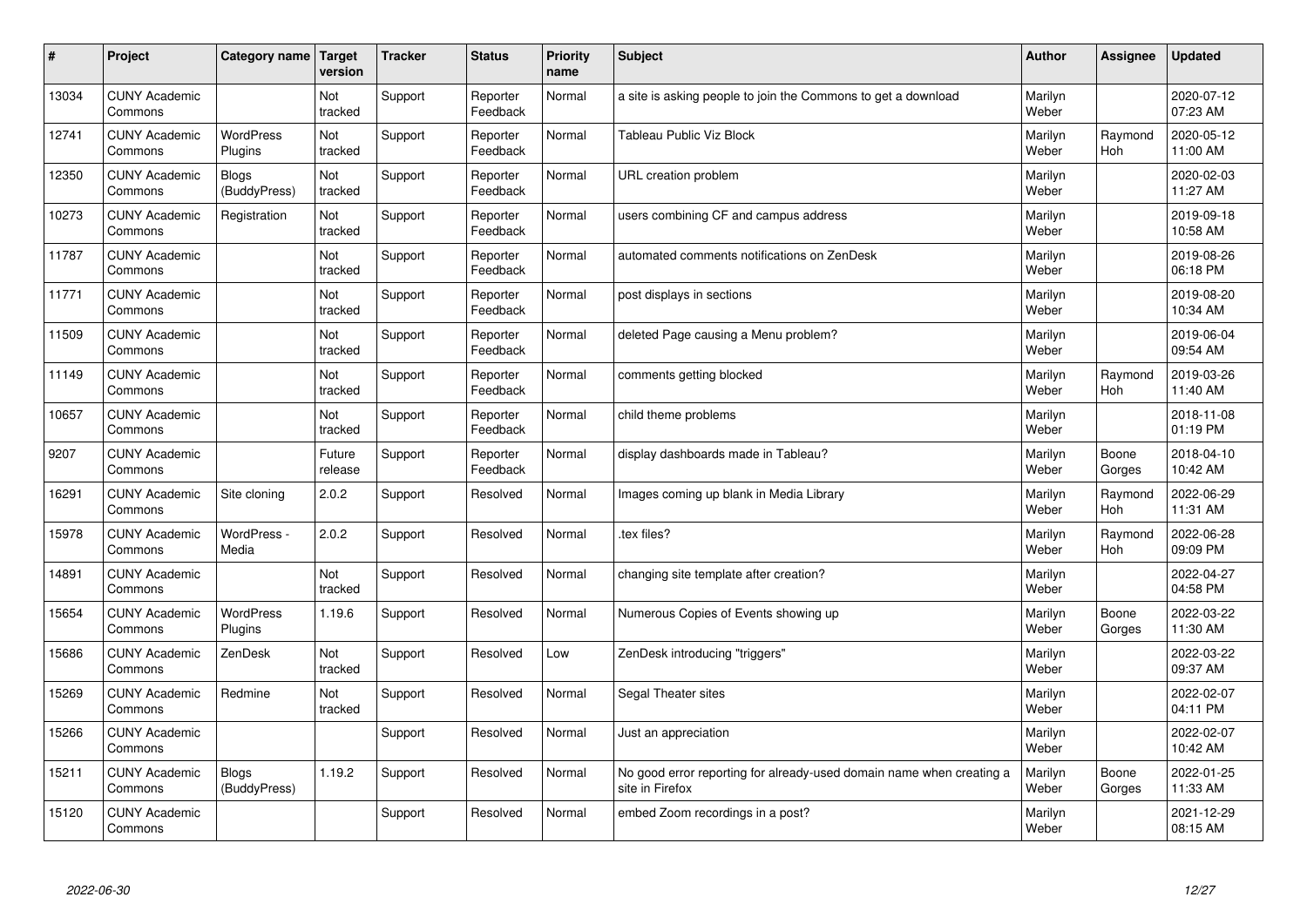| #     | Project                         | Category name                     | Target<br>version | <b>Tracker</b> | <b>Status</b> | <b>Priority</b><br>name | <b>Subject</b>                                      | <b>Author</b>    | Assignee              | Updated                |
|-------|---------------------------------|-----------------------------------|-------------------|----------------|---------------|-------------------------|-----------------------------------------------------|------------------|-----------------------|------------------------|
| 14889 | <b>CUNY Academic</b><br>Commons | Events                            | 1.19.0            | Support        | Resolved      | Normal                  | events in group - can they be edited by all admins? | Marilyn<br>Weber | Raymond<br><b>Hoh</b> | 2021-12-13<br>03:31 PM |
| 14973 | <b>CUNY Academic</b><br>Commons |                                   |                   | Support        | Resolved      | Normal                  | <b>Mail Poet</b>                                    | Marilyn<br>Weber |                       | 2021-12-06<br>10:20 AM |
| 14813 | <b>CUNY Academic</b><br>Commons |                                   | Not<br>tracked    | Support        | Resolved      | Normal                  | raise the file size limit                           | Marilyn<br>Weber |                       | 2021-09-30<br>12:02 PM |
| 14812 | <b>CUNY Academic</b><br>Commons |                                   | Not<br>tracked    | Support        | Resolved      | Normal                  | Custom Sidebars and Wordpress 5.6                   | Marilyn<br>Weber |                       | 2021-09-30<br>10:43 AM |
| 14799 | <b>CUNY Academic</b><br>Commons |                                   | 1.18.19           | Support        | Resolved      | High                    | install the official Classic Widgets?               | Marilyn<br>Weber |                       | 2021-09-22<br>02:17 PM |
| 14734 | <b>CUNY Academic</b><br>Commons | <b>WordPress</b><br><b>Themes</b> | 1.18.18           | Support        | Resolved      | Normal                  | missing section of Sujatha Fernandes' site          | Marilyn<br>Weber | Raymond<br>Hoh        | 2021-09-06<br>04:15 PM |
| 14718 | <b>CUNY Academic</b><br>Commons |                                   | Not<br>tracked    | Support        | Resolved      | Normal                  | User wants to recover deleted account               | Marilyn<br>Weber |                       | 2021-08-30<br>02:46 PM |
| 14594 | <b>CUNY Academic</b><br>Commons |                                   | Not<br>tracked    | Support        | Resolved      | Normal                  | Administration email verification?                  | Marilyn<br>Weber |                       | 2021-07-12<br>11:40 AM |
| 14534 | <b>CUNY Academic</b><br>Commons | <b>WordPress</b><br>Plugins       | 1.18.12           | Support        | Resolved      | Normal                  | Share This Image plugin?                            | Marilyn<br>Weber |                       | 2021-06-08<br>11:50 AM |
| 14265 | <b>CUNY Academic</b><br>Commons | WordPress<br>Plugins              | 1.18.10           | Support        | Resolved      | Normal                  | separate the tag cloud in the blog sidebar          | Marilyn<br>Weber | Boone<br>Gorges       | 2021-05-12<br>05:19 PM |
| 14378 | <b>CUNY Academic</b><br>Commons |                                   | Not<br>tracked    | Support        | Resolved      | Normal                  | PPTX files unfetchable                              | Marilyn<br>Weber |                       | 2021-05-11<br>11:25 AM |
| 14404 | <b>CUNY Academic</b><br>Commons |                                   | Not<br>tracked    | Support        | Resolved      | Normal                  | blocked IP of user?                                 | Marilyn<br>Weber |                       | 2021-05-10<br>01:00 PM |
| 14369 | <b>CUNY Academic</b><br>Commons | WordPress -<br>Media              | Not<br>tracked    | Support        | Resolved      | Normal                  | renewed problem with ppsx files                     | Marilyn<br>Weber |                       | 2021-04-27<br>12:44 PM |
| 14344 | <b>CUNY Academic</b><br>Commons | Domain<br>Mapping                 | Not<br>tracked    | Support        | Resolved      | Normal                  | arabstages.org site down                            | Marilyn<br>Weber | Raymond<br><b>Hoh</b> | 2021-04-19<br>01:42 PM |
| 14270 | <b>CUNY Academic</b><br>Commons | <b>WordPress</b><br><b>Themes</b> | 1.18.8            | Support        | Resolved      | Normal                  | grid theme?                                         | Marilyn<br>Weber |                       | 2021-04-13<br>11:20 AM |
| 14246 | <b>CUNY Academic</b><br>Commons |                                   | 1.18.8            | Support        | Resolved      | Normal                  | 'Weekly jQuery Migrate Status Update"               | Marilyn<br>Weber |                       | 2021-04-13<br>11:08 AM |
| 14129 | <b>CUNY Academic</b><br>Commons | Onboarding                        | 1.18.6            | Support        | Resolved      | Normal                  | can only see some invites sent                      | Marilyn<br>Weber | Raymond<br>Hoh        | 2021-04-09<br>09:00 AM |
| 14242 | <b>CUNY Academic</b><br>Commons |                                   |                   | Support        | Resolved      | Normal                  | LAILAC site missing content                         | Marilyn<br>Weber |                       | 2021-03-27<br>08:40 AM |
| 14077 | <b>CUNY Academic</b><br>Commons | <b>WordPress</b><br>Plugins       | 1.18.7            | Support        | Resolved      | Normal                  | Elementor Pro plugin for the slider                 | Marilyn<br>Weber | Raymond<br>Hoh        | 2021-03-23<br>11:43 AM |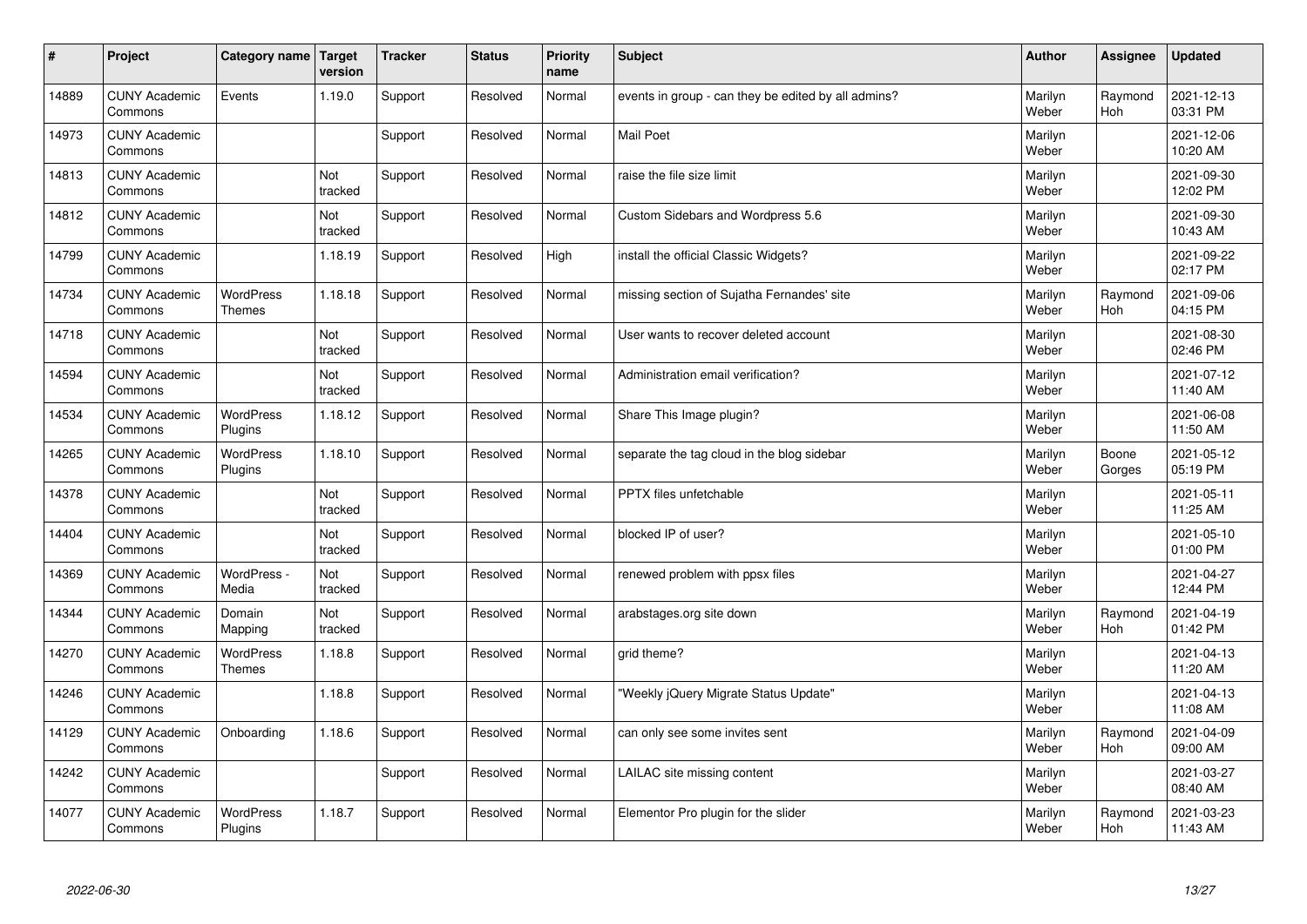| #     | Project                         | Category name   Target            | version        | <b>Tracker</b> | <b>Status</b> | <b>Priority</b><br>name | <b>Subject</b>                                                                        | <b>Author</b>    | <b>Assignee</b> | <b>Updated</b>         |
|-------|---------------------------------|-----------------------------------|----------------|----------------|---------------|-------------------------|---------------------------------------------------------------------------------------|------------------|-----------------|------------------------|
| 14012 | <b>CUNY Academic</b><br>Commons | <b>WordPress</b><br>Plugins       | 1.18.5         | Support        | Resolved      | Normal                  | Open External Links in a New Window plugin?                                           | Marilyn<br>Weber | Boone<br>Gorges | 2021-03-02<br>02:07 PM |
| 13935 | <b>CUNY Academic</b><br>Commons | <b>WordPress</b><br>Plugins       | 1.18.4         | Support        | Resolved      | Low                     | Add Users sidebar widget not working                                                  | Marilyn<br>Weber |                 | 2021-02-09<br>11:05 AM |
| 13944 | <b>CUNY Academic</b><br>Commons | <b>WordPress</b><br>Plugins       | 1.18.4         | Support        | Resolved      | Normal                  | 3D FlipBook request                                                                   | Marilyn<br>Weber |                 | 2021-02-09<br>11:05 AM |
| 13958 | <b>CUNY Academic</b><br>Commons |                                   | 1.18.4         | Support        | Resolved      | Normal                  | calendar widget problem                                                               | Marilyn<br>Weber |                 | 2021-02-09<br>11:05 AM |
| 13929 | <b>CUNY Academic</b><br>Commons |                                   | 1.18.4         | Support        | Resolved      | Normal                  | update error message                                                                  | Marilyn<br>Weber | Boone<br>Gorges | 2021-02-09<br>11:05 AM |
| 13878 | <b>CUNY Academic</b><br>Commons | Group cloning                     | 1.18.4         | Support        | Resolved      | High                    | When creating Group + Site and choosing 'Clone existing', cannot<br>advance to step 2 | Marilyn<br>Weber | Jeremy<br>Felt  | 2021-02-02<br>11:02 AM |
| 11976 | <b>CUNY Academic</b><br>Commons | <b>WordPress</b><br><b>Themes</b> | Not<br>tracked | Support        | Resolved      | Normal                  | ColorMag request                                                                      | Marilyn<br>Weber |                 | 2021-02-01<br>10:25 AM |
| 13741 | <b>CUNY Academic</b><br>Commons | <b>WordPress</b><br>Plugins       | 1.18.3         | Support        | Resolved      | Normal                  | Ensemble Video Plugin                                                                 | Marilyn<br>Weber |                 | 2021-01-26<br>04:43 PM |
| 13841 | <b>CUNY Academic</b><br>Commons | <b>WordPress</b><br>Plugins       | 1.18.3         | Support        | Resolved      | Normal                  | Folders plugin request                                                                | Marilyn<br>Weber | Boone<br>Gorges | 2021-01-26<br>04:43 PM |
| 13826 | <b>CUNY Academic</b><br>Commons |                                   |                | Support        | Resolved      | Normal                  | January 14th                                                                          | Marilyn<br>Weber |                 | 2021-01-26<br>04:26 PM |
| 13846 | <b>CUNY Academic</b><br>Commons | <b>WordPress</b><br>Plugins       | 1.18.3         | Support        | Resolved      | Normal                  | Yoast SEO plugin problem                                                              | Marilyn<br>Weber |                 | 2021-01-19<br>05:34 PM |
| 13783 | <b>CUNY Academic</b><br>Commons |                                   | 1.18.2         | Support        | Resolved      | Normal                  | new CUNY OneSearch url                                                                | Marilyn<br>Weber |                 | 2021-01-14<br>04:53 PM |
| 13641 | <b>CUNY Academic</b><br>Commons |                                   | 1.18.2         | Support        | Resolved      | Normal                  | follow up to migration request                                                        | Marilyn<br>Weber | Boone<br>Gorges | 2021-01-12<br>10:59 AM |
| 13738 | <b>CUNY Academic</b><br>Commons |                                   | 1.18.1         | Support        | Resolved      | Normal                  | theme requests from a non-CUY person                                                  | Marilyn<br>Weber |                 | 2020-12-23<br>11:34 AM |
| 12999 | <b>CUNY Academic</b><br>Commons |                                   | 1.18.1         | Support        | Resolved      | Normal                  | request for Dentist theme                                                             | Marilyn<br>Weber | Boone<br>Gorges | 2020-12-22<br>03:31 PM |
| 13699 | <b>CUNY Academic</b><br>Commons |                                   | Not<br>tracked | Support        | Resolved      | Normal                  | Martin Segal Center site down                                                         | Marilyn<br>Weber | Raymond<br>Hoh  | 2020-12-22<br>03:03 PM |
| 13710 | <b>CUNY Academic</b><br>Commons |                                   | Not<br>tracked | Support        | Resolved      | Normal                  | small change to Hosting Partner Handbook                                              | Marilyn<br>Weber |                 | 2020-12-16<br>04:29 PM |
| 13512 | <b>CUNY Academic</b><br>Commons | <b>WordPress</b><br><b>Themes</b> | 1.17.7         | Support        | Resolved      | Normal                  | theme update                                                                          | Marilyn<br>Weber |                 | 2020-11-16<br>04:46 PM |
| 13541 | <b>CUNY Academic</b><br>Commons |                                   | Not<br>tracked | Support        | Resolved      | Normal                  | add a page template to OER site.                                                      | Marilyn<br>Weber |                 | 2020-11-11<br>11:12 AM |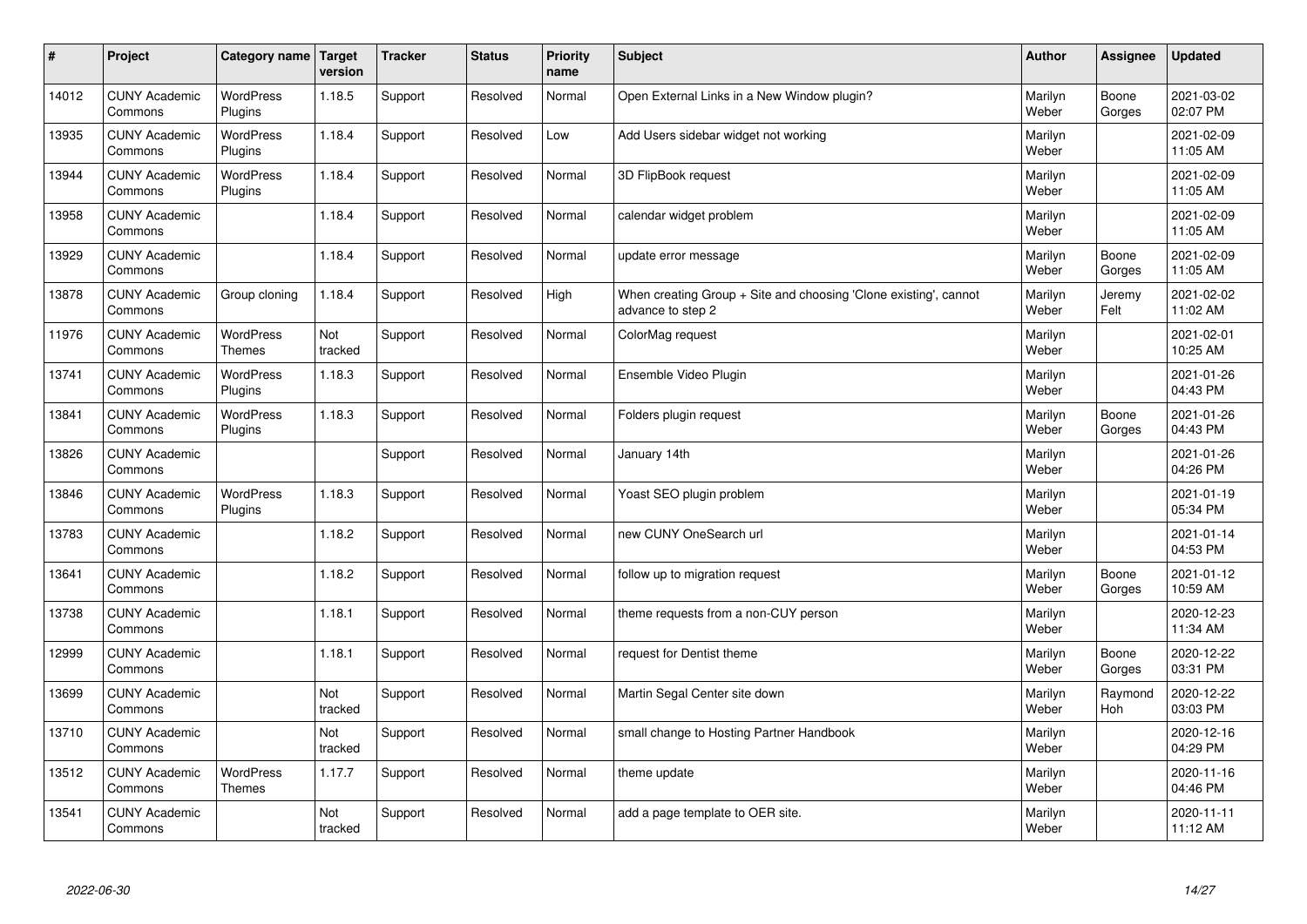| #     | Project                         | Category name   Target            | version        | <b>Tracker</b> | <b>Status</b> | <b>Priority</b><br>name | <b>Subject</b>                                                  | <b>Author</b>    | <b>Assignee</b>       | <b>Updated</b>         |
|-------|---------------------------------|-----------------------------------|----------------|----------------|---------------|-------------------------|-----------------------------------------------------------------|------------------|-----------------------|------------------------|
| 13521 | <b>CUNY Academic</b><br>Commons | Onboarding                        | 1.17.7         | Support        | Resolved      | Normal                  | sent invitations page                                           | Marilyn<br>Weber | Raymond<br><b>Hoh</b> | 2020-11-10<br>10:31 AM |
| 11908 | <b>CUNY Academic</b><br>Commons | Spam/Spam<br>Prevention           | 1.17.7         | Support        | Resolved      | Normal                  | overeager spam filter                                           | Marilyn<br>Weber | Raymond<br>Hoh        | 2020-11-05<br>04:36 PM |
| 13441 | <b>CUNY Academic</b><br>Commons |                                   | 1.17.5         | Support        | Resolved      | Normal                  | ongoing user problems with daily digests                        | Marilyn<br>Weber |                       | 2020-10-13<br>10:02 AM |
| 13238 | <b>CUNY Academic</b><br>Commons | WordPress -<br>Media              | 1.17.3         | Support        | Resolved      | Normal                  | allow ppsx file?                                                | Marilyn<br>Weber | Raymond<br><b>Hoh</b> | 2020-09-10<br>11:46 AM |
| 13295 | <b>CUNY Academic</b><br>Commons |                                   | Not<br>tracked | Support        | Resolved      | Normal                  | can't find new user                                             | Marilyn<br>Weber |                       | 2020-09-08<br>10:18 AM |
| 13159 | <b>CUNY Academic</b><br>Commons | Group Library                     | Not<br>tracked | Support        | Resolved      | Normal                  | changing folder names?                                          | Marilyn<br>Weber | Boone<br>Gorges       | 2020-08-27<br>08:59 AM |
| 13184 | <b>CUNY Academic</b><br>Commons | <b>WordPress</b><br>Plugins       | 1.17.2         | Support        | Resolved      | Normal                  | google translate plugin                                         | Marilyn<br>Weber |                       | 2020-08-25<br>11:36 AM |
| 13185 | <b>CUNY Academic</b><br>Commons | <b>WordPress</b><br><b>Themes</b> | 1.17.2         | Support        | Resolved      | Normal                  | Less theme?                                                     | Marilyn<br>Weber |                       | 2020-08-25<br>11:26 AM |
| 13134 | <b>CUNY Academic</b><br>Commons | Site cloning                      | 1.17.1         | Support        | Resolved      | Normal                  | New site (a clone) point to old dashboard                       | Marilyn<br>Weber |                       | 2020-08-12<br>03:22 PM |
| 13173 | <b>CUNY Academic</b><br>Commons | Group Library                     | 1.17.1         | Support        | Resolved      | High                    | all uploads to the library are silent                           | Marilyn<br>Weber |                       | 2020-08-10<br>04:12 PM |
| 13138 | <b>CUNY Academic</b><br>Commons | Group Library                     | Not<br>tracked | Support        | Resolved      | Normal                  | moving Library contents for Steve Brier                         | Marilyn<br>Weber |                       | 2020-08-03<br>04:00 PM |
| 13116 | <b>CUNY Academic</b><br>Commons | ZenDesk                           | 1.17.1         | Support        | Resolved      | Normal                  | support/send us a message link obscured                         | Marilyn<br>Weber | Raymond<br><b>Hoh</b> | 2020-07-29<br>09:33 PM |
| 13085 | <b>CUNY Academic</b><br>Commons | Domain<br>Mapping                 | Not<br>tracked | Support        | Resolved      | Normal                  | domain mapping request                                          | Marilyn<br>Weber | <b>Matt Gold</b>      | 2020-07-28<br>03:33 PM |
| 13091 | <b>CUNY Academic</b><br>Commons |                                   | 1.17.0         | Support        | Resolved      | Normal                  | problem with latex (math equations)                             | Marilyn<br>Weber |                       | 2020-07-28<br>11:09 AM |
| 13065 | <b>CUNY Academic</b><br>Commons |                                   | Not<br>tracked | Support        | Resolved      | Normal                  | can't invite new user to group                                  | Marilyn<br>Weber |                       | 2020-07-22<br>04:24 PM |
| 13016 | <b>CUNY Academic</b><br>Commons | Shortcodes and<br>embeds          | 1.16.15        | Support        | Resolved      | Normal                  | possible to run code examples, like in Jupyter Notebooks?       | Marilyn<br>Weber |                       | 2020-07-16<br>11:52 AM |
| 12960 | <b>CUNY Academic</b><br>Commons |                                   | 1.16.14        | Support        | Resolved      | Normal                  | mutiple plugin in requests                                      | Marilyn<br>Weber | Boone<br>Gorges       | 2020-06-23<br>10:53 AM |
| 12905 | <b>CUNY Academic</b><br>Commons |                                   | 1.16.14        | Support        | Resolved      | Normal                  | trouble embedding a flipbook from Flipsnack                     | Marilyn<br>Weber | Boone<br>Gorges       | 2020-06-23<br>10:53 AM |
| 12777 | <b>CUNY Academic</b><br>Commons |                                   | 1.16.14        | Support        | Resolved      | Normal                  | request to include custom javascript into a Commons-hosted site | Marilyn<br>Weber |                       | 2020-06-16<br>04:03 PM |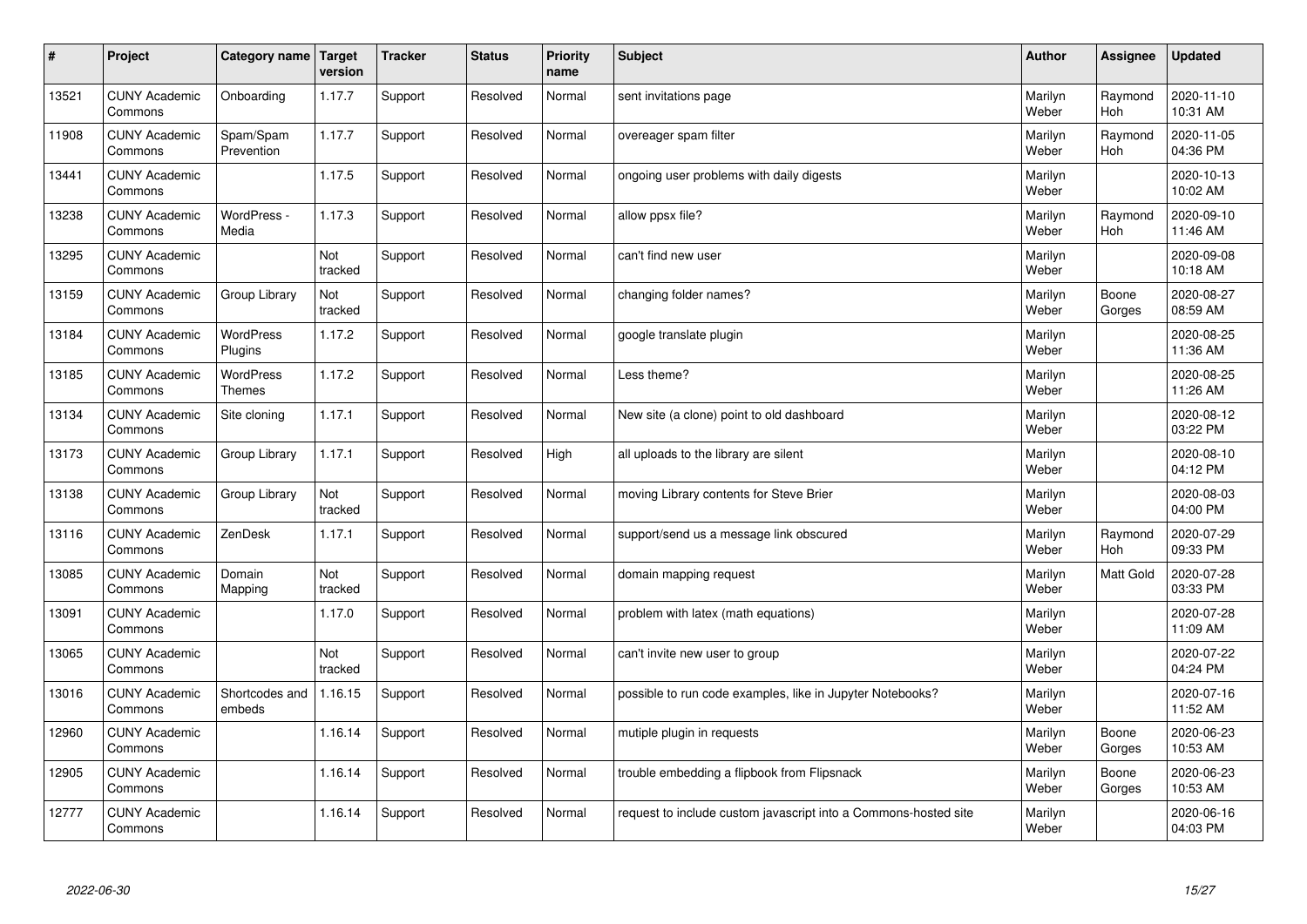| #     | Project                         | Category name                     | Target<br>version | <b>Tracker</b> | <b>Status</b> | <b>Priority</b><br>name | <b>Subject</b>                                                                       | <b>Author</b>    | Assignee              | Updated                |
|-------|---------------------------------|-----------------------------------|-------------------|----------------|---------------|-------------------------|--------------------------------------------------------------------------------------|------------------|-----------------------|------------------------|
| 12861 | <b>CUNY Academic</b><br>Commons |                                   |                   | Support        | Resolved      | Normal                  | trouble with YouTube                                                                 | Marilyn<br>Weber | Raymond<br><b>Hoh</b> | 2020-06-09<br>11:16 AM |
| 12676 | <b>CUNY Academic</b><br>Commons | <b>WordPress</b><br>Plugins       | 1.16.10           | Support        | Resolved      | Normal                  | request for Require Post Category plug-in                                            | Marilyn<br>Weber |                       | 2020-04-28<br>11:03 AM |
| 12543 | <b>CUNY Academic</b><br>Commons | <b>Public Portfolio</b>           | Not<br>tracked    | Support        | Resolved      | Normal                  | User cannot find profile edit button                                                 | Marilyn<br>Weber | scott voth            | 2020-03-22<br>02:49 PM |
| 12515 | <b>CUNY Academic</b><br>Commons | cuny.is                           | 1.16.7            | Support        | Resolved      | Normal                  | AJAX actions on cuny is admin page are failing                                       | Marilyn<br>Weber |                       | 2020-03-10<br>11:57 AM |
| 12395 | <b>CUNY Academic</b><br>Commons | Spam/Spam<br>Prevention           | Not<br>tracked    | Support        | Resolved      | Normal                  | comments again being blocked                                                         | Marilyn<br>Weber | Raymond<br>Hoh        | 2020-03-10<br>11:13 AM |
| 12427 | <b>CUNY Academic</b><br>Commons |                                   | Not<br>tracked    | Support        | Resolved      | Normal                  | organizing PDF on a site?                                                            | Marilyn<br>Weber | scott voth            | 2020-03-10<br>11:11 AM |
| 12393 | <b>CUNY Academic</b><br>Commons | <b>WordPress</b><br>(misc)        |                   | Support        | Resolved      | High                    | size limit for files                                                                 | Marilyn<br>Weber |                       | 2020-02-18<br>10:13 AM |
| 10059 | <b>CUNY Academic</b><br>Commons | <b>WordPress</b><br><b>Themes</b> | Not<br>tracked    | Support        | Resolved      | Normal                  | Magazine Premium theme for new site                                                  | Marilyn<br>Weber |                       | 2020-02-17<br>03:39 PM |
| 11912 | <b>CUNY Academic</b><br>Commons |                                   |                   | Support        | Resolved      | Normal                  | influence search results?                                                            | Marilyn<br>Weber |                       | 2020-02-11<br>10:51 AM |
| 12346 | <b>CUNY Academic</b><br>Commons | Redmine                           |                   | Support        | Resolved      | Normal                  | another Redmine request                                                              | Marilyn<br>Weber | Matt Gold             | 2020-01-30<br>08:20 PM |
| 12334 | <b>CUNY Academic</b><br>Commons |                                   |                   | Support        | Resolved      | Normal                  | request for a Redmine account                                                        | Marilyn<br>Weber | Matt Gold             | 2020-01-30<br>12:01 PM |
| 12302 | <b>CUNY Academic</b><br>Commons | <b>WordPress</b><br><b>Themes</b> | 1.16.4            | Support        | Resolved      | Normal                  | Pictorio theme request                                                               | Marilyn<br>Weber | Raymond<br><b>Hoh</b> | 2020-01-28<br>11:44 AM |
| 12137 | <b>CUNY Academic</b><br>Commons | <b>WordPress</b><br><b>Themes</b> | Not<br>tracked    | Support        | Resolved      | Normal                  | media player problem                                                                 | Marilyn<br>Weber |                       | 2019-12-12<br>08:52 PM |
| 12190 | <b>CUNY Academic</b><br>Commons | <b>Blogs</b><br>(BuddyPress)      | Not<br>tracked    | Support        | Resolved      | Normal                  | Site avatar in directory is not what user expects                                    | Marilyn<br>Weber |                       | 2019-12-12<br>08:51 PM |
| 12156 | <b>CUNY Academic</b><br>Commons | <b>Blogs</b><br>(BuddyPress)      | Not<br>tracked    | Support        | Resolved      | Normal                  | My Sites list (Commons Profile or Sites directory) doesn't match toolbar<br>dropdown | Marilyn<br>Weber |                       | 2019-12-11<br>10:20 AM |
| 12176 | <b>CUNY Academic</b><br>Commons |                                   | Not<br>tracked    | Support        | Resolved      | Normal                  | Mp4s?                                                                                | Marilyn<br>Weber |                       | 2019-12-05<br>11:04 AM |
| 12165 | <b>CUNY Academic</b><br>Commons | <b>BuddyPress</b><br>(misc)       | Not<br>tracked    | Support        | Resolved      | Normal                  | two reports of Profile problems                                                      | Marilyn<br>Weber | Boone<br>Gorges       | 2019-12-04<br>05:06 PM |
| 11977 | <b>CUNY Academic</b><br>Commons |                                   | Not<br>tracked    | Support        | Resolved      | Normal                  | please remove me from many sites                                                     | Marilyn<br>Weber |                       | 2019-11-21<br>01:05 PM |
| 11907 | <b>CUNY Academic</b><br>Commons | <b>Public Portfolio</b>           | 1.15.13           | Support        | Resolved      | Normal                  | more publications problems (in profile)                                              | Marilyn<br>Weber |                       | 2019-11-04<br>11:16 AM |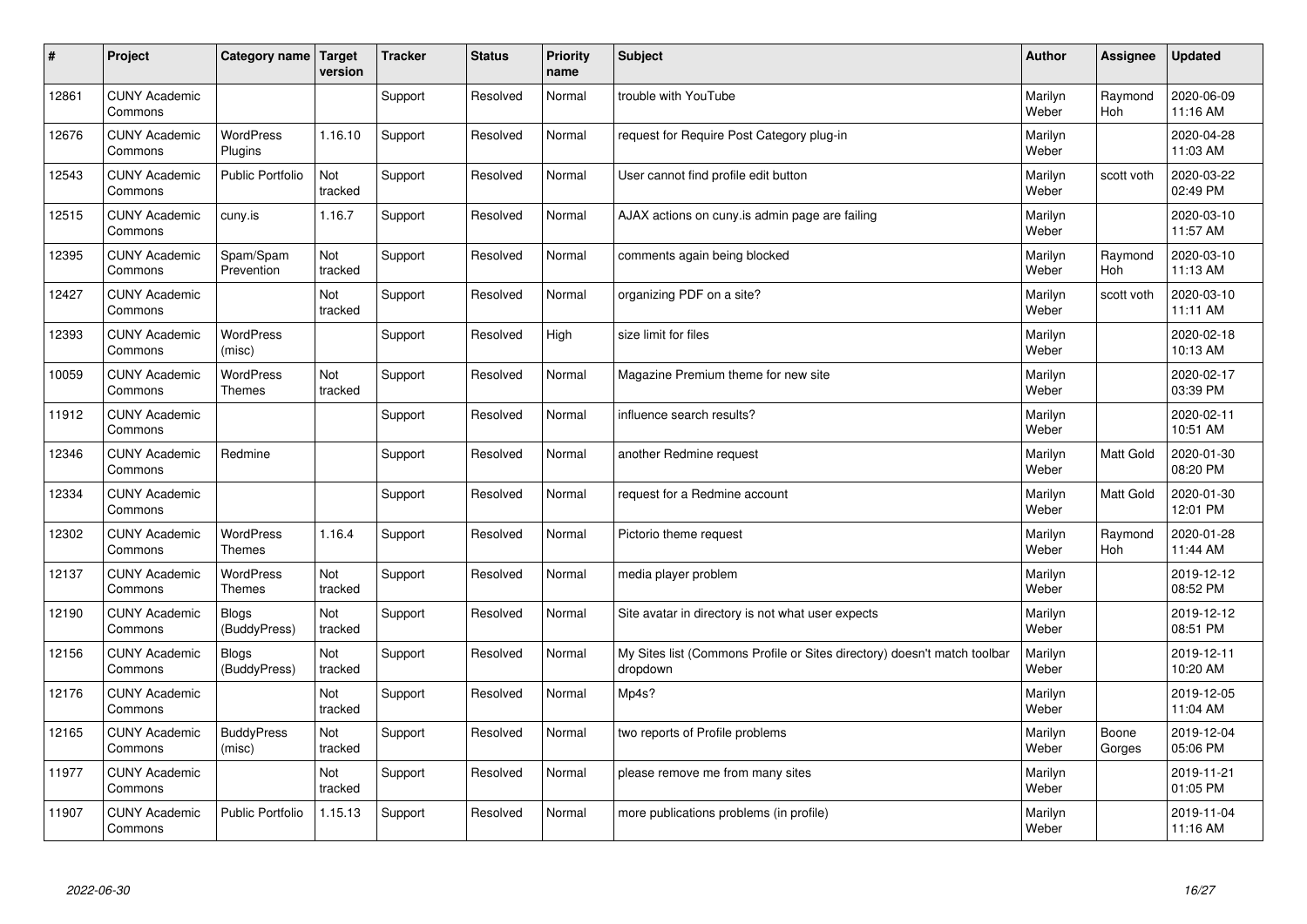| #     | Project                         | Category name               | Target<br>version | <b>Tracker</b> | <b>Status</b> | <b>Priority</b><br>name | <b>Subject</b>                                                                                         | <b>Author</b>    | Assignee       | <b>Updated</b>         |
|-------|---------------------------------|-----------------------------|-------------------|----------------|---------------|-------------------------|--------------------------------------------------------------------------------------------------------|------------------|----------------|------------------------|
| 11915 | <b>CUNY Academic</b><br>Commons |                             | Not<br>tracked    | Support        | Resolved      | Normal                  | User not in list                                                                                       | Marilyn<br>Weber |                | 2019-10-28<br>10:13 AM |
| 11961 | <b>CUNY Academic</b><br>Commons | Membership                  | Not<br>tracked    | Support        | Resolved      | Normal                  | switch email for student user                                                                          | Marilyn<br>Weber |                | 2019-10-09<br>01:56 PM |
| 11832 | <b>CUNY Academic</b><br>Commons | <b>WordPress</b><br>Plugins | 1.15.11           | Support        | Resolved      | Normal                  | Yoast SEO premium for sexgenlab.org                                                                    | Marilyn<br>Weber |                | 2019-10-08<br>11:22 AM |
| 11922 | <b>CUNY Academic</b><br>Commons | Membership                  | Not<br>tracked    | Support        | Resolved      | Normal                  | https://commons.gc.cuny.edu/members/cunyhealthequity/                                                  | Marilyn<br>Weber |                | 2019-10-02<br>04:05 PM |
| 11896 | <b>CUNY Academic</b><br>Commons |                             | Not<br>tracked    | Support        | Resolved      | Normal                  | https://thenurseswritingproject.commons.gc.cuny.edu                                                    | Marilyn<br>Weber |                | 2019-09-24<br>08:09 AM |
| 11866 | <b>CUNY Academic</b><br>Commons | <b>WordPress</b><br>Themes  | 1.15.10           | Support        | Resolved      | Normal                  | problem with project widget and the 'skills' to generate tags                                          | Marilyn<br>Weber | Raymond<br>Hoh | 2019-09-19<br>03:20 PM |
| 11225 | <b>CUNY Academic</b><br>Commons |                             | Not<br>tracked    | Support        | Resolved      | Normal                  | bulk upload?                                                                                           | Marilyn<br>Weber |                | 2019-09-18<br>10:31 AM |
| 11813 | <b>CUNY Academic</b><br>Commons | <b>WordPress</b><br>Plugins | 1.15.9            | Support        | Resolved      | Normal                  | 'Change Password Protected Message" plugin requests                                                    | Marilyn<br>Weber |                | 2019-09-10<br>05:57 PM |
| 11665 | <b>CUNY Academic</b><br>Commons |                             |                   | Support        | Resolved      | Immediate               | "My Groups" conflating two groups                                                                      | Marilyn<br>Weber |                | 2019-07-24<br>10:43 PM |
| 11650 | <b>CUNY Academic</b><br>Commons |                             | Not<br>tracked    | Support        | Resolved      | Normal                  | https://commons.gc.cuny.edu/groups/introduction-to-literary-studies-engl<br>ish-252-at-hunter-college/ | Marilyn<br>Weber |                | 2019-07-18<br>02:28 PM |
| 11647 | <b>CUNY Academic</b><br>Commons |                             | 1.15.6            | Support        | Resolved      | Normal                  | Tribulant Newsletters update                                                                           | Marilyn<br>Weber |                | 2019-07-18<br>02:27 PM |
| 11609 | <b>CUNY Academic</b><br>Commons |                             | 1.15.5            | Support        | Resolved      | Normal                  | <b>Mixed Content flag</b>                                                                              | Marilyn<br>Weber |                | 2019-06-27<br>06:54 PM |
| 11516 | <b>CUNY Academic</b><br>Commons | Membership                  | Not<br>tracked    | Support        | Resolved      | Normal                  | request for email change                                                                               | Marilyn<br>Weber |                | 2019-06-04<br>01:48 PM |
| 11002 | <b>CUNY Academic</b><br>Commons |                             | Not<br>tracked    | Support        | Resolved      | Normal                  | open link in a new tab not working                                                                     | Marilyn<br>Weber |                | 2019-06-03<br>07:57 PM |
| 11448 | <b>CUNY Academic</b><br>Commons | <b>BuddyPress</b><br>(misc) | 1.15.1            | Support        | Resolved      | Normal                  | sole administrator listed on sites is not an admin at all?                                             | Marilyn<br>Weber | Raymond<br>Hoh | 2019-05-14<br>11:15 AM |
| 11294 | <b>CUNY Academic</b><br>Commons | Account<br>settings         | Not<br>tracked    | Support        | Resolved      | Normal                  | student emgail change                                                                                  | Marilyn<br>Weber | Matt Gold      | 2019-04-07<br>09:11 PM |
| 10986 | <b>CUNY Academic</b><br>Commons |                             | Not<br>tracked    | Support        | Resolved      | Normal                  | PDF embedder provoking error                                                                           | Marilyn<br>Weber |                | 2019-03-29<br>04:28 PM |
| 11233 | <b>CUNY Academic</b><br>Commons |                             | 1.14.9            | Support        | Resolved      | Normal                  | Hotjar?                                                                                                | Marilyn<br>Weber |                | 2019-03-26<br>12:10 PM |
| 11029 | <b>CUNY Academic</b><br>Commons | Authentication              | 1.14.9            | Support        | Resolved      | Normal                  | Sujatha Fernandes cannot edit her site                                                                 | Marilyn<br>Weber | Raymond<br>Hoh | 2019-03-26<br>12:10 PM |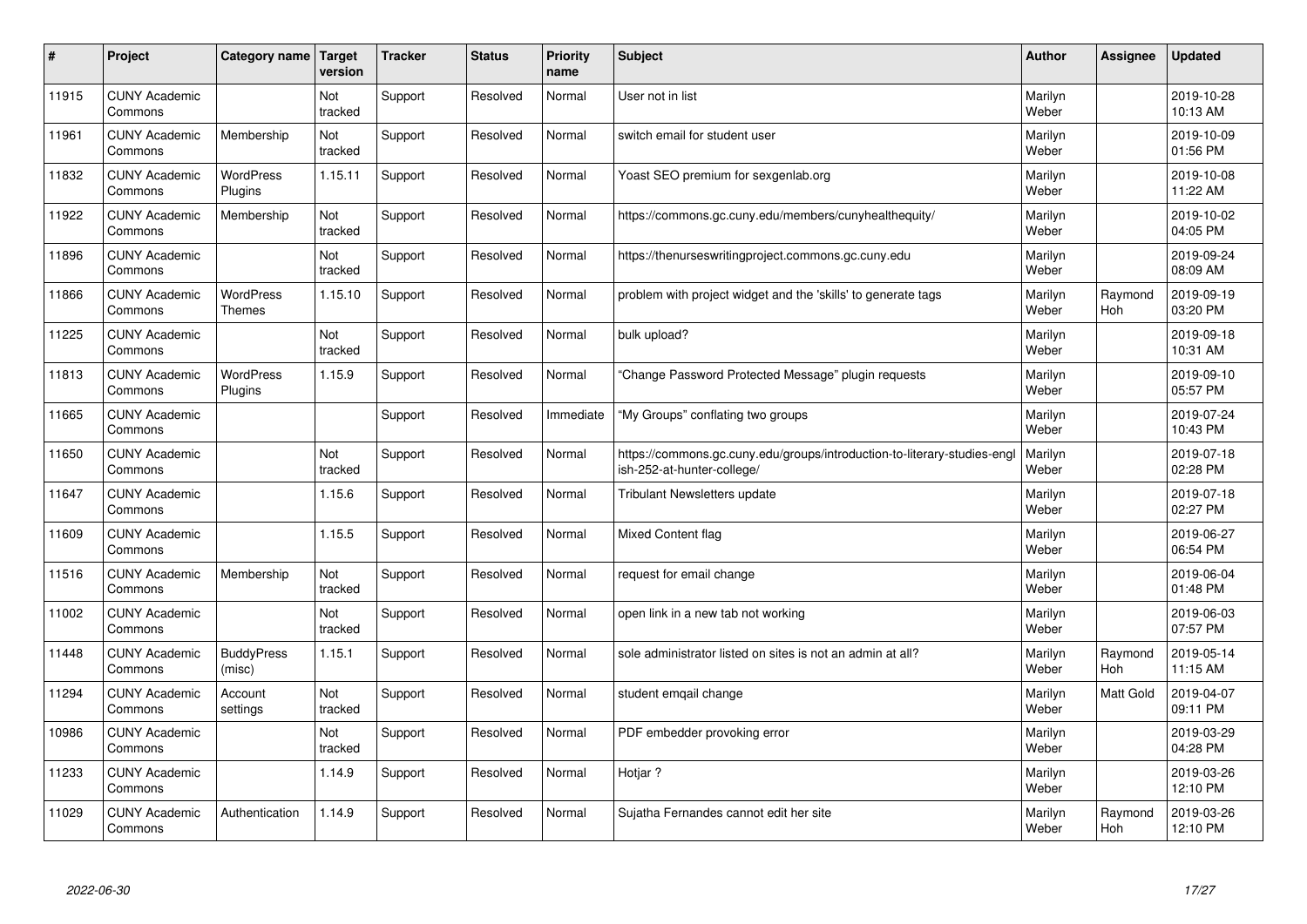| $\sharp$ | Project                         | Category name                     | Target<br>version | <b>Tracker</b> | <b>Status</b> | <b>Priority</b><br>name | <b>Subject</b>                               | <b>Author</b>    | Assignee       | <b>Updated</b>         |
|----------|---------------------------------|-----------------------------------|-------------------|----------------|---------------|-------------------------|----------------------------------------------|------------------|----------------|------------------------|
| 11147    | <b>CUNY Academic</b><br>Commons | Membership                        | Not<br>tracked    | Support        | Resolved      | Normal                  | employee email change                        | Marilyn<br>Weber |                | 2019-03-12<br>03:58 PM |
| 11217    | <b>CUNY Academic</b><br>Commons | Membership                        | Not<br>tracked    | Support        | Resolved      | Normal                  | Another email update                         | Marilyn<br>Weber |                | 2019-03-12<br>03:37 PM |
| 11211    | <b>CUNY Academic</b><br>Commons | <b>WordPress</b><br><b>Themes</b> | 1.14.8            | Support        | Resolved      | Normal                  | user needs to edit the HTML coding           | Marilyn<br>Weber |                | 2019-03-12<br>11:20 AM |
| 11210    | <b>CUNY Academic</b><br>Commons | Membership                        | Not<br>tracked    | Support        | Resolved      | Normal                  | Please change the email                      | Marilyn<br>Weber |                | 2019-03-11<br>04:16 PM |
| 11205    | <b>CUNY Academic</b><br>Commons | <b>WordPress</b><br>Plugins       | Not<br>tracked    | Support        | Resolved      | Normal                  | problems with Google calendar                | Marilyn<br>Weber | Raymond<br>Hoh | 2019-03-11<br>02:17 PM |
| 11198    | <b>CUNY Academic</b><br>Commons |                                   | Not<br>tracked    | Support        | Resolved      | Normal                  | former CUNY employee                         | Marilyn<br>Weber |                | 2019-03-07<br>02:21 PM |
| 11091    | <b>CUNY Academic</b><br>Commons | <b>BuddyPress</b><br>Docs         | 1.14.7            | Support        | Resolved      | Normal                  | word limit for comments on a group doc?      | Marilyn<br>Weber |                | 2019-02-26<br>02:04 PM |
| 11127    | <b>CUNY Academic</b><br>Commons | Membership                        | Not<br>tracked    | Support        | Resolved      | Normal                  | user with new campus affiliation             | Marilyn<br>Weber |                | 2019-02-19<br>02:09 PM |
| 8481     | <b>CUNY Academic</b><br>Commons | Membership                        | Not<br>tracked    | Support        | Resolved      | Normal                  | admin of http://swipanalytic.org/organizers/ | Marilyn<br>Weber |                | 2019-02-19<br>01:58 PM |
| 10941    | <b>CUNY Academic</b><br>Commons | Membership                        | Not<br>tracked    | Support        | Resolved      | Normal                  | update user email                            | Marilyn<br>Weber |                | 2019-02-13<br>02:24 PM |
| 11031    | <b>CUNY Academic</b><br>Commons |                                   | Not<br>tracked    | Support        | Resolved      | Normal                  | new group with seemingly old topics          | Marilyn<br>Weber |                | 2019-02-11<br>12:17 PM |
| 11017    | <b>CUNY Academic</b><br>Commons |                                   | Not<br>tracked    | Support        | Resolved      | Normal                  | site didn't save?                            | Marilyn<br>Weber |                | 2019-01-25<br>03:47 PM |
| 11006    | <b>CUNY Academic</b><br>Commons | Groups (misc)                     | 1.14.6            | Support        | Resolved      | Normal                  | removing members from a group isn't working  | Marilyn<br>Weber |                | 2019-01-24<br>03:18 PM |
| 11003    | <b>CUNY Academic</b><br>Commons |                                   | Not<br>tracked    | Support        | Resolved      | Normal                  | user email change                            | Marilyn<br>Weber |                | 2019-01-24<br>02:50 PM |
| 10932    | <b>CUNY Academic</b><br>Commons |                                   |                   | Support        | Resolved      | Normal                  | add me as admin to meenaalexander.com        | Marilyn<br>Weber | Matt Gold      | 2019-01-09<br>02:12 PM |
| 10910    | <b>CUNY Academic</b><br>Commons | Membership                        | Not<br>tracked    | Support        | Resolved      | Normal                  | request to be an admin to a prof's site      | Marilyn<br>Weber |                | 2019-01-04<br>10:45 AM |
| 10820    | <b>CUNY Academic</b><br>Commons |                                   | Not<br>tracked    | Support        | Resolved      | Normal                  | retrieve deleted pages/posts                 | Marilyn<br>Weber |                | 2018-12-13<br>06:33 PM |
| 10440    | <b>CUNY Academic</b><br>Commons |                                   | Not<br>tracked    | Support        | Resolved      | Normal                  | Acert post problem                           | Marilyn<br>Weber |                | 2018-12-10<br>03:57 PM |
| 10298    | <b>CUNY Academic</b><br>Commons |                                   | Not<br>tracked    | Support        | Resolved      | Normal                  | RSS feed to itunes problem                   | Marilyn<br>Weber |                | 2018-12-10<br>03:57 PM |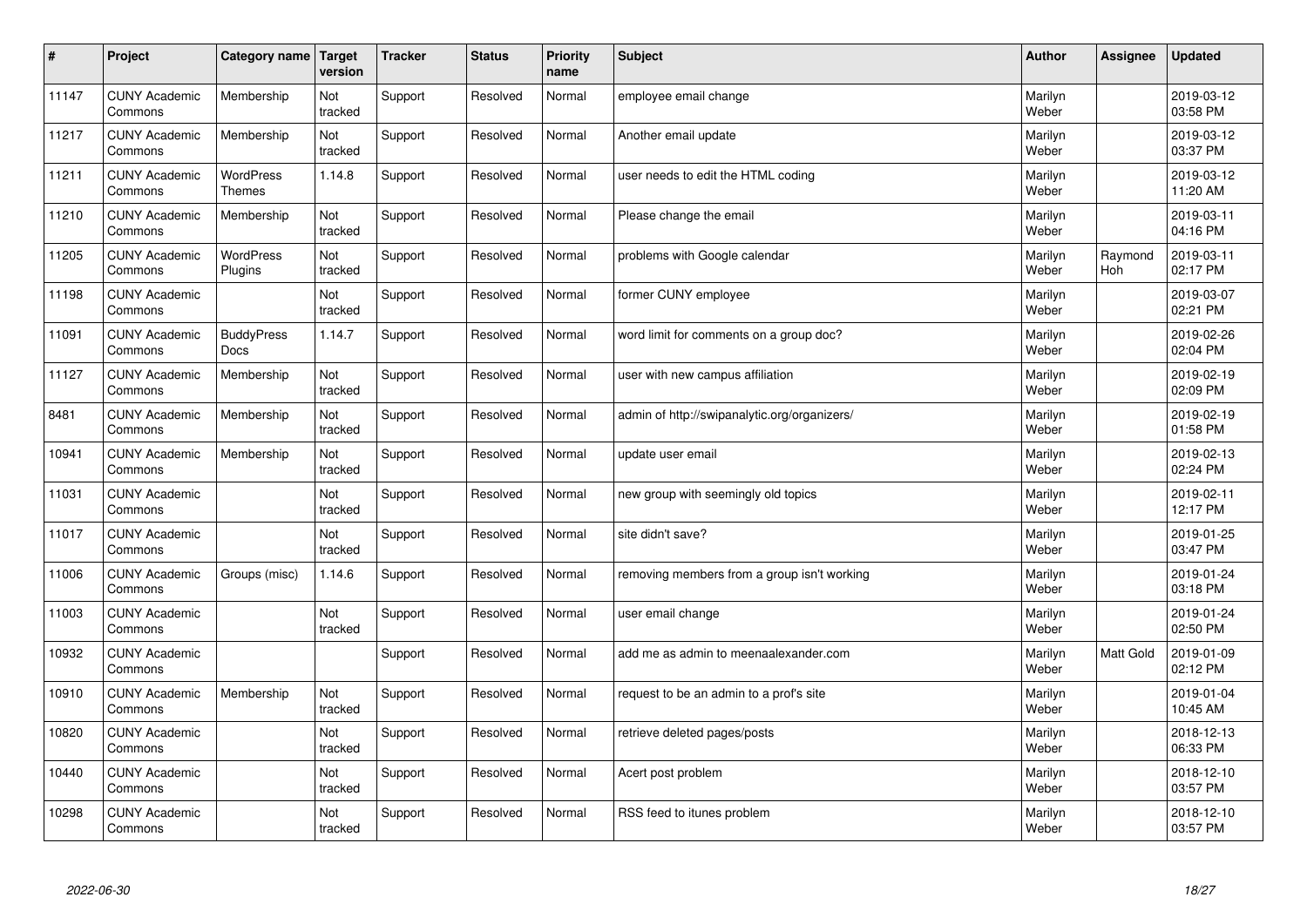| #     | Project                         | Category name                 | Target<br>version | <b>Tracker</b> | <b>Status</b> | <b>Priority</b><br>name | <b>Subject</b>                                                                           | <b>Author</b>    | Assignee        | <b>Updated</b>         |
|-------|---------------------------------|-------------------------------|-------------------|----------------|---------------|-------------------------|------------------------------------------------------------------------------------------|------------------|-----------------|------------------------|
| 10257 | <b>CUNY Academic</b><br>Commons | Membership                    | Not<br>tracked    | Support        | Resolved      | Normal                  | change the email from @login.cuny.edu to campu email                                     | Marilyn<br>Weber |                 | 2018-12-10<br>03:55 PM |
| 10133 | <b>CUNY Academic</b><br>Commons | <b>WordPress</b><br>(misc)    | Not<br>tracked    | Support        | Resolved      | Normal                  | two Commons sites to be migrated elsewhere                                               | Marilyn<br>Weber |                 | 2018-12-10<br>03:54 PM |
| 9889  | <b>CUNY Academic</b><br>Commons |                               | Not<br>tracked    | Support        | Resolved      | Normal                  | remove comments from activity feed?                                                      | Marilyn<br>Weber |                 | 2018-12-10<br>03:53 PM |
| 9779  | <b>CUNY Academic</b><br>Commons | Membership                    | Not<br>tracked    | Support        | Resolved      | Normal                  | user not sure if she is registered.                                                      | Marilyn<br>Weber |                 | 2018-12-10<br>03:53 PM |
| 8978  | <b>CUNY Academic</b><br>Commons | Groups (misc)                 | Not<br>tracked    | Support        | Resolved      | Normal                  | removing old groups                                                                      | Marilyn<br>Weber |                 | 2018-12-10<br>03:52 PM |
| 10606 | <b>CUNY Academic</b><br>Commons | cdev.gc.cuny.ed<br>u.         | Not<br>tracked    | Support        | Resolved      | Normal                  | problems with testing environment                                                        | Marilyn<br>Weber |                 | 2018-11-02<br>10:27 AM |
| 9886  | <b>CUNY Academic</b><br>Commons | cuny.is                       | Not<br>tracked    | Support        | Resolved      | Normal                  | cuny.is SSL                                                                              | Marilyn<br>Weber |                 | 2018-10-26<br>02:07 PM |
| 10407 | <b>CUNY Academic</b><br>Commons |                               | Not<br>tracked    | Support        | Resolved      | Normal                  | toolbar problem                                                                          | Marilyn<br>Weber | Boone<br>Gorges | 2018-10-23<br>10:52 AM |
| 10387 | <b>CUNY Academic</b><br>Commons | Membership                    | Not<br>tracked    | Support        | Resolved      | Normal                  | remove user page                                                                         | Marilyn<br>Weber |                 | 2018-09-28<br>02:26 PM |
| 10245 | <b>CUNY Academic</b><br>Commons | Email<br><b>Notifications</b> | 1.13.8            | Support        | Resolved      | Urgent                  | Placeholders in action emails (activation, password reset) not being<br>properly swapped | Marilyn<br>Weber | Raymond<br>Hoh  | 2018-08-30<br>04:02 PM |
| 10266 | <b>CUNY Academic</b><br>Commons |                               |                   | Support        | Resolved      | Normal                  | GC email change requested                                                                | Marilyn<br>Weber | Matt Gold       | 2018-08-30<br>03:07 PM |
| 10240 | <b>CUNY Academic</b><br>Commons | <b>WordPress</b><br>Plugins   | 1.13.8            | Support        | Resolved      | Normal                  | require-featured-image plug-in request                                                   | Marilyn<br>Weber |                 | 2018-08-29<br>05:15 PM |
| 10239 | <b>CUNY Academic</b><br>Commons |                               | Not<br>tracked    | Support        | Resolved      | Normal                  | musicroombooking.commons.gc.cuny.edu                                                     | Marilyn<br>Weber |                 | 2018-08-29<br>03:06 PM |
| 10256 | <b>CUNY Academic</b><br>Commons |                               |                   | Support        | Resolved      | Normal                  | email change requested                                                                   | Marilyn<br>Weber | Matt Gold       | 2018-08-29<br>02:52 PM |
| 10227 | <b>CUNY Academic</b><br>Commons |                               |                   | Support        | Resolved      | Normal                  | user incorrectly entered her email address                                               | Marilyn<br>Weber | Matt Gold       | 2018-08-26<br>08:55 PM |
| 10066 | <b>CUNY Academic</b><br>Commons | Membership                    | Not<br>tracked    | Support        | Resolved      | Normal                  | add me as an admin to https://pkms.commons.gc.cuny.edu/                                  | Marilyn<br>Weber |                 | 2018-07-26<br>11:54 AM |
| 10006 | <b>CUNY Academic</b><br>Commons | Membership                    | Not<br>tracked    | Support        | Resolved      | Normal                  | another email change request                                                             | Marilyn<br>Weber |                 | 2018-07-13<br>12:36 PM |
| 9965  | <b>CUNY Academic</b><br>Commons | <b>WordPress</b><br>Plugins   | 1.13.4            | Support        | Resolved      | Normal                  | plug-in request for OneTone Companion                                                    | Marilyn<br>Weber | Raymond<br>Hoh  | 2018-06-26<br>12:00 PM |
| 9949  | <b>CUNY Academic</b><br>Commons |                               | 1.13.4            | Support        | Resolved      | Normal                  | raise storage space limit?                                                               | Marilyn<br>Weber | Boone<br>Gorges | 2018-06-26<br>12:00 PM |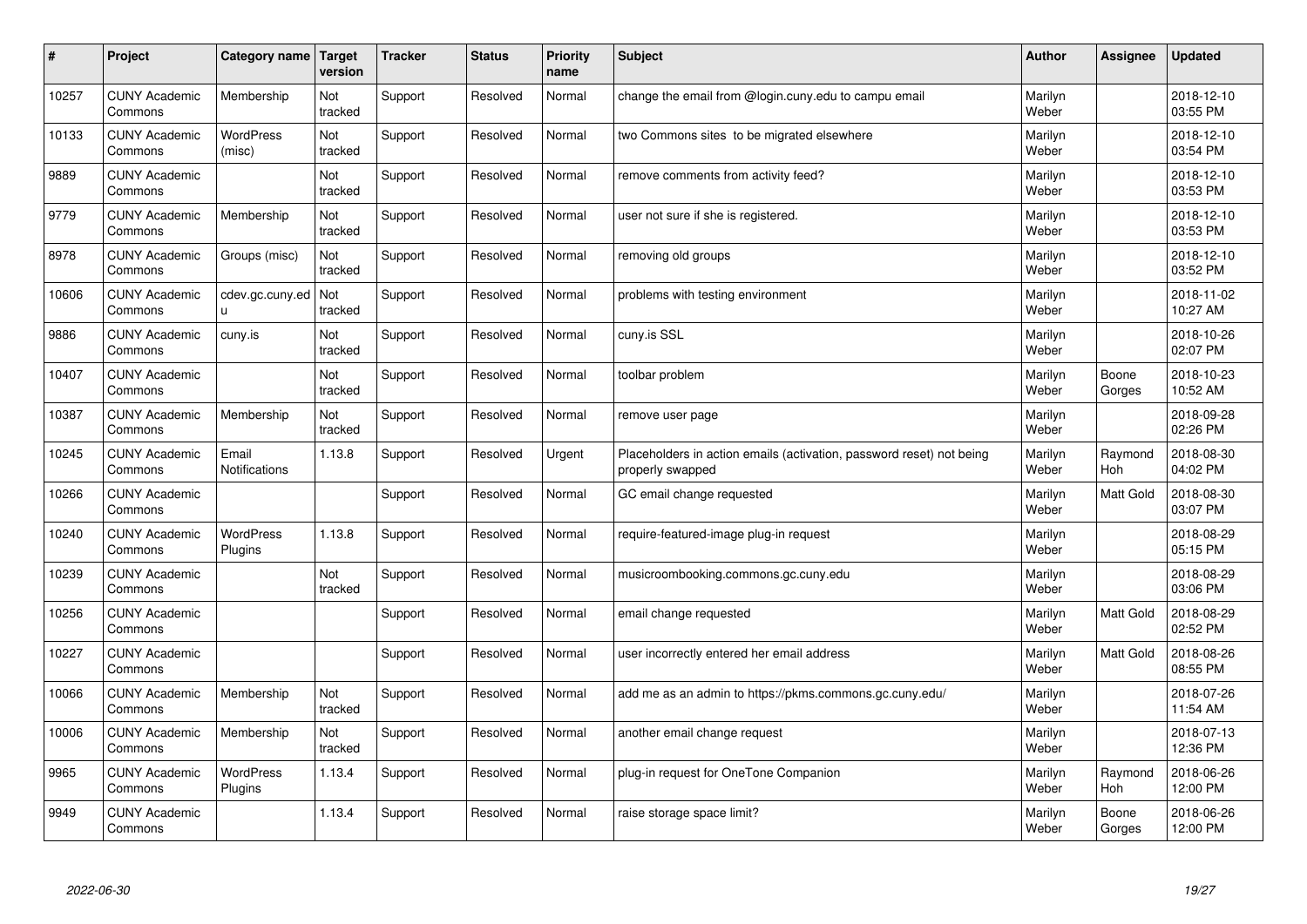| $\sharp$ | Project                         | Category name               | Target<br>version | <b>Tracker</b> | <b>Status</b> | <b>Priority</b><br>name | <b>Subject</b>                                    | <b>Author</b>    | Assignee              | Updated                |
|----------|---------------------------------|-----------------------------|-------------------|----------------|---------------|-------------------------|---------------------------------------------------|------------------|-----------------------|------------------------|
| 9927     | <b>CUNY Academic</b><br>Commons | Membership                  | Not<br>tracked    | Support        | Resolved      | Normal                  | wrong email used                                  | Marilyn<br>Weber | <b>Matt Gold</b>      | 2018-06-14<br>10:21 AM |
| 9928     | <b>CUNY Academic</b><br>Commons | Account<br>settings         |                   | Support        | Resolved      | Normal                  | email change request from former student          | Marilyn<br>Weber | Matt Gold             | 2018-06-14<br>10:20 AM |
| 9888     | <b>CUNY Academic</b><br>Commons | <b>WordPress</b><br>Plugins | 1.13.3            | Support        | Resolved      | Normal                  | Business directory Plug-in request                | Marilyn<br>Weber |                       | 2018-06-12<br>11:52 AM |
| 9823     | <b>CUNY Academic</b><br>Commons | Account<br>settings         | Not<br>tracked    | Support        | Resolved      | Normal                  | email change                                      | Marilyn<br>Weber | <b>Matt Gold</b>      | 2018-05-23<br>01:58 PM |
| 9787     | <b>CUNY Academic</b><br>Commons | Registration                |                   | Support        | Resolved      | Normal                  | email change request                              | Marilyn<br>Weber | Matt Gold             | 2018-05-16<br>09:55 PM |
| 9780     | <b>CUNY Academic</b><br>Commons |                             | Not<br>tracked    | Support        | Resolved      | Normal                  | remove the phone number on this profile?          | Marilyn<br>Weber |                       | 2018-05-15<br>10:35 AM |
| 9767     | <b>CUNY Academic</b><br>Commons | Registration                | Not<br>tracked    | Support        | Resolved      | Normal                  | user deleted account but now needs one            | Marilyn<br>Weber |                       | 2018-05-11<br>02:39 PM |
| 8941     | <b>CUNY Academic</b><br>Commons | WordPress<br><b>Themes</b>  | 1.13.1            | Support        | Resolved      | Normal                  | Theme request: ColorNews                          | Marilyn<br>Weber |                       | 2018-05-08<br>10:42 AM |
| 9725     | <b>CUNY Academic</b><br>Commons |                             | Not<br>tracked    | Support        | Resolved      | Normal                  | problems with deleting a site                     | Marilyn<br>Weber |                       | 2018-05-07<br>10:24 PM |
| 8446     | <b>CUNY Academic</b><br>Commons | <b>WordPress</b><br>Plugins | 1.11.14           | Support        | Resolved      | Normal                  | request for multiple accordion menu plugins       | Marilyn<br>Weber |                       | 2018-05-07<br>09:57 PM |
| 9659     | <b>CUNY Academic</b><br>Commons | Account<br>settings         |                   | Support        | Resolved      | Normal                  | user email change                                 | Marilyn<br>Weber | Matt Gold             | 2018-04-24<br>12:08 PM |
| 9604     | <b>CUNY Academic</b><br>Commons |                             | Not<br>tracked    | Support        | Resolved      | Normal                  | I (Marilyn) can only log into cdev as teststudent | Marilyn<br>Weber |                       | 2018-04-21<br>10:20 AM |
| 9535     | <b>CUNY Academic</b><br>Commons |                             | Not<br>tracked    | Support        | Resolved      | Normal                  | admin for https://video.commons.gc.cuny.edu/?     | Marilyn<br>Weber | <b>Matt Gold</b>      | 2018-04-13<br>05:06 PM |
| 9500     | <b>CUNY Academic</b><br>Commons | <b>WordPress</b><br>Plugins | 1.12.12           | Support        | Resolved      | Normal                  | PowerPoint in the media library?                  | Marilyn<br>Weber | Raymond<br>Hoh        | 2018-04-12<br>02:28 PM |
| 9541     | <b>CUNY Academic</b><br>Commons | WordPress<br>(misc)         | Not<br>tracked    | Support        | Resolved      | Normal                  | repeating header banner                           | Marilyn<br>Weber | Raymond<br>Hoh        | 2018-04-06<br>12:33 PM |
| 9499     | <b>CUNY Academic</b><br>Commons | WordPress<br>(misc)         | Not<br>tracked    | Support        | Resolved      | Normal                  | tiny question - preventing dates on posts?        | Marilyn<br>Weber | Raymond<br><b>Hoh</b> | 2018-04-04<br>03:55 PM |
| 9477     | <b>CUNY Academic</b><br>Commons | Account<br>settings         |                   | Support        | Resolved      | Normal                  | email change request                              | Marilyn<br>Weber | <b>Matt Gold</b>      | 2018-03-24<br>08:53 AM |
| 9355     | <b>CUNY Academic</b><br>Commons |                             | Not<br>tracked    | Support        | Resolved      | Normal                  | 14gb of video?                                    | Marilyn<br>Weber |                       | 2018-03-13<br>11:56 AM |
| 9223     | <b>CUNY Academic</b><br>Commons |                             | Not<br>tracked    | Support        | Resolved      | Normal                  | moving wordpress sites                            | Marilyn<br>Weber |                       | 2018-02-18<br>08:44 PM |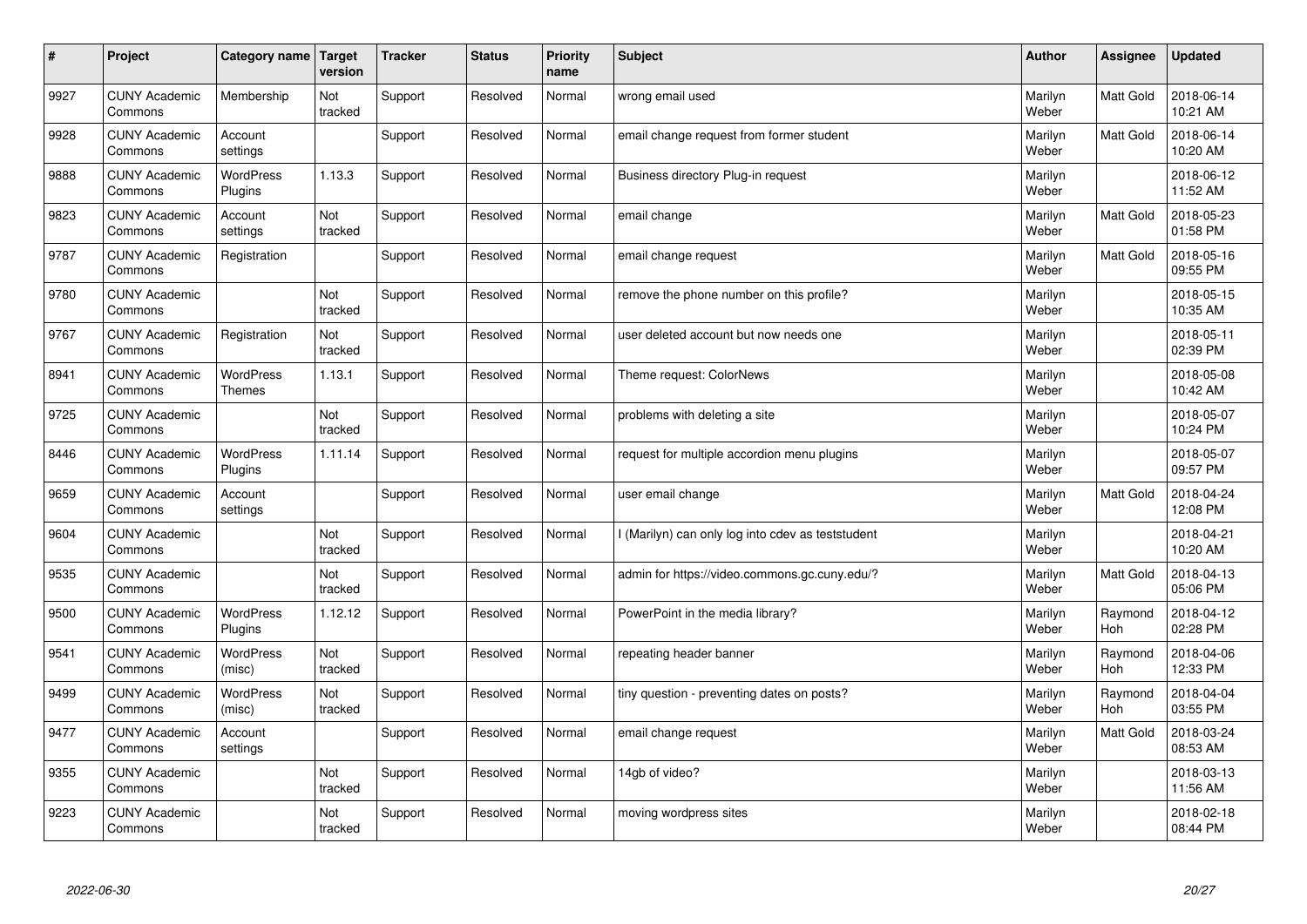| $\sharp$ | Project                         | Category name   Target      | version           | <b>Tracker</b> | <b>Status</b> | <b>Priority</b><br>name | <b>Subject</b>                                                              | <b>Author</b>    | Assignee              | <b>Updated</b>         |
|----------|---------------------------------|-----------------------------|-------------------|----------------|---------------|-------------------------|-----------------------------------------------------------------------------|------------------|-----------------------|------------------------|
| 9162     | <b>CUNY Academic</b><br>Commons | Registration                | Not<br>tracked    | Support        | Resolved      | Normal                  | email change due to user error                                              | Marilyn<br>Weber | <b>Matt Gold</b>      | 2018-02-13<br>11:11 AM |
| 9163     | <b>CUNY Academic</b><br>Commons | Layout                      | 1.12.8            | Support        | Resolved      | Normal                  | Mobile responsiveness issues                                                | Marilyn<br>Weber | Raymond<br><b>Hoh</b> | 2018-02-13<br>10:49 AM |
| 9131     | <b>CUNY Academic</b><br>Commons |                             |                   | Support        | Resolved      | Normal                  | webrecorder.io via Firefox                                                  | Marilyn<br>Weber |                       | 2018-01-29<br>11:11 AM |
| 9087     | <b>CUNY Academic</b><br>Commons | <b>WordPress</b><br>Plugins | 1.12.7            | Support        | Resolved      | Normal                  | request for WP Social Sharing                                               | Marilyn<br>Weber |                       | 2018-01-23<br>11:17 AM |
| 9078     | <b>CUNY Academic</b><br>Commons | <b>WordPress</b><br>Plugins | 1.12.7            | Support        | Resolved      | Normal                  | arcgis web maps?                                                            | Marilyn<br>Weber | Raymond<br>Hoh        | 2018-01-23<br>11:11 AM |
| 5991     | <b>CUNY Academic</b><br>Commons | Email<br>Notifications      | Future<br>release | Support        | Resolved      | Normal                  | change format of autogenerated blog emails                                  | Marilyn<br>Weber | Paige<br>Dupont       | 2018-01-12<br>02:55 PM |
| 9026     | <b>CUNY Academic</b><br>Commons | <b>WordPress</b><br>Plugins | 1.12.6            | Support        | Resolved      | Normal                  | plugin request from Carlos Guevara                                          | Marilyn<br>Weber |                       | 2018-01-03<br>09:33 AM |
| 9004     | <b>CUNY Academic</b><br>Commons | Membership                  | Not<br>tracked    | Support        | Resolved      | Normal                  | email change request                                                        | Marilyn<br>Weber |                       | 2017-12-14<br>12:27 PM |
| 8934     | <b>CUNY Academic</b><br>Commons | Reply By Email              | 1.12.4            | Support        | Resolved      | High                    | RBE "could not post" email should have info about attempted From<br>address | Marilyn<br>Weber | Raymond<br><b>Hoh</b> | 2017-12-12<br>11:25 AM |
| 8893     | <b>CUNY Academic</b><br>Commons | Social Paper                | 1.12.1            | Support        | Resolved      | Normal                  | Social paper won't connect to group?                                        | Marilyn<br>Weber |                       | 2017-12-11<br>01:16 PM |
| 8908     | <b>CUNY Academic</b><br>Commons | WordPress<br>Plugins        | 1.12.2            | Support        | Resolved      | Normal                  | Plugin request from Steve Brier                                             | Marilyn<br>Weber |                       | 2017-11-27<br>11:39 AM |
| 5772     | <b>CUNY Academic</b><br>Commons | Membership                  | Not<br>tracked    | Support        | Resolved      | Normal                  | User email change and forgotten password                                    | Marilyn<br>Weber | <b>Matt Gold</b>      | 2017-11-15<br>06:18 PM |
| 7619     | <b>CUNY Academic</b><br>Commons | Membership                  | Not<br>tracked    | Support        | Resolved      | Normal                  | outside users for a site that isn't a class?                                | Marilyn<br>Weber | Matt Gold             | 2017-11-15<br>06:18 PM |
| 6866     | <b>CUNY Academic</b><br>Commons |                             | Not<br>tracked    | Support        | Resolved      | Normal                  | User would like to have her account deleted                                 | Marilyn<br>Weber | Matt Gold             | 2017-11-15<br>05:49 PM |
| 7836     | <b>CUNY Academic</b><br>Commons | Social Paper                | Not<br>tracked    | Support        | Resolved      | Normal                  | missing Social Paper                                                        | Marilyn<br>Weber |                       | 2017-11-15<br>01:31 PM |
| 8308     | <b>CUNY Academic</b><br>Commons | <b>WordPress</b><br>Plugins | Not<br>tracked    | Support        | Resolved      | Normal                  | WP Migration plugin                                                         | Marilyn<br>Weber |                       | 2017-11-15<br>01:27 PM |
| 8566     | <b>CUNY Academic</b><br>Commons | Membership                  | Not<br>tracked    | Support        | Resolved      | Normal                  | user email change                                                           | Marilyn<br>Weber |                       | 2017-11-15<br>01:27 PM |
| 7613     | <b>CUNY Academic</b><br>Commons | Registration                | Not<br>tracked    | Support        | Resolved      | Normal                  | non-matriculated students                                                   | Marilyn<br>Weber | Boone<br>Gorges       | 2017-11-15<br>11:03 AM |
| 8906     | <b>CUNY Academic</b><br>Commons | Redmine                     | Not<br>tracked    | Support        | Resolved      | Normal                  | Redmine access?                                                             | Marilyn<br>Weber | <b>Matt Gold</b>      | 2017-11-13<br>06:02 PM |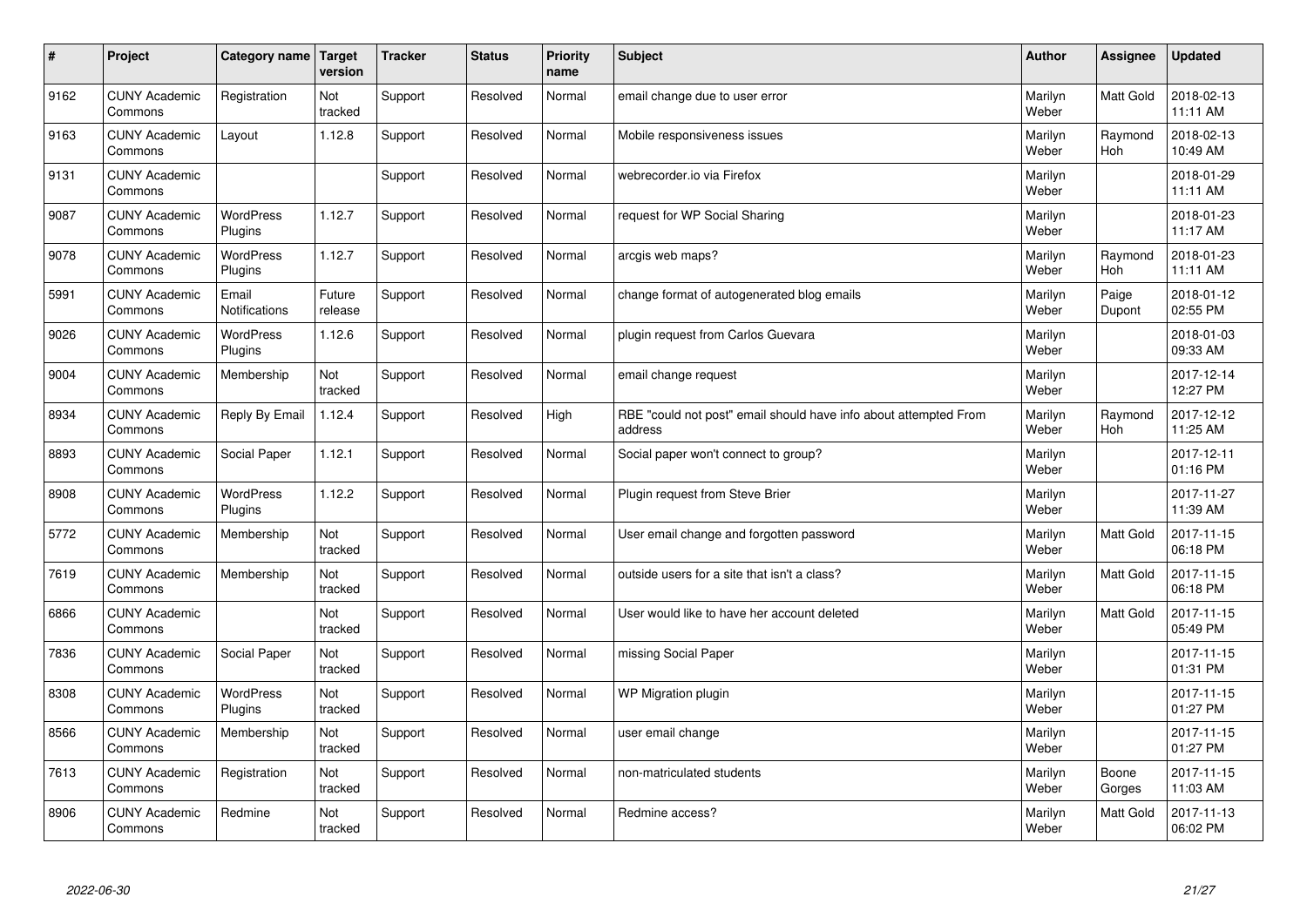| $\sharp$ | Project                         | Category name                | Target<br>version | <b>Tracker</b> | <b>Status</b> | <b>Priority</b><br>name | <b>Subject</b>                                             | <b>Author</b>    | Assignee        | <b>Updated</b>         |
|----------|---------------------------------|------------------------------|-------------------|----------------|---------------|-------------------------|------------------------------------------------------------|------------------|-----------------|------------------------|
| 8882     | <b>CUNY Academic</b><br>Commons |                              | Not<br>tracked    | Support        | Resolved      | Normal                  | question about search engines                              | Marilyn<br>Weber |                 | 2017-11-01<br>03:26 PM |
| 8873     | <b>CUNY Academic</b><br>Commons |                              | Not<br>tracked    | Support        | Resolved      | Normal                  | maximum file upload size?                                  | Marilyn<br>Weber |                 | 2017-10-30<br>11:23 AM |
| 8855     | <b>CUNY Academic</b><br>Commons |                              | Not<br>tracked    | Support        | Resolved      | Normal                  | another email change request                               | Marilyn<br>Weber |                 | 2017-10-25<br>10:55 AM |
| 8848     | <b>CUNY Academic</b><br>Commons |                              | Not<br>tracked    | Support        | Resolved      | Normal                  | email change request                                       | Marilyn<br>Weber |                 | 2017-10-24<br>11:19 AM |
| 8464     | <b>CUNY Academic</b><br>Commons |                              | Not<br>tracked    | Support        | Resolved      | Normal                  | WP UI                                                      | Marilyn<br>Weber |                 | 2017-10-11<br>11:23 AM |
| 8768     | <b>CUNY Academic</b><br>Commons |                              | Not<br>tracked    | Support        | Resolved      | Normal                  | unsafe redirect?                                           | Marilyn<br>Weber |                 | 2017-10-06<br>12:14 PM |
| 8729     | <b>CUNY Academic</b><br>Commons |                              | Not<br>tracked    | Support        | Resolved      | Normal                  | email change                                               | Marilyn<br>Weber |                 | 2017-09-25<br>02:14 PM |
| 8726     | <b>CUNY Academic</b><br>Commons |                              |                   | Support        | Resolved      | Normal                  | Redirect problem                                           | Marilyn<br>Weber |                 | 2017-09-21<br>12:14 PM |
| 8693     | <b>CUNY Academic</b><br>Commons | <b>WordPress</b><br>Plugins  |                   | Support        | Resolved      | Normal                  | Existing blog wants to replace Mailpoet with Newsletters   | Marilyn<br>Weber |                 | 2017-09-12<br>02:24 PM |
| 8471     | <b>CUNY Academic</b><br>Commons |                              | Not<br>tracked    | Support        | Resolved      | Normal                  | admin at https://commons.gc.cuny.edu/                      | Marilyn<br>Weber |                 | 2017-09-06<br>01:50 PM |
| 8576     | <b>CUNY Academic</b><br>Commons | <b>WordPress</b><br>Plugins  | 1.11.11           | Support        | Resolved      | Normal                  | Digital Measures plugin request                            | Marilyn<br>Weber |                 | 2017-09-01<br>03:44 PM |
| 8630     | <b>CUNY Academic</b><br>Commons | Membership                   | Not<br>tracked    | Support        | Resolved      | Normal                  | Change in email/campus                                     | Marilyn<br>Weber |                 | 2017-08-30<br>03:48 PM |
| 8577     | <b>CUNY Academic</b><br>Commons | Membership                   | Not<br>tracked    | Support        | Resolved      | Normal                  | another user email change                                  | Marilyn<br>Weber |                 | 2017-08-25<br>10:23 AM |
| 8553     | <b>CUNY Academic</b><br>Commons |                              | Not<br>tracked    | Support        | Resolved      | Normal                  | storage limits?                                            | Marilyn<br>Weber |                 | 2017-08-18<br>04:36 PM |
| 6857     | <b>CUNY Academic</b><br>Commons | <b>Blogs</b><br>(BuddyPress) | Not<br>tracked    | Support        | Resolved      | Normal                  | Committee on Religion website                              | Marilyn<br>Weber | Boone<br>Gorges | 2017-08-17<br>10:24 AM |
| 8529     | <b>CUNY Academic</b><br>Commons |                              | Not<br>tracked    | Support        | Resolved      | Normal                  | Iframe reqiest?                                            | Marilyn<br>Weber |                 | 2017-08-16<br>04:40 PM |
| 8531     | <b>CUNY Academic</b><br>Commons | Membership                   | Not<br>tracked    | Support        | Resolved      | Normal                  | admin of https://admissions.commons.gc.cuny.edu            | Marilyn<br>Weber |                 | 2017-08-15<br>04:20 PM |
| 8429     | <b>CUNY Academic</b><br>Commons | Membership                   | Not<br>tracked    | Support        | Resolved      | Normal                  | Please make me an admin of https://arc.commons.gc.cuny.edu | Marilyn<br>Weber | Boone<br>Gorges | 2017-07-24<br>03:33 PM |
| 8401     | <b>CUNY Academic</b><br>Commons | Membership                   | Not<br>tracked    | Support        | Resolved      | Normal                  | add me as an admin                                         | Marilyn<br>Weber | Boone<br>Gorges | 2017-07-11<br>11:40 AM |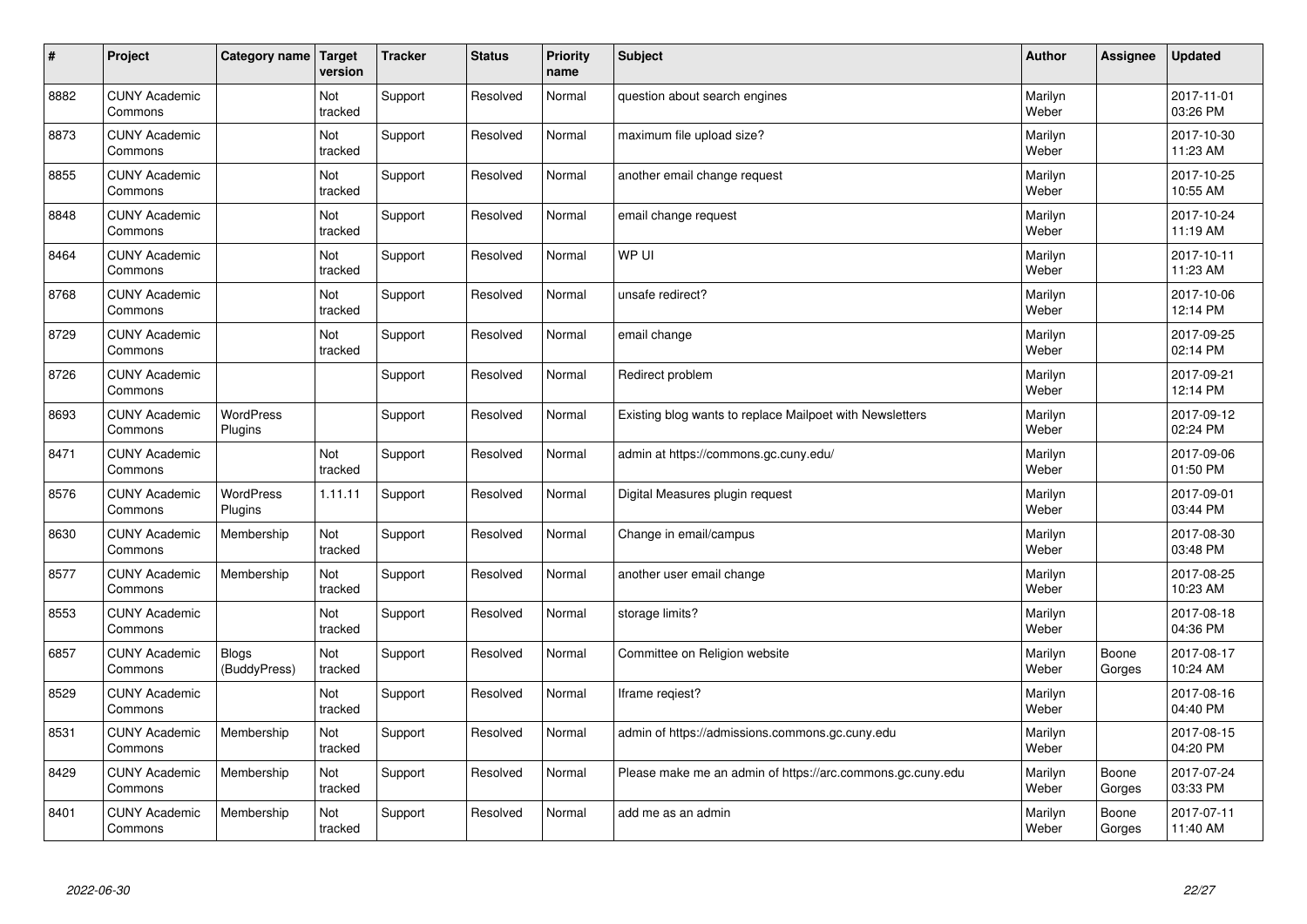| $\sharp$ | Project                         | Category name   Target      | version        | <b>Tracker</b> | <b>Status</b> | <b>Priority</b><br>name | <b>Subject</b>                                              | <b>Author</b>    | Assignee         | <b>Updated</b>         |
|----------|---------------------------------|-----------------------------|----------------|----------------|---------------|-------------------------|-------------------------------------------------------------|------------------|------------------|------------------------|
| 8379     | <b>CUNY Academic</b><br>Commons |                             | Not<br>tracked | Support        | Resolved      | Normal                  | request for site build help                                 | Marilyn<br>Weber |                  | 2017-07-01<br>10:48 AM |
| 8289     | <b>CUNY Academic</b><br>Commons |                             | Not<br>tracked | Support        | Resolved      | Normal                  | removing my access to sites                                 | Marilyn<br>Weber | Luke<br>Waltzer  | 2017-06-19<br>12:40 PM |
| 8222     | <b>CUNY Academic</b><br>Commons | Membership                  | Not<br>tracked | Support        | Resolved      | Normal                  | Admin for iletc.commons.gc.cuny.edu                         | Marilyn<br>Weber | Boone<br>Gorges  | 2017-06-08<br>10:06 AM |
| 8120     | <b>CUNY Academic</b><br>Commons | Membership                  | Not<br>tracked | Support        | Resolved      | Normal                  | add me as an admin to https://nyslavery.commons.gc.cuny.edu | Marilyn<br>Weber |                  | 2017-05-10<br>02:19 PM |
| 7972     | <b>CUNY Academic</b><br>Commons |                             | Not<br>tracked | Support        | Resolved      | Normal                  | expand the memory limit for videos?                         | Marilyn<br>Weber |                  | 2017-04-20<br>10:07 AM |
| 7922     | <b>CUNY Academic</b><br>Commons | Membership                  | Not<br>tracked | Support        | Resolved      | Normal                  | add me as an admin to the MALs alumni site?                 | Marilyn<br>Weber |                  | 2017-04-06<br>05:19 PM |
| 7785     | <b>CUNY Academic</b><br>Commons |                             | Not<br>tracked | Support        | Resolved      | Normal                  | ftp access or files?                                        | Marilyn<br>Weber | Boone<br>Gorges  | 2017-03-13<br>02:34 PM |
| 7771     | <b>CUNY Academic</b><br>Commons | Membership                  | Not<br>tracked | Support        | Resolved      | Normal                  | User would like to be uncoupled from sites                  | Marilyn<br>Weber | Boone<br>Gorges  | 2017-03-09<br>12:38 PM |
| 7775     | <b>CUNY Academic</b><br>Commons | Membership                  | Not<br>tracked | Support        | Resolved      | Normal                  | Email change                                                | Marilyn<br>Weber |                  | 2017-03-08<br>10:09 PM |
| 7745     | <b>CUNY Academic</b><br>Commons | <b>WordPress</b><br>Plugins | 1.10.13        | Support        | Resolved      | Normal                  | Featured Video Plus plugin requested                        | Marilyn<br>Weber |                  | 2017-03-03<br>01:51 PM |
| 7685     | <b>CUNY Academic</b><br>Commons | Password<br>Reset           | Not<br>tracked | Support        | Resolved      | Normal                  | temporary password                                          | Marilyn<br>Weber | Boone<br>Gorges  | 2017-02-15<br>07:36 PM |
| 7678     | <b>CUNY Academic</b><br>Commons | Groups (misc)               | Not<br>tracked | Support        | Resolved      | Normal                  | add admin to student group                                  | Marilyn<br>Weber | Boone<br>Gorges  | 2017-02-15<br>11:58 AM |
| 7486     | <b>CUNY Academic</b><br>Commons | Membership                  | Not<br>tracked | Support        | Resolved      | Normal                  | changed email address                                       | Marilyn<br>Weber |                  | 2017-01-24<br>10:00 PM |
| 7460     | <b>CUNY Academic</b><br>Commons | WordPress<br><b>Themes</b>  | 1.10.8         | Support        | Resolved      | Normal                  | install Independent Publisher theme?                        | Marilyn<br>Weber | Boone<br>Gorges  | 2017-01-21<br>09:34 PM |
| 5629     | <b>CUNY Academic</b><br>Commons | Public Portfolio            | 1.10.4         | Support        | Resolved      | Normal                  | Title field in profile can't be edited                      | Marilyn<br>Weber |                  | 2016-12-13<br>11:19 AM |
| 6812     | <b>CUNY Academic</b><br>Commons |                             | Not<br>tracked | Support        | Resolved      | Normal                  | User cannot change email                                    | Marilyn<br>Weber | <b>Matt Gold</b> | 2016-12-01<br>06:24 PM |
| 6899     | <b>CUNY Academic</b><br>Commons | Account<br>settings         | Not<br>tracked | Support        | Resolved      | Normal                  | New user has misspelled her own name                        | Marilyn<br>Weber | Boone<br>Gorges  | 2016-12-01<br>05:10 PM |
| 6175     | <b>CUNY Academic</b><br>Commons | Account<br>settings         |                | Support        | Resolved      | Normal                  | Email address (user cannot access old)                      | Marilyn<br>Weber | Matt Gold        | 2016-11-29<br>06:31 PM |
| 6851     | <b>CUNY Academic</b><br>Commons | Redmine                     | Not<br>tracked | Support        | Resolved      | Normal                  | How do I help users join Redmine?                           | Marilyn<br>Weber | <b>Matt Gold</b> | 2016-11-28<br>10:16 AM |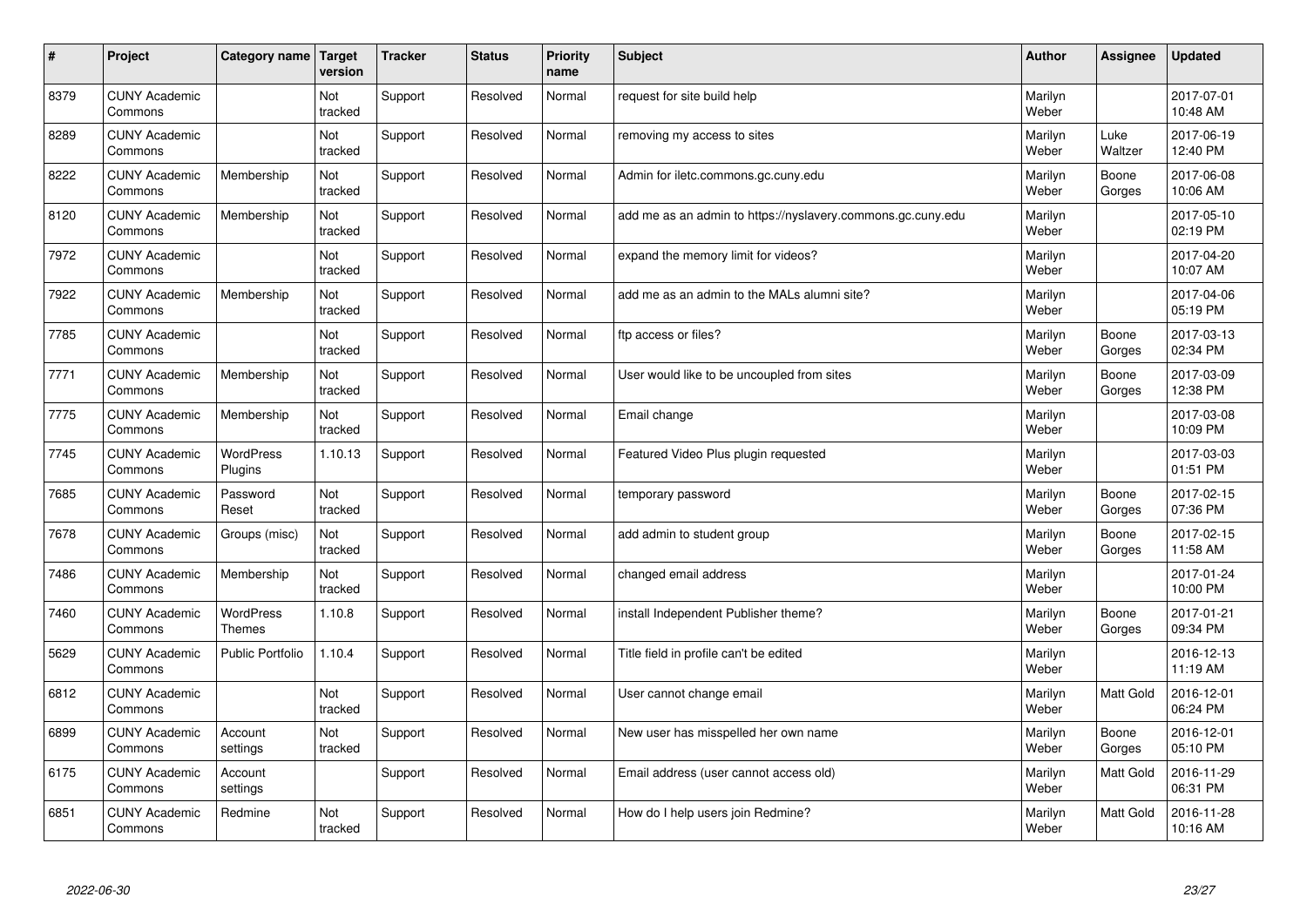| $\vert$ # | Project                         | Category name Target       | version        | <b>Tracker</b> | <b>Status</b> | <b>Priority</b><br>name | <b>Subject</b>                                             | <b>Author</b>    | Assignee         | <b>Updated</b>         |
|-----------|---------------------------------|----------------------------|----------------|----------------|---------------|-------------------------|------------------------------------------------------------|------------------|------------------|------------------------|
| 6818      | <b>CUNY Academic</b><br>Commons | Email<br>Notifications     | 1.10.3         | Support        | Resolved      | Normal                  | No more email notifications?                               | Marilyn<br>Weber |                  | 2016-11-22<br>02:51 PM |
| 6815      | <b>CUNY Academic</b><br>Commons | Password<br>Reset          | Not<br>tracked | Support        | Resolved      | Normal                  | password reset requested                                   | Marilyn<br>Weber | Matt Gold        | 2016-11-22<br>10:30 AM |
| 6656      | <b>CUNY Academic</b><br>Commons | Support                    | Not<br>tracked | Support        | Resolved      | Normal                  | Remove user profile                                        | Marilyn<br>Weber | <b>Matt Gold</b> | 2016-11-10<br>02:18 PM |
| 5985      | <b>CUNY Academic</b><br>Commons | Support                    | Not<br>tracked | Support        | Resolved      | Normal                  | change user's email address (she cannot access old)        | Marilyn<br>Weber | Boone<br>Gorges  | 2016-09-07<br>01:43 PM |
| 5753      | <b>CUNY Academic</b><br>Commons | <b>WordPress</b><br>(misc) | Not<br>tracked | Support        | Resolved      | Normal                  | merging blogs and groups                                   | Marilyn<br>Weber | Boone<br>Gorges  | 2016-08-29<br>03:09 PM |
| 5844      | <b>CUNY Academic</b><br>Commons |                            | Not<br>tracked | Support        | Resolved      | Normal                  | edit Host Files on Windows 10 problems                     | Marilyn<br>Weber |                  | 2016-07-27<br>09:08 AM |
| 5037      | <b>CUNY Academic</b><br>Commons | Registration               | Not<br>tracked | Support        | Resolved      | Normal                  | Another Forgotten password for user with new email address | Marilyn<br>Weber | Boone<br>Gorges  | 2015-12-22<br>05:24 PM |
| 5019      | <b>CUNY Academic</b><br>Commons | Registration               | Not<br>tracked | Support        | Resolved      | Normal                  | Forgotten password for user with new email address         | Marilyn<br>Weber | Marilyn<br>Weber | 2015-12-11<br>04:18 PM |
| 4880      | <b>CUNY Academic</b><br>Commons | Password<br>Reset          | Not<br>tracked | Support        | Resolved      | High                    | CUNY Central person having password trouble                | Marilyn<br>Weber |                  | 2015-11-10<br>12:40 PM |
| 3029      | <b>CUNY Academic</b><br>Commons | cuny.is                    | Not<br>tracked | Support        | Resolved      | Normal                  | shortlink request                                          | Marilyn<br>Weber | Boone<br>Gorges  | 2014-02-12<br>10:03 AM |
| 3001      | <b>CUNY Academic</b><br>Commons | WordPress<br>(misc)        | Not<br>tracked | Support        | Resolved      | Normal                  | shortlink requested                                        | Marilyn<br>Weber | Boone<br>Gorges  | 2014-01-30<br>01:26 PM |
| 14711     | <b>CUNY Academic</b><br>Commons |                            |                | Support        | Rejected      | Normal                  | Custom Facebook Feed plugin problem                        | Marilyn<br>Weber |                  | 2022-04-27<br>04:29 PM |
| 15610     | <b>CUNY Academic</b><br>Commons | WordPress<br>Plugins       | Not<br>tracked | Support        | Rejected      | Normal                  | Loops & Logic plugin                                       | Marilyn<br>Weber | Raymond<br>Hoh   | 2022-03-19<br>11:16 AM |
| 15022     | <b>CUNY Academic</b><br>Commons |                            |                | Support        | Rejected      | High                    | ArabStages                                                 | Marilyn<br>Weber |                  | 2021-12-06<br>10:16 AM |
| 14972     | <b>CUNY Academic</b><br>Commons |                            |                | Support        | Rejected      | Normal                  | Mailchimp plugin                                           | Marilyn<br>Weber |                  | 2021-11-17<br>02:13 PM |
| 14625     | <b>CUNY Academic</b><br>Commons |                            | Not<br>tracked | Support        | Rejected      | Normal                  | image won't appear in slideshow.                           | Marilyn<br>Weber |                  | 2021-07-27<br>10:33 AM |
| 14606     | <b>CUNY Academic</b><br>Commons | WordPress<br>(misc)        | Not<br>tracked | Support        | Rejected      | Normal                  | calendar wrong month                                       | Marilyn<br>Weber |                  | 2021-07-23<br>12:11 PM |
| 14360     | <b>CUNY Academic</b><br>Commons |                            |                | Support        | Rejected      | Normal                  | danielgerouldarchives.org?                                 | Marilyn<br>Weber |                  | 2021-04-27<br>10:42 AM |
| 13916     | <b>CUNY Academic</b><br>Commons |                            |                | Support        | Rejected      | Normal                  | <b>Custom Sidebars</b>                                     | Marilyn<br>Weber |                  | 2021-02-23<br>10:45 AM |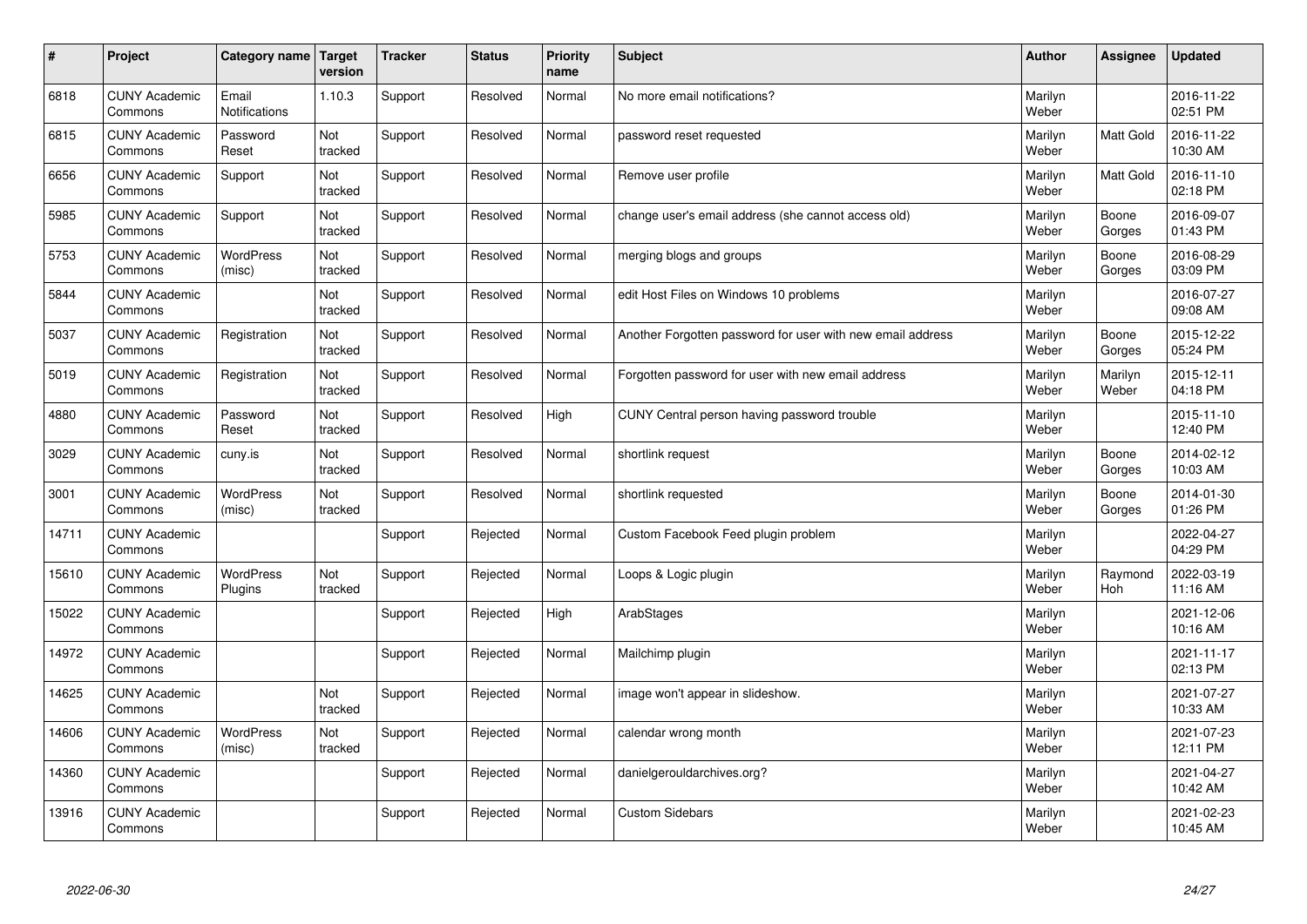| #     | Project                         | Category name   Target     | version        | <b>Tracker</b> | <b>Status</b> | <b>Priority</b><br>name | <b>Subject</b>                                                                 | <b>Author</b>    | Assignee       | <b>Updated</b>         |
|-------|---------------------------------|----------------------------|----------------|----------------|---------------|-------------------------|--------------------------------------------------------------------------------|------------------|----------------|------------------------|
| 14016 | <b>CUNY Academic</b><br>Commons |                            |                | Support        | Rejected      | Normal                  | PDFs not downloading                                                           | Marilyn<br>Weber |                | 2021-02-22<br>11:00 AM |
| 13918 | <b>CUNY Academic</b><br>Commons |                            | Not<br>tracked | Support        | Rejected      | Normal                  | MailPoet Newsletters Premium plugin                                            | Marilyn<br>Weber |                | 2021-02-09<br>11:01 AM |
| 13201 | <b>CUNY Academic</b><br>Commons |                            |                | Support        | Rejected      | Low                     | PDF embedder                                                                   | Marilyn<br>Weber |                | 2020-09-29<br>11:37 AM |
| 13169 | <b>CUNY Academic</b><br>Commons |                            | 1.17.4         | Support        | Rejected      | Normal                  | footer logo image has no alt-text                                              | Marilyn<br>Weber |                | 2020-09-22<br>10:18 AM |
| 13160 | <b>CUNY Academic</b><br>Commons |                            |                | Support        | Rejected      | Normal                  | site not working on iphone                                                     | Marilyn<br>Weber |                | 2020-08-25<br>10:58 AM |
| 13012 | <b>CUNY Academic</b><br>Commons | <b>WordPress</b><br>(misc) |                | Support        | Rejected      | Normal                  | icon image associated with the teaching template's Creative Commons<br>License | Marilyn<br>Weber | Raymond<br>Hoh | 2020-08-25<br>10:56 AM |
| 13121 | <b>CUNY Academic</b><br>Commons |                            |                | Support        | Rejected      | Normal                  | embed a DropBox Paper file                                                     | Marilyn<br>Weber |                | 2020-08-25<br>10:56 AM |
| 13217 | <b>CUNY Academic</b><br>Commons |                            |                | Support        | Rejected      | Normal                  | upload recordings of our past webinars?                                        | Marilyn<br>Weber |                | 2020-08-25<br>07:56 AM |
| 12986 | <b>CUNY Academic</b><br>Commons |                            |                | Support        | Rejected      | Normal                  | Someone is trying to create accounts using random CUNY entity emails           | Marilyn<br>Weber |                | 2020-07-02<br>09:47 PM |
| 12205 | <b>CUNY Academic</b><br>Commons |                            |                | Support        | Rejected      | Normal                  | possible update to the 2019 theme?                                             | Marilyn<br>Weber |                | 2020-01-14<br>12:08 PM |
| 10838 | <b>CUNY Academic</b><br>Commons |                            | 1.15.3         | Support        | Rejected      | Normal                  | two plugin/theme requests from a digital fellow                                | Marilyn<br>Weber |                | 2019-06-11<br>10:31 AM |
| 11267 | <b>CUNY Academic</b><br>Commons |                            |                | Support        | Rejected      | Normal                  | signing up with a nonCUNY signup code from the Register page                   | Marilyn<br>Weber |                | 2019-03-26<br>03:00 PM |
| 9518  | <b>CUNY Academic</b><br>Commons |                            | Not<br>tracked | Support        | Rejected      | Normal                  | problems with site on Internet Explorer                                        | Marilyn<br>Weber | Raymond<br>Hoh | 2019-03-11<br>11:18 PM |
| 10850 | <b>CUNY Academic</b><br>Commons |                            |                | Support        | Rejected      | Normal                  | Gravity form being resent                                                      | Marilyn<br>Weber |                | 2018-12-20<br>10:18 PM |
| 9996  | <b>CUNY Academic</b><br>Commons | Membership                 | Not<br>tracked | Support        | Rejected      | Normal                  | user email change request                                                      | Marilyn<br>Weber |                | 2018-07-16<br>10:49 AM |
| 9955  | <b>CUNY Academic</b><br>Commons | WordPress<br>Plugins       | 1.13.4         | Support        | Rejected      | Normal                  | docx converter plugin?                                                         | Marilyn<br>Weber |                | 2018-06-26<br>11:39 AM |
| 9885  | <b>CUNY Academic</b><br>Commons |                            |                | Support        | Rejected      | Normal                  | Publications field problem                                                     | Marilyn<br>Weber |                | 2018-06-06<br>01:18 PM |
| 9684  | <b>CUNY Academic</b><br>Commons |                            |                | Support        | Rejected      | Normal                  | SEO cleanup for newlaborforum.cuny.edu                                         | Marilyn<br>Weber |                | 2018-04-30<br>10:29 AM |
| 9587  | <b>CUNY Academic</b><br>Commons |                            |                | Support        | Rejected      | Normal                  | possible request for the "PDF Poster" plugin                                   | Marilyn<br>Weber |                | 2018-04-24<br>10:52 AM |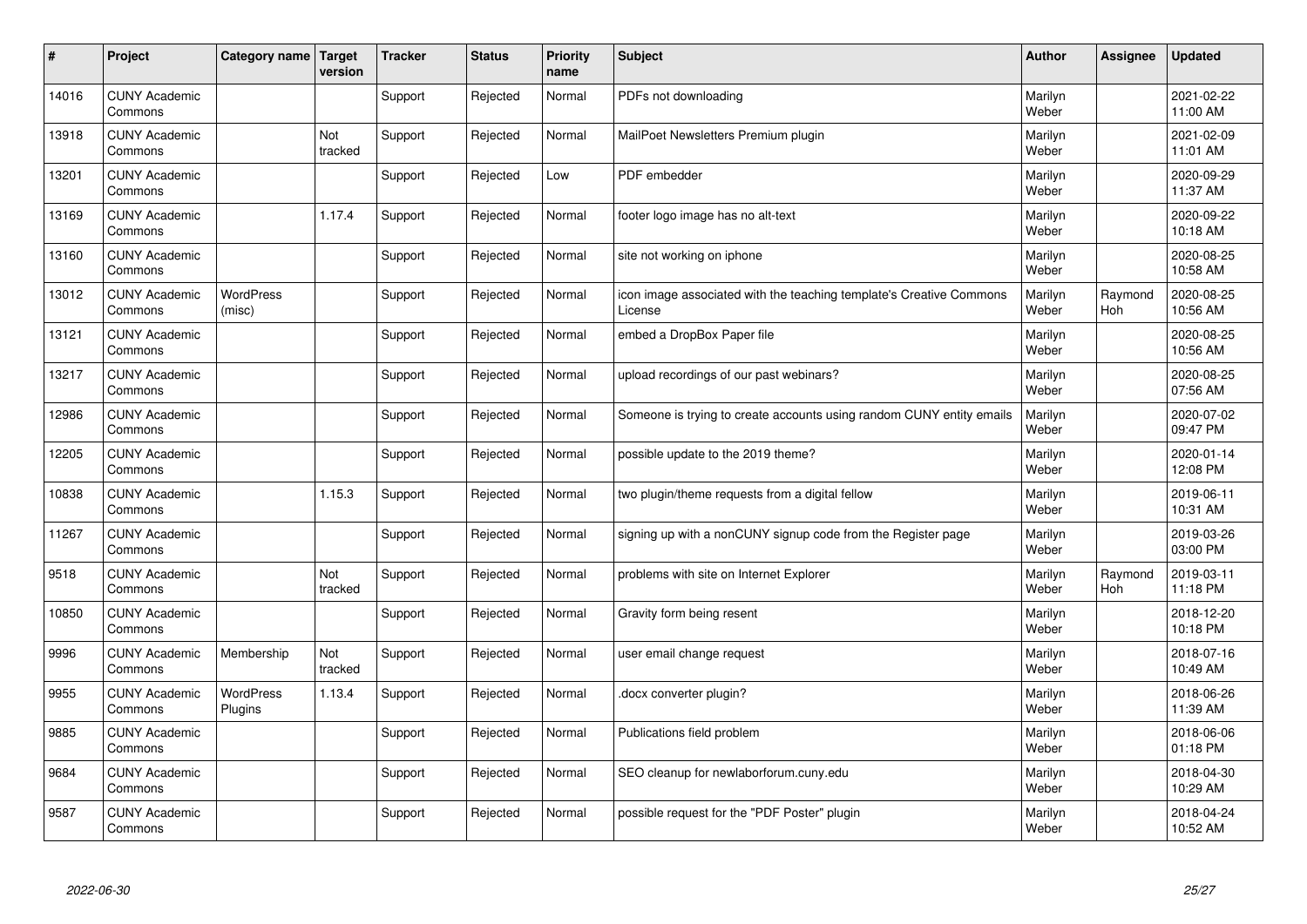| $\vert$ # | Project                         | Category name               | Target<br>version | <b>Tracker</b> | <b>Status</b> | <b>Priority</b><br>name | <b>Subject</b>                                              | <b>Author</b>    | Assignee         | <b>Updated</b>         |
|-----------|---------------------------------|-----------------------------|-------------------|----------------|---------------|-------------------------|-------------------------------------------------------------|------------------|------------------|------------------------|
| 9275      | <b>CUNY Academic</b><br>Commons |                             |                   | Support        | Rejected      | Normal                  | soft chalk page?                                            | Marilyn<br>Weber | Boone<br>Gorges  | 2018-04-09<br>10:37 AM |
| 9033      | <b>CUNY Academic</b><br>Commons |                             |                   | Support        | Rejected      | Normal                  | Site search terms                                           | Marilyn<br>Weber |                  | 2017-12-22<br>01:10 PM |
| 8195      | <b>CUNY Academic</b><br>Commons |                             |                   | Support        | Rejected      | Normal                  | possible to make the Profile pic semi-hidden?               | Marilyn<br>Weber |                  | 2017-05-24<br>11:00 PM |
| 8071      | <b>CUNY Academic</b><br>Commons | WordPress<br>Plugins        | Not<br>tracked    | Support        | Rejected      | Normal                  | Anthologize                                                 | Marilyn<br>Weber |                  | 2017-05-10<br>10:15 AM |
| 7668      | <b>CUNY Academic</b><br>Commons | <b>WordPress</b><br>Plugins |                   | Support        | Rejected      | Normal                  | Iframes question                                            | Marilyn<br>Weber |                  | 2017-04-11<br>09:29 PM |
| 5988      | <b>CUNY Academic</b><br>Commons | Support                     |                   | Support        | Rejected      | Normal                  | Forbidden error when trying to join                         | Marilyn<br>Weber | Boone<br>Gorges  | 2016-09-08<br>01:42 PM |
| 5083      | <b>CUNY Academic</b><br>Commons | WordPress<br>Plugins        | 1.9.5             | Support        | Rejected      | Normal                  | creating a shortcode for the iframe code of the google form | Marilyn<br>Weber | Marilyn<br>Weber | 2016-01-12<br>04:25 PM |
| 14850     | <b>CUNY Academic</b><br>Commons |                             |                   | Support        | Abandoned     | Normal                  | brooklyn waterfront site "connection not secure"            | Marilyn<br>Weber |                  | 2022-04-27<br>04:56 PM |
| 14389     | <b>CUNY Academic</b><br>Commons |                             |                   | Support        | Abandoned     | Normal                  | WebflowIO?                                                  | Marilyn<br>Weber |                  | 2021-09-14<br>10:45 AM |
| 14148     | <b>CUNY Academic</b><br>Commons |                             |                   | Support        | Abandoned     | Normal                  | post notification problem                                   | Marilyn<br>Weber |                  | 2021-09-14<br>10:43 AM |
| 13596     | <b>CUNY Academic</b><br>Commons |                             |                   | Support        | Abandoned     | Normal                  | invited as Author but show as Contributor                   | Marilyn<br>Weber |                  | 2021-09-14<br>10:41 AM |
| 13584     | <b>CUNY Academic</b><br>Commons |                             |                   | Support        | Abandoned     | Normal                  | Graphy theme question                                       | Marilyn<br>Weber |                  | 2021-09-14<br>10:41 AM |
| 13637     | <b>CUNY Academic</b><br>Commons |                             |                   | Support        | Abandoned     | Normal                  | All-in-One Migration plugin request                         | Marilyn<br>Weber |                  | 2020-12-08<br>10:46 AM |
| 13288     | <b>CUNY Academic</b><br>Commons |                             |                   | Support        | Abandoned     | Normal                  | log in problems on iPhone 6                                 | Marilyn<br>Weber |                  | 2020-10-27<br>10:26 AM |
| 9134      | <b>CUNY Academic</b><br>Commons | Membership                  | Not<br>tracked    | Support        | Abandoned     | Normal                  | former user                                                 | Marilyn<br>Weber | Matt Gold        | 2019-09-18<br>10:26 AM |
| 10571     | <b>CUNY Academic</b><br>Commons |                             | Not<br>tracked    | Support        | Abandoned     | Normal                  | newsletter queue problem                                    | Marilyn<br>Weber |                  | 2018-12-10<br>03:58 PM |
| 9726      | <b>CUNY Academic</b><br>Commons | <b>WordPress</b><br>Plugins | Not<br>tracked    | Support        | Abandoned     | Normal                  | technical error on Contact page                             | Marilyn<br>Weber |                  | 2018-12-10<br>03:53 PM |
| 7724      | <b>CUNY Academic</b><br>Commons |                             | Not<br>tracked    | Support        | Abandoned     | Normal                  | User name confusion                                         | Marilyn<br>Weber | Boone<br>Gorges  | 2017-11-15<br>11:12 AM |
| 7700      | <b>CUNY Academic</b><br>Commons |                             | Not<br>tracked    | Support        | Abandoned     | Normal                  | slow loading Page on site                                   | Marilyn<br>Weber | Boone<br>Gorges  | 2017-11-15<br>11:02 AM |